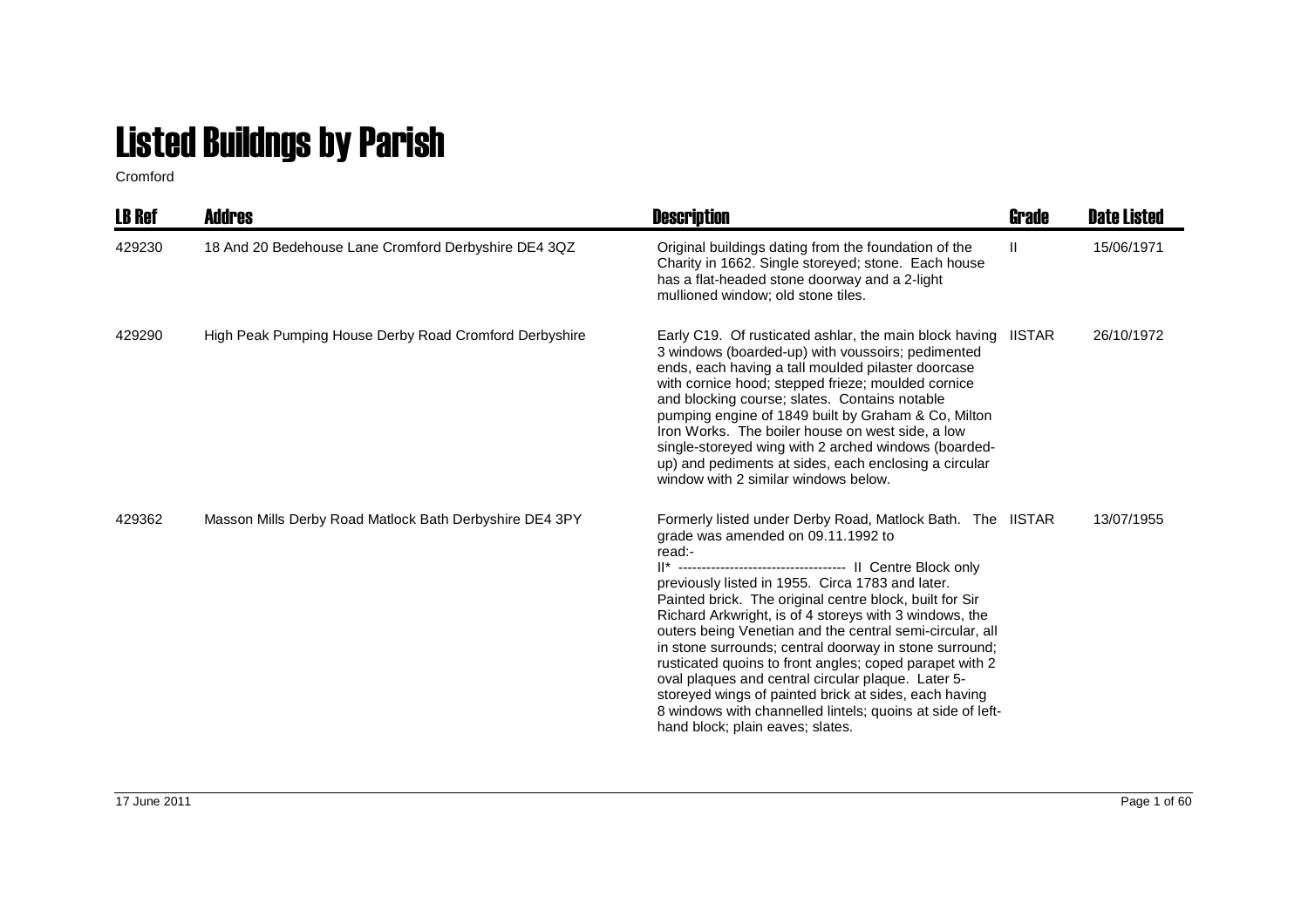| <b>LB Ref</b> | <b>Addres</b>                                                         | <b>Description</b>                                                                                                                                                                                                                                                                                                                                                                                                                                                                                                                     | Grade        | <b>Date Listed</b> |
|---------------|-----------------------------------------------------------------------|----------------------------------------------------------------------------------------------------------------------------------------------------------------------------------------------------------------------------------------------------------------------------------------------------------------------------------------------------------------------------------------------------------------------------------------------------------------------------------------------------------------------------------------|--------------|--------------------|
| 429364        | Loco House And Agents House Derby Road Cromford Derbyshire<br>DE4 5HN | Circa 1826. A pair of former railway houses. Ashlar; 2 II<br>storeys plus basement below road level; 2 sash<br>windows; 2 identical doorcases, one at each side, with<br>semi-circular heads and wheel fanlights; plain eaves;<br>hipped slate roof. Wrought iron railings flanking<br>bridged entrance-ways and at sides of steps down at<br>each side to lower floor. Built into the steep<br>embankment below the roadside.                                                                                                         |              | 26/10/1972         |
| 429369        | Cromford Bridge Hall Willersley Lane Cromford Derbyshire DE4 5JG      | Early C17 with C18 additions and alterations. Stone; 2 IISTAR<br>storeys and attics; plain 2-light mullioned window fitted<br>with C18 casements throughout. The left hand wing<br>has 2 blocked entrances, one a 4-centred arch. One<br>gabled dormer with mullioned light; advanced wing<br>with 2 gables on right-hand side with 4 C18 sashes;<br>original stone stacks and tiles throughout; ball-head<br>finials to all gables.                                                                                                   |              | 22/06/1950         |
| 429379        | The Old Vicarage Intake Lane Cromford Derbyshire DE4 3RH              | Late C18. Ashlar; 2 storeys; 4 sash windows; plain<br>pilaster doorcase on right hand side with entablature<br>and slight cornice hood. The east elevation is the<br>more attractive having 2 sash windows on the left<br>above a 3-light french window, all in moulded<br>architraves with cornice hoods and an advanced wing<br>on the right hand side with later canted bay with 3<br>windows in moulded architraves; stone stacks; hipped<br>slate roof. Later recessed wing on left-hand side.<br>Built by Sir Richard Arkwright. | $\mathbf{H}$ | 26/10/1972         |
| 429380        | Alison House Intake Lane Cromford Derbyshire DE4 3RH                  | Circa 1800. Ashlar; 2 storeys; 2 sash windows plus 1<br>blocked on left-hand side above and below; plain<br>pilaster doorcase with entablature and slight cornice<br>hood; band. The east elevation to garden has 4 sash<br>windows. Stone stacks; hipped slate roof. Built by the<br>Arkwright family as a dower house for the Old<br>Rectory.                                                                                                                                                                                        | $\mathbf{H}$ | 26/10/1972         |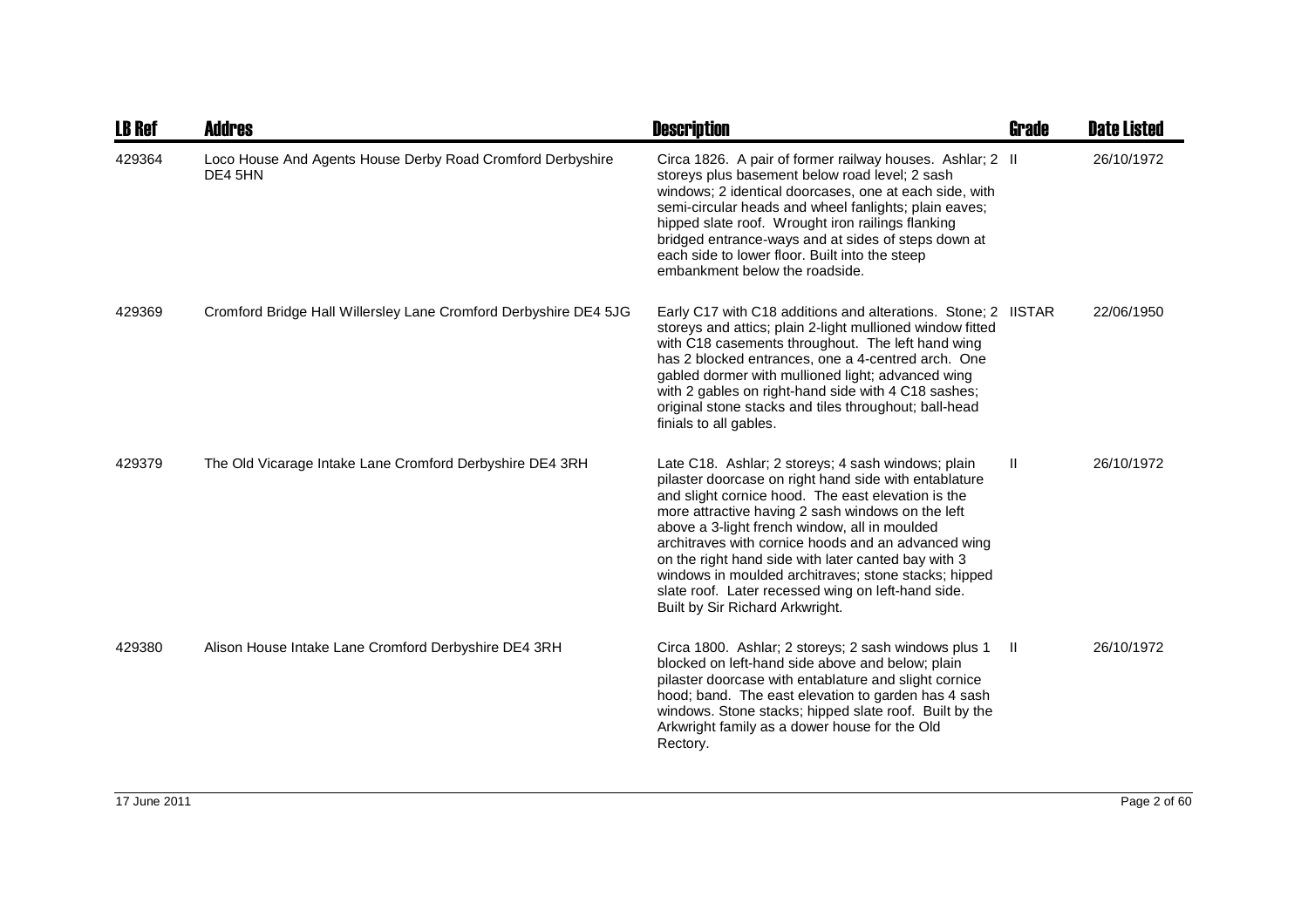| <b>LB Ref</b> | <b>Addres</b>                                                   | <b>Description</b>                                                                                                                                                                                                                                                                                                                                                                                                                                                                                                                                      | <b>Grade</b> | <b>Date Listed</b> |
|---------------|-----------------------------------------------------------------|---------------------------------------------------------------------------------------------------------------------------------------------------------------------------------------------------------------------------------------------------------------------------------------------------------------------------------------------------------------------------------------------------------------------------------------------------------------------------------------------------------------------------------------------------------|--------------|--------------------|
| 429387        | Cromford Railway Station Lea Road Lea Bridge Derbyshire DE4 5JJ | Circa 1860, ascribed to G H Stakes, son-in-law to Sir<br>Joseph Paxton. Ashlar, single-storeyed; long range of<br>11 windows overall, pairs of sashes (no glazing bars)<br>with sloping sills and chamfered architraves; door<br>hood supported by ornate pierced cast iron brackets;<br>hipped slate roof, the central part slightly raised;<br>moulded eaves cornice; stone stacks. No longer in<br>use. Cromford Station main building, footbridge,<br>building on east platform and Station Master's house<br>form a group. Listed for Group Value. | -II.         | 15/06/1971         |
| 429491        | Cromford Railway Station Lea Road Lea Bridge Derbyshire DE4 5JJ | Circa 1860, ascribed to G H Stakes. Iron footbridge,<br>an elliptical arch with ashlar steps at ends; iron lattice<br>parapets with ornamental scroll supports, formerly with<br>scrolled gas lamps at each end. Cromford Station<br>main building, footbridge, building on east platform<br>and Station Master's House form a group. Listed for<br>Group Value.                                                                                                                                                                                        | -II          | 15/06/1971         |
| 429492        | Cromford Railway Station Lea Road Lea Bridge Derbyshire DE4 5JJ | Circa 1860, inscribed to G H Stakes. Ashlar; single-<br>storeyed; 4 windows; steep slate hipped bellcast roof<br>with modillion eaves cornice in French Chateau style;<br>pointed hipped turret with small gable over circular<br>panel above round arched doorway at centre of front.<br>No longer in use. Cromford Station main building,<br>footbridge, building on east platform and Station<br>Master's House form a group. Listed for Group<br>Value.                                                                                             | H            | 15/06/1971         |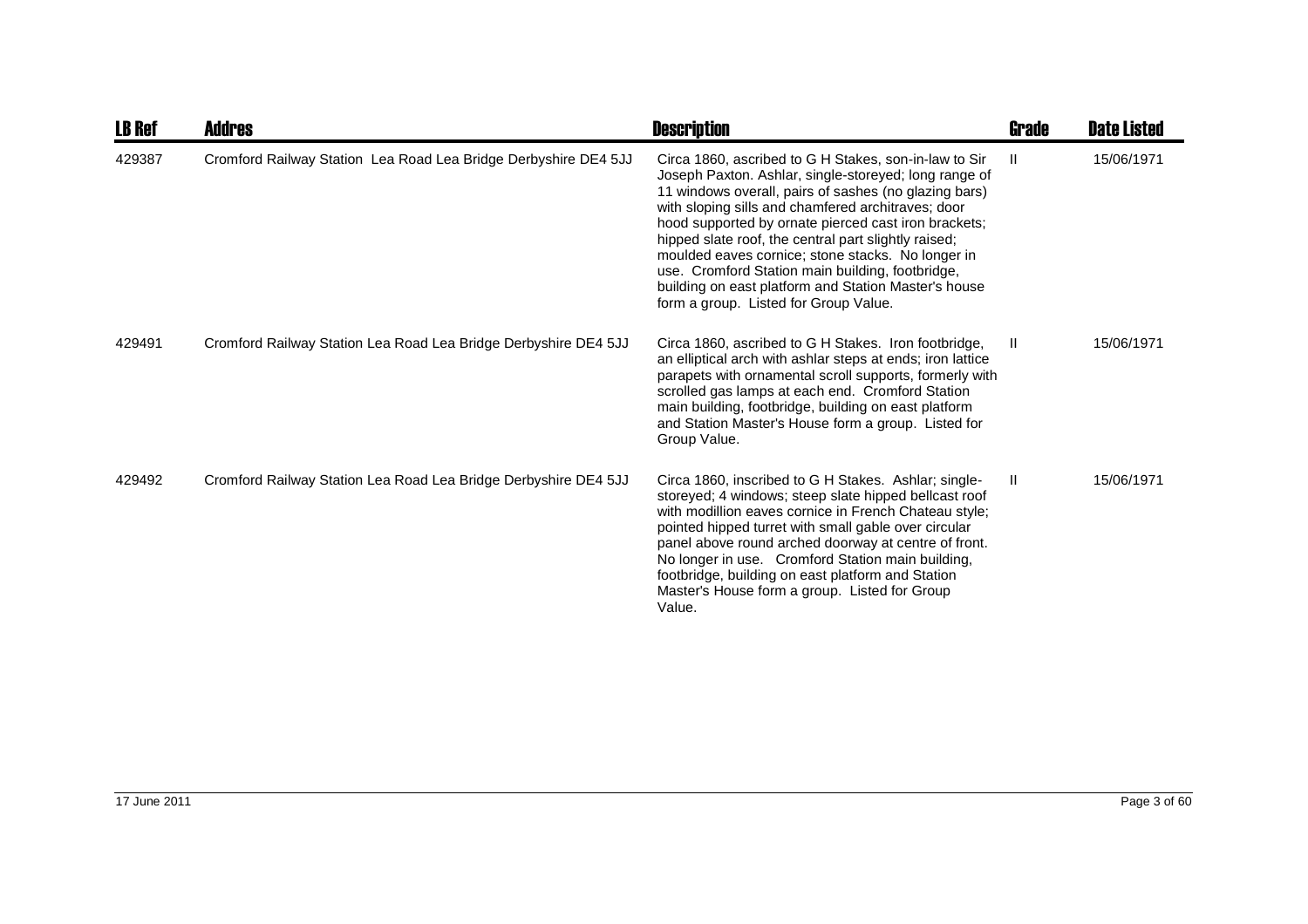| <b>LB Ref</b> | <b>Addres</b>                                            | <b>Description</b>                                                                                                                                                                                                                                                                                                                                                                                                                                                               | <b>Grade</b>  | <b>Date Listed</b> |
|---------------|----------------------------------------------------------|----------------------------------------------------------------------------------------------------------------------------------------------------------------------------------------------------------------------------------------------------------------------------------------------------------------------------------------------------------------------------------------------------------------------------------------------------------------------------------|---------------|--------------------|
| 429493        | Station House Lea Road Lea Bridge Derbyshire DE4 5JJ     | Circa 1860, ascribed to G H Stakes. Ashlar: 2<br>storeyed; 2 3-light mullioned windows with hood<br>moulds extending overall as bands; steep slate hipped<br>bellcast roof with modillion eaves cornice in French<br>Chateau style and 2 dormers in same style; stone<br>stacks. Rear wing at higher level with less steep roof.<br>Cromford Station main building, footbridge, building on<br>east platform and Station Master's House form a<br>group. Listed for Group Value. | Ш             | 15/06/1971         |
| 429496        | Greyhound Hotel Market Place Cromford Derbyshire DE4 3QE | Mid C18. Ashlar with painted stone dressings; 3<br>storeys. Of 3 bays, the central slightly advanced. 5<br>sash windows in plain architraves with keyblocks, the<br>centrals featured in moulded architraves; stuccoed<br>Roman Doric doorcase with fanlight, triglyphs in frieze<br>and dentilled pediment; quoins to all angles; moulded<br>stone eaves with central pediment containing clock-<br>face; coped end gables; slates.                                             | <b>IISTAR</b> | 22/06/1950         |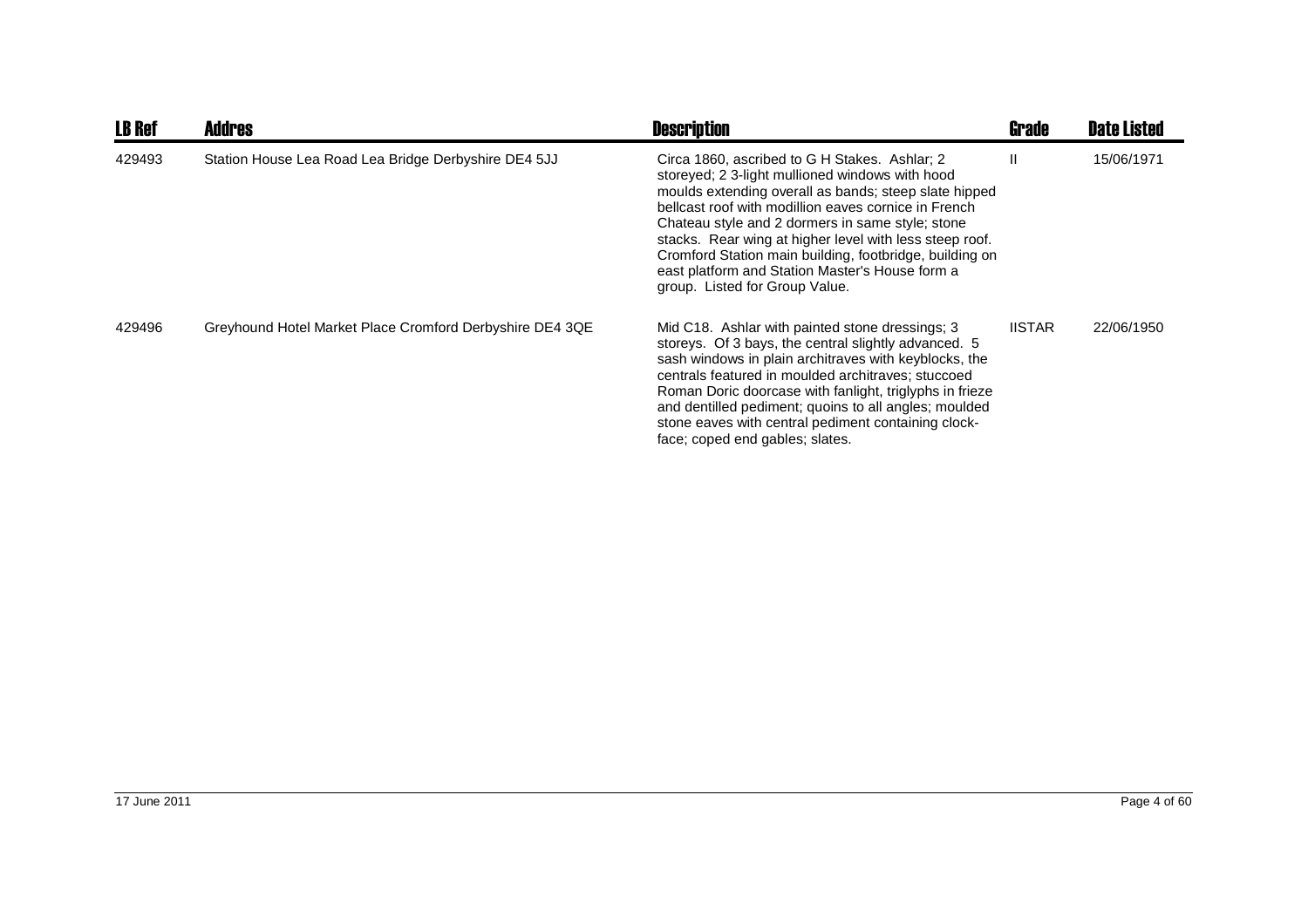| <b>LB Ref</b> | <b>Addres</b>                                           | <b>Description</b>                                                                                                                                                                                                                                                                                                                                                                                                                                                                                                                                                                                                                                                                                                                                                                                                                                                                                                                                                                                                                                                                                                                                                                                                                                                                                                                                                                                                                                                                                                                                                                                                                                                                                                                                                                                                                                                                                                                                                                                                                                                                                                                                                                                                                  | <b>Grade</b> | <b>Date Listed</b> |
|---------------|---------------------------------------------------------|-------------------------------------------------------------------------------------------------------------------------------------------------------------------------------------------------------------------------------------------------------------------------------------------------------------------------------------------------------------------------------------------------------------------------------------------------------------------------------------------------------------------------------------------------------------------------------------------------------------------------------------------------------------------------------------------------------------------------------------------------------------------------------------------------------------------------------------------------------------------------------------------------------------------------------------------------------------------------------------------------------------------------------------------------------------------------------------------------------------------------------------------------------------------------------------------------------------------------------------------------------------------------------------------------------------------------------------------------------------------------------------------------------------------------------------------------------------------------------------------------------------------------------------------------------------------------------------------------------------------------------------------------------------------------------------------------------------------------------------------------------------------------------------------------------------------------------------------------------------------------------------------------------------------------------------------------------------------------------------------------------------------------------------------------------------------------------------------------------------------------------------------------------------------------------------------------------------------------------------|--------------|--------------------|
| 429497        | 35 To 43 (odd) Market Place Cromford Derbyshire DE4 3RE | By the addition of number 33 Market Place, Cromford,<br>to the list; the address shall be amended to read: Row<br>of houses with shops. Built 1780s for Richard<br>Arkwright to accommodate textile workers for his mills,<br>converted to retail use, altered and extended in C19.<br>Coursed rubble; tiled roofs. Nos 37-41 date from the<br>1780s, no 33 was added to the rear, and no 43 to the<br>right, before 1841 (when they appear on the Tithe<br>Map). Nos 37-41 (originally 4 houses) are of<br>Arkwright's Phase I type, ie originally single unit in<br>plan with rear services, 3-storeys, side stairs against<br>end and party walls behind and to one side of front<br>entrance; front elevations of two bays, the entrance<br>bay with no windows above, the other with two-light<br>stone mullioned windows to each floor; doorway with<br>substantial rectangular lintels and crude capitals and<br>bases, all tooled; moulded stone eaves cornice; ridge<br>stacks. No 37 (Lloyd's Bank) with fenestration intact<br>to upper floors (windows with horned sashes),<br>doorway with c.1900 stone surround, the double<br>panelled doors and large window to right (with glazing<br>bars) late-C20. Extended to left c.1900, 2 storeys,<br>slightly recessed, one-window bay to street with<br>horned sashes to each floor to front and left return. No<br>39 (formerly two houses) with fenestration intact above<br>(windows with horned sashes); small C19 shop<br>window and half-glazed and panelled door in original<br>surround to left; its companion and associated window<br>(to right) replaced with early-C19 double, bowed shop<br>windows with glazing bars flanking glazed and<br>panelled door with rectangular overlight containing<br>decorative glazing bars. No 41 with intact fenestration<br>above (windows with plate-glass casements) and with<br>C20 windows inserted in the blank bay above the<br>doorway (which is original, with 2?4 double glazed<br>doors); inserted C19 shop front with pilasters. No 43<br>is a little later (see vertical masonry joint), with C19<br>shop window with pilasters and panelled reveals to<br>wide doorway to left, late C20 glazing bars. Upper | Ш            | 26/10/1972         |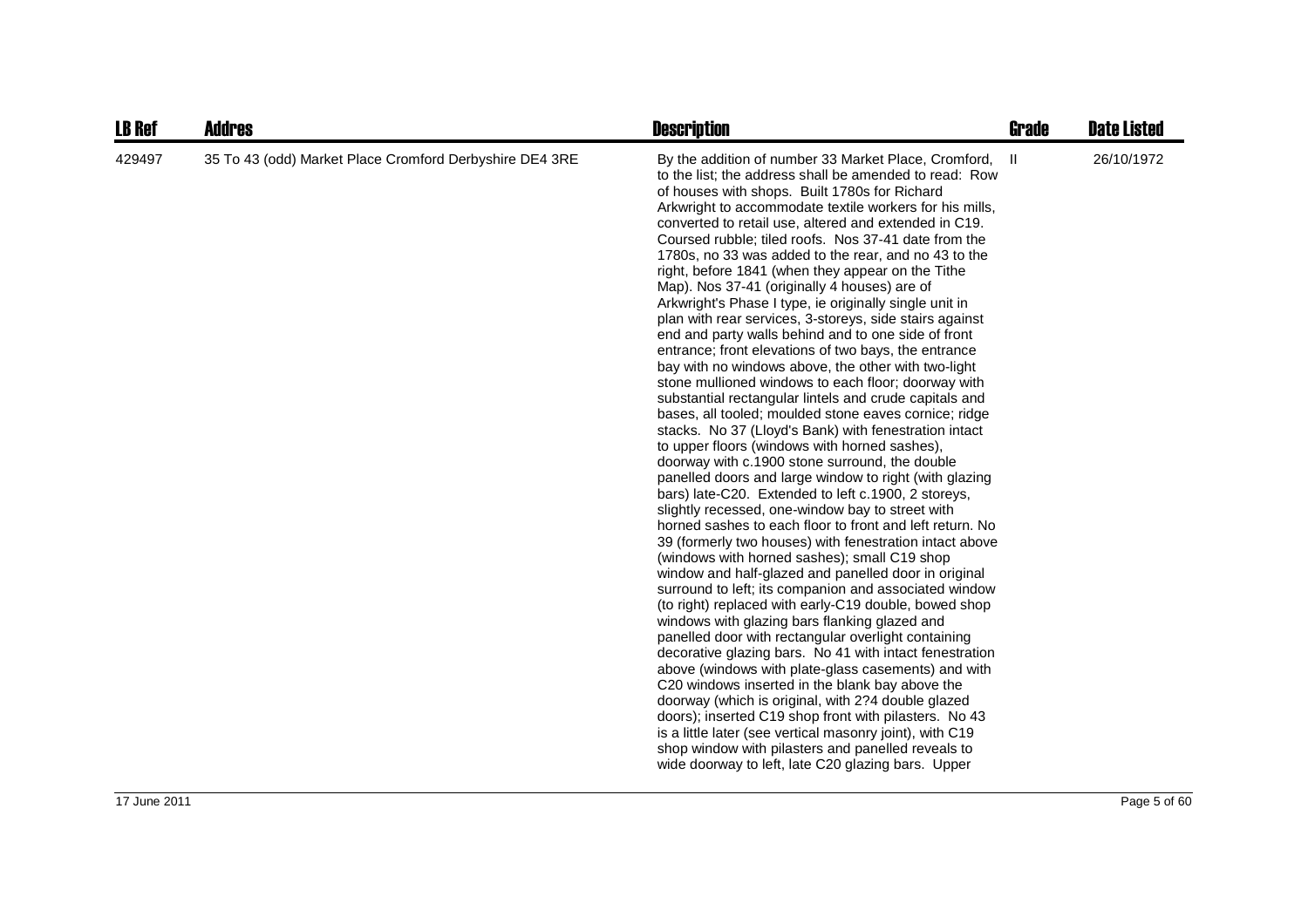| <b>LB Ref</b> | <b>Addres</b>                                     | <b>Description</b>                                                                                                                                                                                                                                                                                                                                                                                                                                                                                                                                                                                                                                                                                                                                                                                                                                                                                                                                                                                                                                                                   | <b>Grade</b> | <b>Date Listed</b> |
|---------------|---------------------------------------------------|--------------------------------------------------------------------------------------------------------------------------------------------------------------------------------------------------------------------------------------------------------------------------------------------------------------------------------------------------------------------------------------------------------------------------------------------------------------------------------------------------------------------------------------------------------------------------------------------------------------------------------------------------------------------------------------------------------------------------------------------------------------------------------------------------------------------------------------------------------------------------------------------------------------------------------------------------------------------------------------------------------------------------------------------------------------------------------------|--------------|--------------------|
|               |                                                   | windows in original surrounds (C20 2-light<br>casements). One original stone ridge stack, the<br>others replaced in red and black brick. No 43 extends<br>to rear to form double-depth plan, the front end wall<br>rendered, the rear end wall with windows under<br>cambered arches and a C19 doorway surround and<br>planked door. Stone end stack to rear range. No 35<br>occupies lean-to outshut behind no 37 with 3 original<br>windows (One of 2 lights with stone mullion). No 33<br>(now part, and to rear, of no 39) comprises a wing that<br>returns to form a storage or workshop range running<br>parallel to the street. Planked door with overlight and<br>35 to 43 (odd) Late C18 and later. Coursed stone<br>rubble; 3 storeys; 4 4-light plain mullioned windows<br>fitted with modern sashes and 2 later casement<br>windows; plain eaves; tiles. No 39 has a good early<br>C19 double-fronted bow shop window with glazing<br>bars, Nos 41 and 43 modern shop fronts and No 37 a<br>modern but sympathetic bank front with a recessed<br>wing on left-hand side. |              |                    |
| 429502        | Rock House Derby Road Cromford Derbyshire DE4 3RP | Circa 1780. Built by William Arkwright. Ashlar; 3<br>storeys; 5 sash windows (no glazing bars); single-<br>storeyed bay on right-hand side with central Doric<br>portico; pier at left-hand side; moulded cornice;<br>parapet. 3-storeyed stuccoed wing to rear of left-hand<br>side has 4 sash windows. High brick wall extending<br>forward on west side links to, and extends beyond,<br>former stable block having 3 later casement windows;<br>sill band extending overall; plain pediment enclosing<br>stone-faced clock and bellcote with wind vane.                                                                                                                                                                                                                                                                                                                                                                                                                                                                                                                          | $\mathbf{H}$ | 26/10/1972         |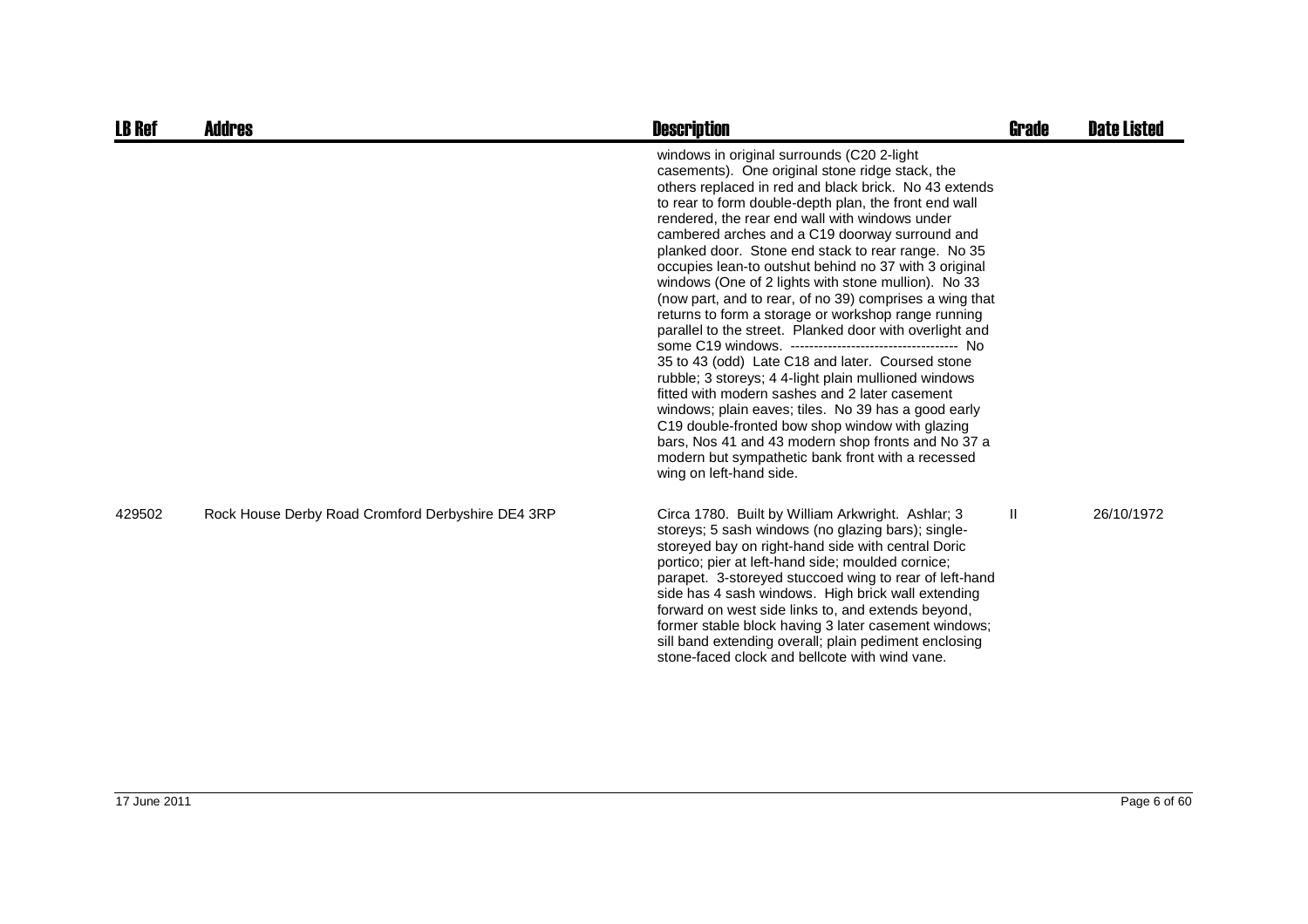| <b>LB Ref</b> | <b>Addres</b>                                 | <b>Description</b>                                                                                                                                                                                                                                                                                                                                                                                                                                                                                                                                                                                                                                                                                                                                                                                                                                                                                                                                                                                                                                                                                                                                                                                                                                                                                                                                                                                                                                                                                                                                                                                                                                                                                                                                                                                                                                                                                                                                                                                                                                                                                                                                                                                       | <b>Grade</b> | <b>Date Listed</b> |
|---------------|-----------------------------------------------|----------------------------------------------------------------------------------------------------------------------------------------------------------------------------------------------------------------------------------------------------------------------------------------------------------------------------------------------------------------------------------------------------------------------------------------------------------------------------------------------------------------------------------------------------------------------------------------------------------------------------------------------------------------------------------------------------------------------------------------------------------------------------------------------------------------------------------------------------------------------------------------------------------------------------------------------------------------------------------------------------------------------------------------------------------------------------------------------------------------------------------------------------------------------------------------------------------------------------------------------------------------------------------------------------------------------------------------------------------------------------------------------------------------------------------------------------------------------------------------------------------------------------------------------------------------------------------------------------------------------------------------------------------------------------------------------------------------------------------------------------------------------------------------------------------------------------------------------------------------------------------------------------------------------------------------------------------------------------------------------------------------------------------------------------------------------------------------------------------------------------------------------------------------------------------------------------------|--------------|--------------------|
| 429503        | St Marys Church Mill Road Cromford Derbyshire | Previously Grade B - regraded to Grade I on 20.01.11<br>Revised Description as follows:- Church of 1792-97<br>by T. Gardner, remodelled 1858 by H.I. Stevens, with<br>interior painting and glass by A.O. Hemming in the<br>1890s. MATERIALS: Freestone and tooled gritstone,<br>corrugated stainless-steel roof. PLAN: Wide nave with<br>lower and narrower chancel, west tower flanked by<br>gallery stair turrets and with west narthex.<br><b>EXTERIOR: The church is in a lavish free</b><br>Perpendicular style. It has embattled parapets on<br>moulded cornices. The buttressed 5-bay nave has 2-<br>light windows with transoms with hood moulds. On the<br>south side is a tall stack above a boiler room. The<br>unbuttressed west tower is 3 stages, with embattled<br>parapet and corner pinnacles. It has a trefoil-headed<br>west window in the second stage, above which is a<br>clock dated 1859 in a lozenge panel, and 2-light belfry<br>openings with louvres. It is flanked by lower bays<br>housing the gallery stairs, which have plain parapets<br>and straight-headed 3-light gallery windows with ogee-<br>headed lights, and single-light side windows. The 3-<br>bay open-fronted and open-sided narthex has<br>diagonal buttresses, with arches under linked hoods,<br>and with continuous ovolo mouldings. The chancel<br>has 2-light windows in its polygonal sanctuary apse.<br>INTERIOR: The nave has a shallow-pitched roof with<br>king and queen posts, supported by corbelled arched<br>brackets enriched with tracery in the spandrels. The<br>wide 2-centred chancel arch has an inner order on<br>short corbelled shafts. The chancel roof has radiating<br>ribs into the apse. In the west wall of the nave are 3<br>segmental-pointed arches, to the centrally placed<br>organ and the galleries. The raked west gallery, an<br>integral component of the design of the interior, has a<br>Gothic arcaded front. The nave is paved in stone and<br>the chancel has a mosaic floor, probably of 1897.<br>Raised floorboards are beneath the pews.<br>PRINCIPAL FIXTURES: The most striking feature of<br>the interior is its complete scheme of wall paintings, |              | 22/06/1950         |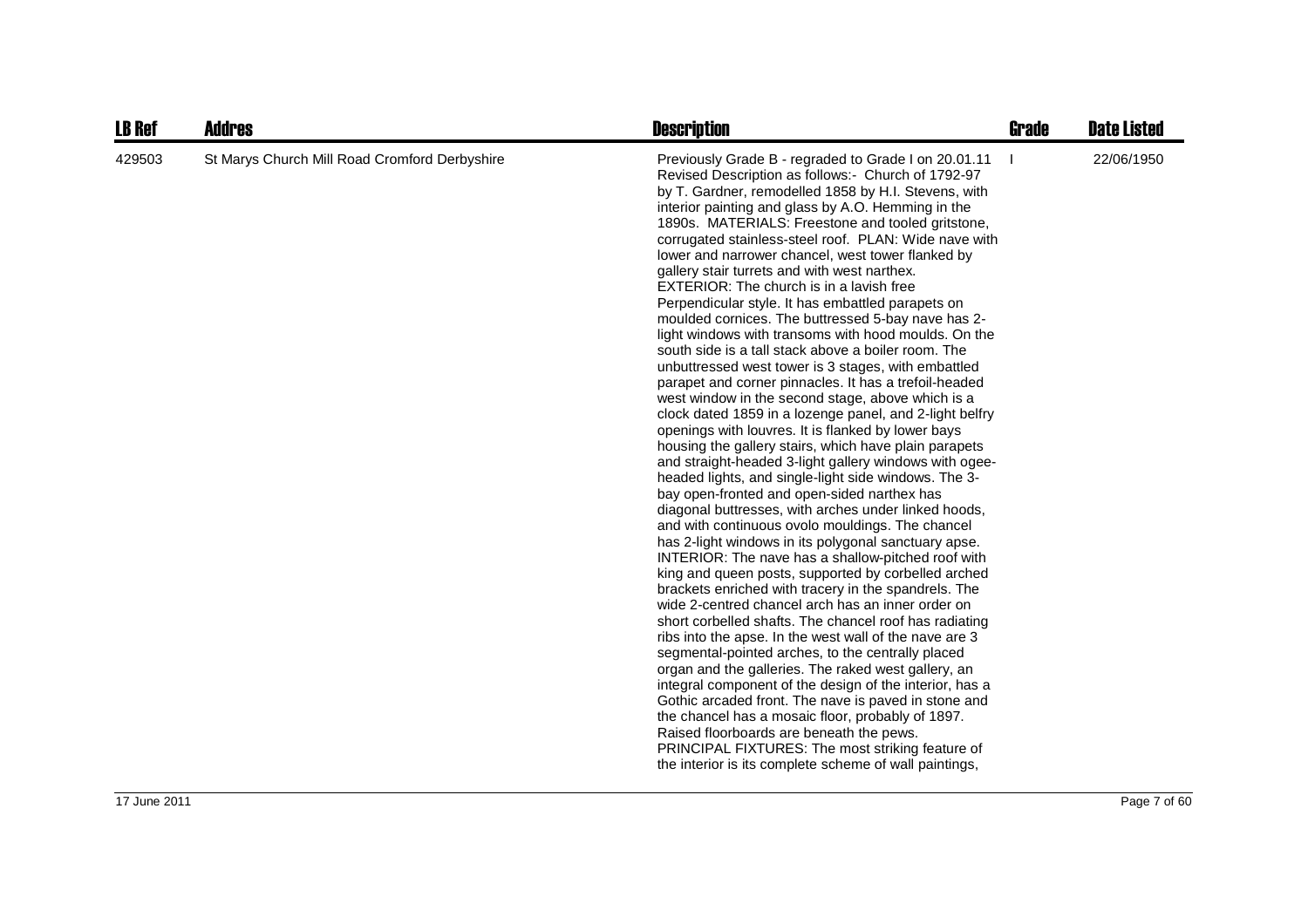| <b>LB Ref</b> | <b>Addres</b> | <b>Description</b>                                                                                                                                                                                                                                                                                                                                                                                                                                                                                                                                                                                                                                                                                                                                                                                                                                                                                                                                                                                                                                                                                                                                                                                                                                                                                                                                                                                                                                                                                                                                                                                                                                                                                                                                                                                                                                                                                                                                                                                                                                                                                                                                                                             | <b>Grade</b> | <b>Date Listed</b> |
|---------------|---------------|------------------------------------------------------------------------------------------------------------------------------------------------------------------------------------------------------------------------------------------------------------------------------------------------------------------------------------------------------------------------------------------------------------------------------------------------------------------------------------------------------------------------------------------------------------------------------------------------------------------------------------------------------------------------------------------------------------------------------------------------------------------------------------------------------------------------------------------------------------------------------------------------------------------------------------------------------------------------------------------------------------------------------------------------------------------------------------------------------------------------------------------------------------------------------------------------------------------------------------------------------------------------------------------------------------------------------------------------------------------------------------------------------------------------------------------------------------------------------------------------------------------------------------------------------------------------------------------------------------------------------------------------------------------------------------------------------------------------------------------------------------------------------------------------------------------------------------------------------------------------------------------------------------------------------------------------------------------------------------------------------------------------------------------------------------------------------------------------------------------------------------------------------------------------------------------------|--------------|--------------------|
|               |               | executed by A.O. Hemming (1843-1907). Decoration<br>consists of a cream ground, foliage bands and vine<br>scrolls in the window reveals, and stencilled patterning<br>outlining the windows and arches. On the north side of<br>the nave are Old Testament prophets and on the<br>south side are the Evangelists. Either side of the<br>chancel arch are Elijah with the chariot of fire to the<br>left, Ascension to the right, with angels in the<br>spandrels. Scenes from the childhood of Christ are<br>depicted on the north and south chancel walls, with 2<br>images of Christ in the east wall. The reredos consists<br>of shouldered panels painted with angels holding<br>shields bearing Passion symbols, and a central panel<br>of 2 angels holding a circle of cherubim. Chancel<br>windows continue the theme of the life of Christ. A<br>window in the north aisle is early C20 in the style of<br>Kempe. The 1850s font has an octagonal bowl on a<br>stem with marble shafts. The polygonal wooden pulpit<br>has Gothic and linenfold panels. Benches have ends<br>with arm rests and small quatrefoil panels. Richer<br>choir stalls have blind-tracery panels to the frontals<br>and the ends, which also have angel finials. The<br>principal memorial is in the form of a 5-bay blind<br>arcade in the chancel wall, of which 2 arches are<br>under gables. Inscription panels commemorate<br>Richard Arkwright (1732-92) and his descendants. In<br>the nave are white-marble tablets to Martha Arkwright<br>(d 1820) by Francis Chantrey, and to Charles<br>Arkwright (d 1850) by H. Weekes. HISTORY: The<br>church was begun in 1792 for Richard Arkwright¿s<br>industrial complex and residence at Cromford, and<br>was prominently sited next to the cotton mill and River<br>Derwent. It was designed by Thomas Gardner (c1737-<br>1804), architect and builder of Uttoxeter, who was also<br>employed on the reconstruction of Arkwright¿s<br>Willersley Castle. The wide proportions of the nave<br>are characteristic of the period, and Gardner's church<br>probably had a small chancel of the kind that had<br>become deeply unfashionable by the 1850s. The |              |                    |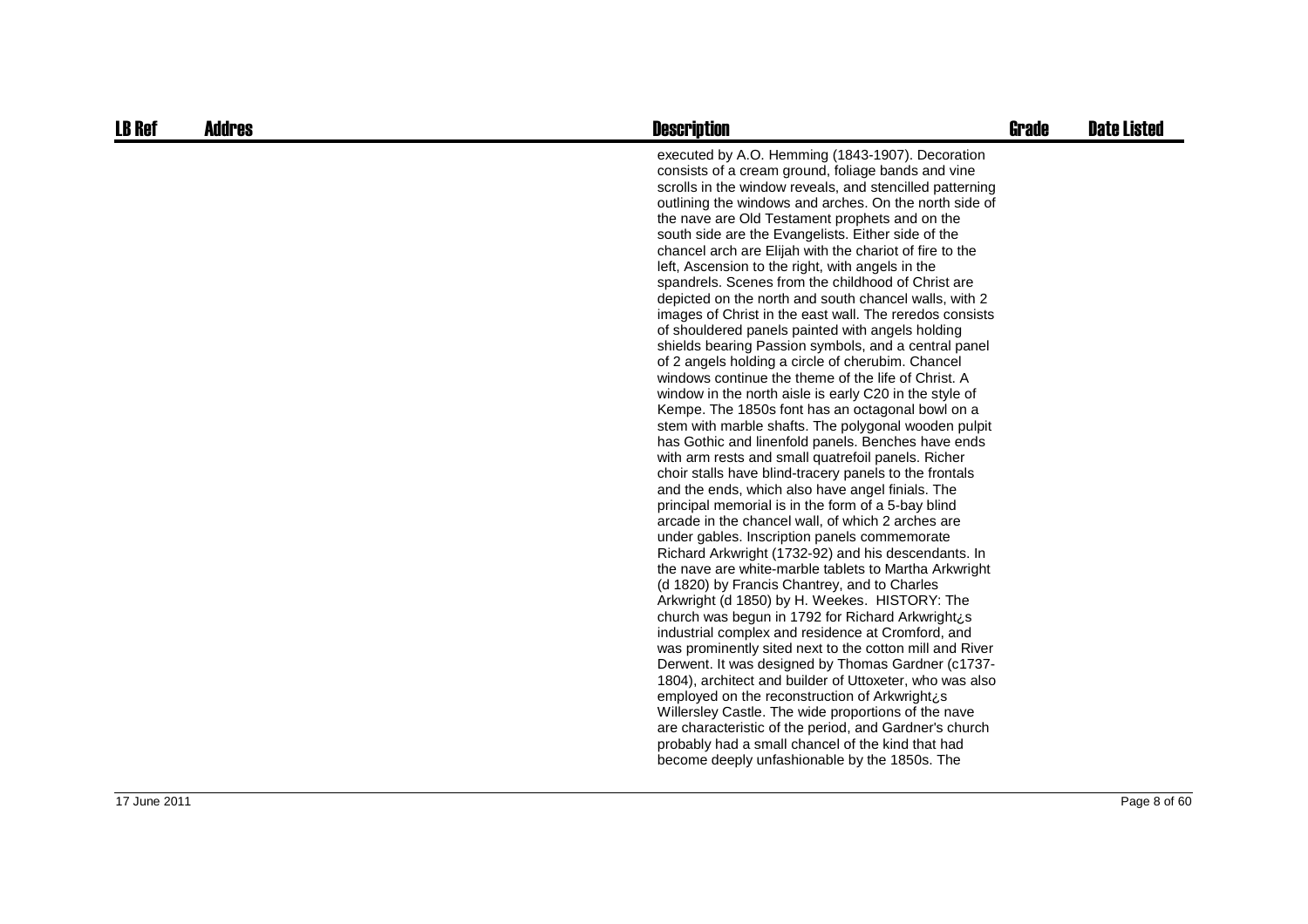| <b>LB Ref</b> | Addres                                        | <b>Description</b>                                                                                                                                                                                                                                                                                                                                                                                                                                                                                                                                                                                                                                                                                                                                                                                                                                                                                                                                                                                                                                                                                                                                                                                                                                                                                                                                                                                                                                                               | <b>Grade</b>  | <b>Date Listed</b> |
|---------------|-----------------------------------------------|----------------------------------------------------------------------------------------------------------------------------------------------------------------------------------------------------------------------------------------------------------------------------------------------------------------------------------------------------------------------------------------------------------------------------------------------------------------------------------------------------------------------------------------------------------------------------------------------------------------------------------------------------------------------------------------------------------------------------------------------------------------------------------------------------------------------------------------------------------------------------------------------------------------------------------------------------------------------------------------------------------------------------------------------------------------------------------------------------------------------------------------------------------------------------------------------------------------------------------------------------------------------------------------------------------------------------------------------------------------------------------------------------------------------------------------------------------------------------------|---------------|--------------------|
|               |                                               | church was substantially rebuilt in 1858 by H.I.<br>Stevens (1806-73), architect of Derby who built many<br>churches in the East Midlands. Stevens enlarged the<br>chancel, remodelled windows and added the tower<br>and west narthex. The ambitious scheme of wall<br>paintings and stained glass was undertaken by Alfred<br>Octavius Hemming (d 1907), who had previously<br>worked for Clayton & Bell and had completed a similar<br>extensive mural scheme at Folkestone, Kent. The<br>scheme at Cromford was completed in 1897 on the<br>centenary of the church. The paintings were restored<br>in 2002 by the Wallpaintings Workshop of Faversham.<br>The church was re-roofed in 1996. SOURCES:<br>Pevsner, N (revised E. Williamson)., The Buildings of<br>England: Derbyshire (1978), 159 REASONS FOR<br>DESIGNATION: The Church of St Mary, Cromford, is<br>designated at Grade I for the following principal<br>reasons: * The church is outstanding as part of the<br>group of buildings associated with Richard Arkwright's<br>first cotton mill at Cromford, which stands close by,<br>and which forms part of a World Heritage site * The<br>church is associated with various members of the<br>Arkwright family in the C18 and C19, and possesses<br>good monuments to the family * It has a very rare and<br>complete scheme of wall paintings of the late C19,<br>executed by Hemming, integrated with stained glass<br>into a very unusual overall scheme |               |                    |
| 429504        | Cromford Bridge Mill Road Cromford Derbyshire | C15. 3 pointed arches. A fragment of a C15 chapel<br>with a moulded pointed arch abuts (and is tied with)<br>the bridge. AM.                                                                                                                                                                                                                                                                                                                                                                                                                                                                                                                                                                                                                                                                                                                                                                                                                                                                                                                                                                                                                                                                                                                                                                                                                                                                                                                                                     | <b>IISTAR</b> | 22/06/1950         |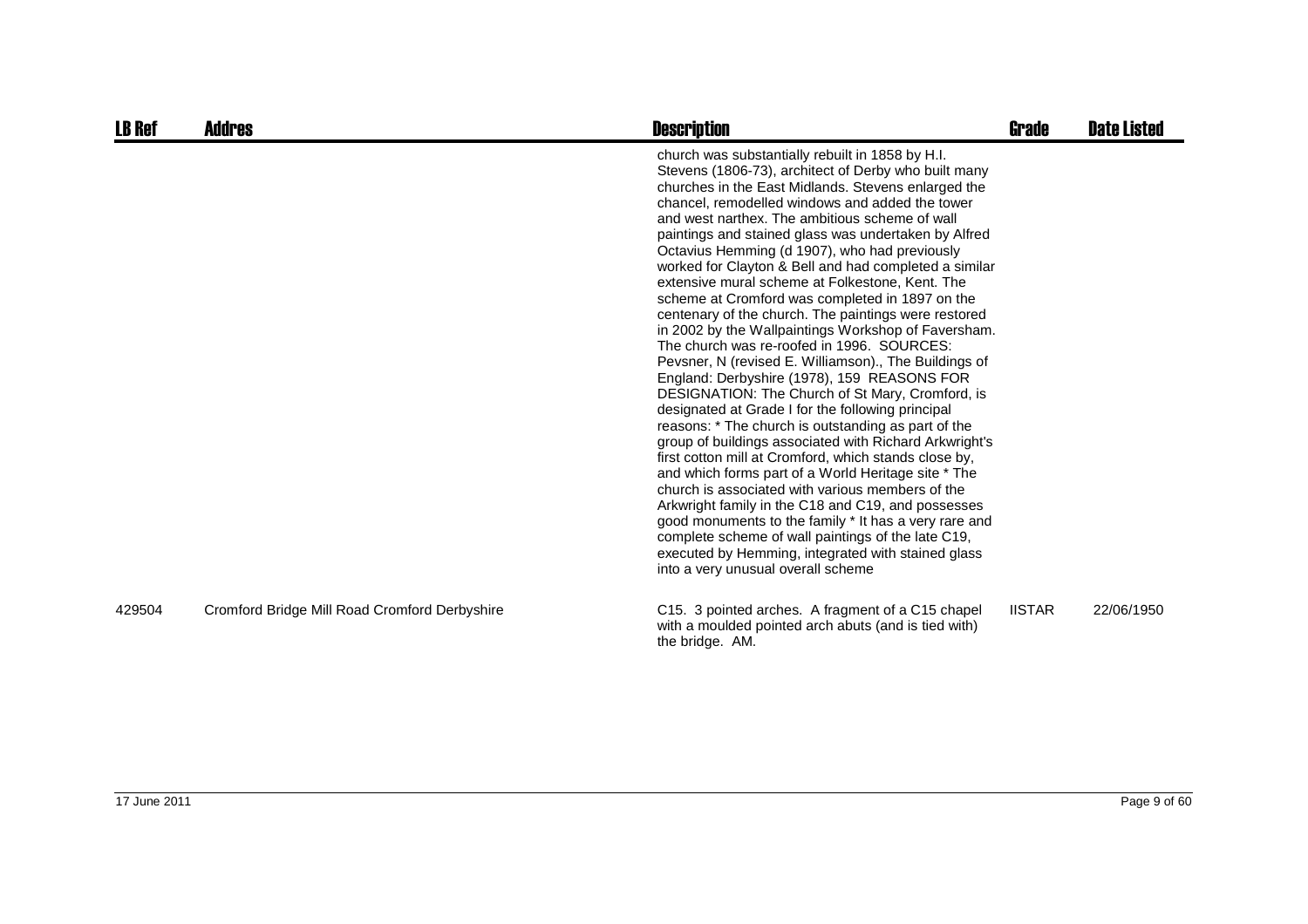| <b>LB Ref</b> | <b>Addres</b>                                        | <b>Description</b>                                                                                                                                                                                                                                                                                                                                                                                                                                                                                                                                                                                                                                                                                                                                                | Grade | <b>Date Listed</b> |
|---------------|------------------------------------------------------|-------------------------------------------------------------------------------------------------------------------------------------------------------------------------------------------------------------------------------------------------------------------------------------------------------------------------------------------------------------------------------------------------------------------------------------------------------------------------------------------------------------------------------------------------------------------------------------------------------------------------------------------------------------------------------------------------------------------------------------------------------------------|-------|--------------------|
| 429505        | Chapel Remains Mill Road Cromford Derbyshire         | Early C18. Ashlar. A small square 2-storeyed<br>building. 2 restored sash windows in moulded<br>architraves; entrance in moulded architrave with slight<br>cornice; engraved inscription 'Piscatoribus sacrum';<br>coved stone eaves; conical old stone-tiled roof. Lately<br>restored. This appears to be a near- replica of the<br>more celebrated fishing pavilion of Walton and Cotton<br>in Beresford Dale.                                                                                                                                                                                                                                                                                                                                                  | Ш     | 22/06/1950         |
| 429506        | Cromford Mills Mill Road Cromford Derbyshire DE4 3RQ | In the entry for the<br><b>Cromford Mill the</b><br>following:<br>grade shall be amended to grade<br>------------------------------------ The nucleus of 1771,<br>the first cotton mill set up by Richard Arkwright, who<br>here first applied the "Spinning Jenny" to the<br>manufacture of cotton goods. The buildings are semi-<br>fortified, designed to resist rioters, and surrounded by<br>high walls with a convex gatehouse. The main block<br>of ashlar, 3-storeyed and with plain sash windows.<br>Including a 3-storeyed stone rubble block with 6 2-light<br>mullioned windows and a 2-storeyed block with 5 sash<br>windows and channelled lintels, both on left-hand side;<br>cast iron aqueduct dated 1821 spans roadway. Now a<br>paint factory. |       | 22/06/1950         |
| 429507        | The Shrubbery Mill Road Cromford Derbyshire DE4 3RQ  | Circa 1771. Originally the mill-manager's house.<br>Ashlar; 3 storeys; 3 sash windows; segmental-headed<br>recessed doorway; plain eaves; slates. Stepped<br>perron with good iron railings and scrolled lamp<br>bracket.                                                                                                                                                                                                                                                                                                                                                                                                                                                                                                                                         | H.    | 22/06/1950         |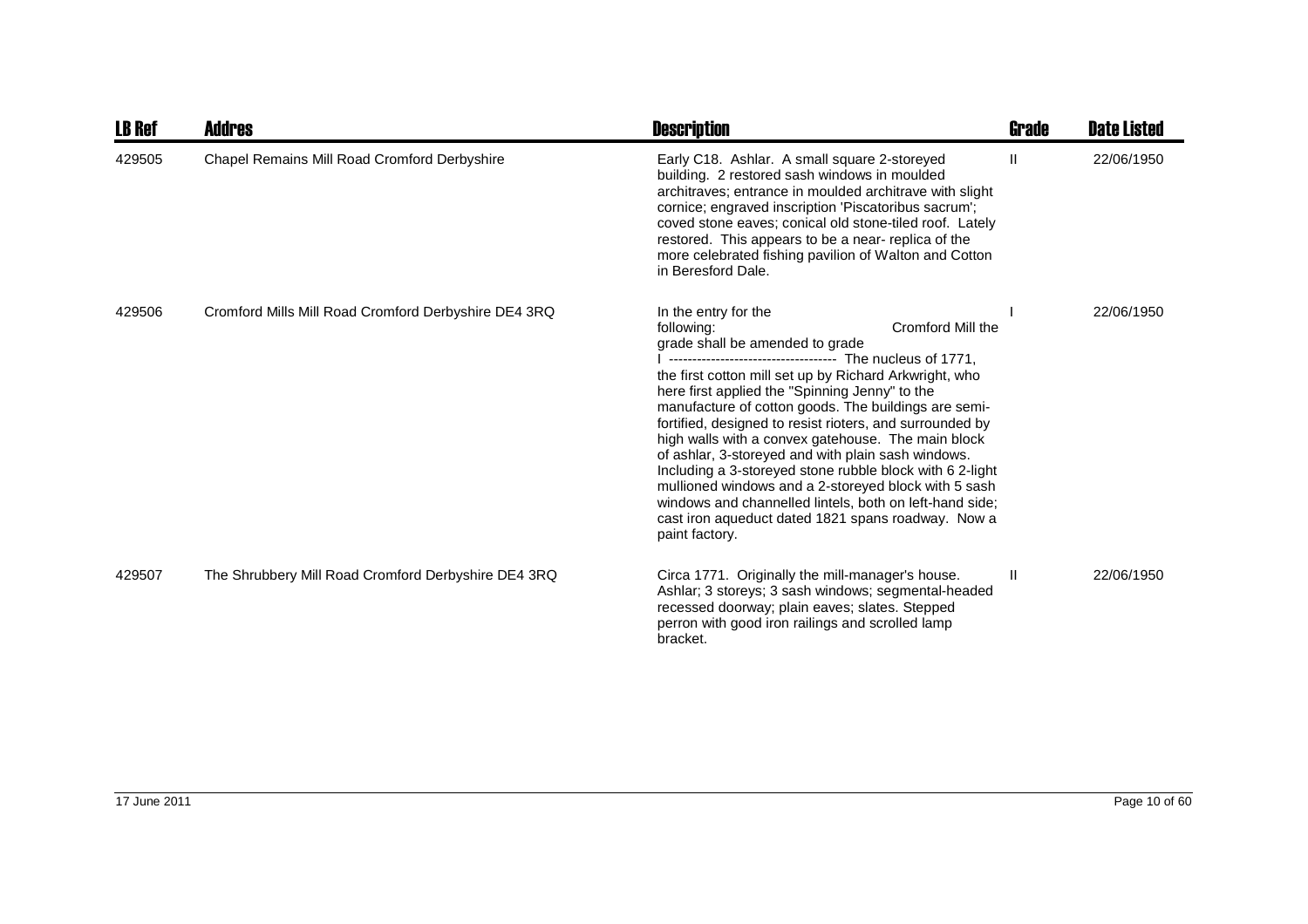| <b>LB Ref</b> | Addres                                                 | <b>Description</b>                                                                                                                                                                                                                                                                                                                                                                                                                                                                                                                             | <b>Grade</b> | <b>Date Listed</b> |
|---------------|--------------------------------------------------------|------------------------------------------------------------------------------------------------------------------------------------------------------------------------------------------------------------------------------------------------------------------------------------------------------------------------------------------------------------------------------------------------------------------------------------------------------------------------------------------------------------------------------------------------|--------------|--------------------|
| 429508        | The Coach House Derby Road Cromford Derbyshire DE4 3RP | Circa 1780. Formerly the Coach House of Rock<br>House. Coursed stone rubble, the facade of ashlar; 2<br>storeys: 3 semi-circular windows in plain surrounds<br>and fitted with modern wood casements; sill band;<br>central doorcase with moulded pilasters, semi-circular<br>head with keyblock and modern or restored fanlight; 2<br>former carriage doorways with pilasters, semi-circular<br>heads and keyblocks, partly built up in stone and each<br>incorporating a modern casement window; moulded<br>eaves; hipped roof of old tiles. |              | 26/10/1972         |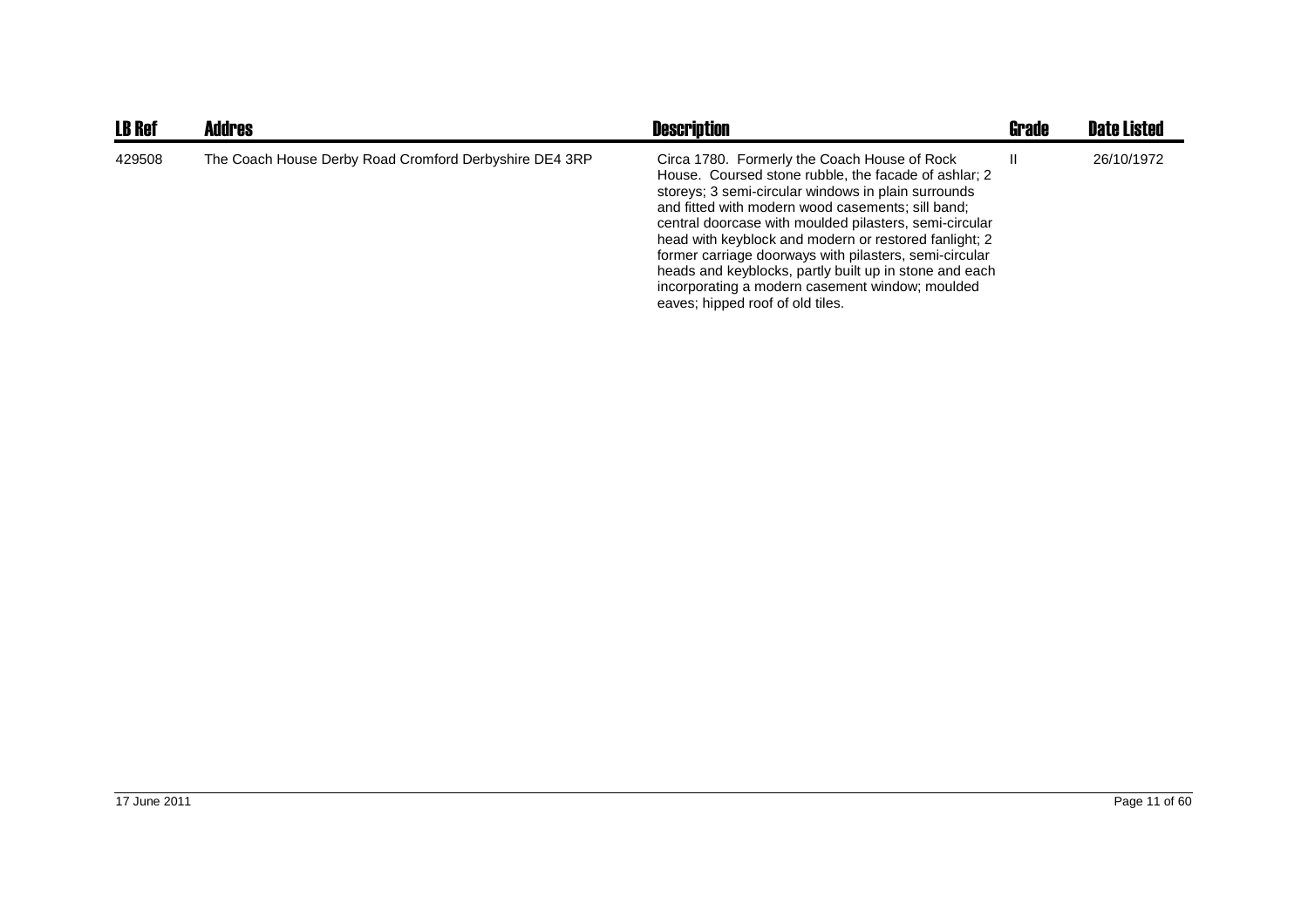| <b>LB Ref</b> | <b>Addres</b>                                    | <b>Description</b>                                                                                                                                                                                                                                                                                                                                                                                                                                                                                                                                                                                                                                                                                                                                                                                                                                                                                                                                                                                                                                                                                                                                                                                                                                                                                                                                                                                                                                                                                                                                                                                                                                                                                                                                                                                                                                                                                                                                                                                                                                                                                                                     | <b>Grade</b>  | <b>Date Listed</b> |
|---------------|--------------------------------------------------|----------------------------------------------------------------------------------------------------------------------------------------------------------------------------------------------------------------------------------------------------------------------------------------------------------------------------------------------------------------------------------------------------------------------------------------------------------------------------------------------------------------------------------------------------------------------------------------------------------------------------------------------------------------------------------------------------------------------------------------------------------------------------------------------------------------------------------------------------------------------------------------------------------------------------------------------------------------------------------------------------------------------------------------------------------------------------------------------------------------------------------------------------------------------------------------------------------------------------------------------------------------------------------------------------------------------------------------------------------------------------------------------------------------------------------------------------------------------------------------------------------------------------------------------------------------------------------------------------------------------------------------------------------------------------------------------------------------------------------------------------------------------------------------------------------------------------------------------------------------------------------------------------------------------------------------------------------------------------------------------------------------------------------------------------------------------------------------------------------------------------------------|---------------|--------------------|
| 429578        | 1 To 11 North Street Cromford Derbyshire DE4 3RG | In the entry for the following:- The Arkwright Houses<br>Nos 1-11 (consec), NORTH STREET, CROMFORD<br>The address shall be amended to<br>read:<br>The Arkwright Houses<br>Unnumbered house to the left of no 1 and nos 1 to 11<br>(inclusive), NOTH STREET, CROMFORD The grade<br>shall be amended to grade II*, and the description<br>shall be amended to read: Row of eleven houses.<br>Built 1776-7 by Richard Arkwright to accommodate<br>textile workers. Coursed rubble; tiled roofs. Brick<br>ridge stacks. This and the row opposite (nos 14-29)<br>are the first of the workers' houses erected by<br>Arkwright and mark an important stage in the<br>development of the textile industry and workers'<br>housing in that they provided both accommodation for<br>the workers at his new Cromford Mill and workshop<br>space on the second floor. The un-numbered house,<br>although part of the row, is double fronted and had no<br>workshop and was probably the manager's house.<br>Originally single unit with services to rear (the earliest<br>services appear to have been small gabled wings to<br>the rear: see gable scars). 3 storeys, two domestic<br>and the top floor for workshops which it is understood<br>extended uninterrupted along the entire floor of the<br>row. Side stairs against end and party walls behind<br>and to one side of the front entrance; 2-bay front<br>elevations, the entrance bay with no windows above to<br>1st floor; the other with 2-light stone mullioned<br>windows to ground and 1st floor and 4-light windows<br>to 2nd (workshop) floor. Doorways with substantial<br>rectangular lintels and crude capitals and bases to<br>imposts, all tooled. The windows originally had one<br>fixed and leaded casement and one sliding sash.<br>Moulded stone eaves cornice extends along entire<br>length of row. The doorways and windows survive<br>intact with the exception to no. where 2 lights of the<br>workshop windows have been blocked. The un-<br>numbered house differs it that it has 2-light mullioned<br>windows to all floors. The original scheme of fixed | <b>IISTAR</b> | 21/01/1964         |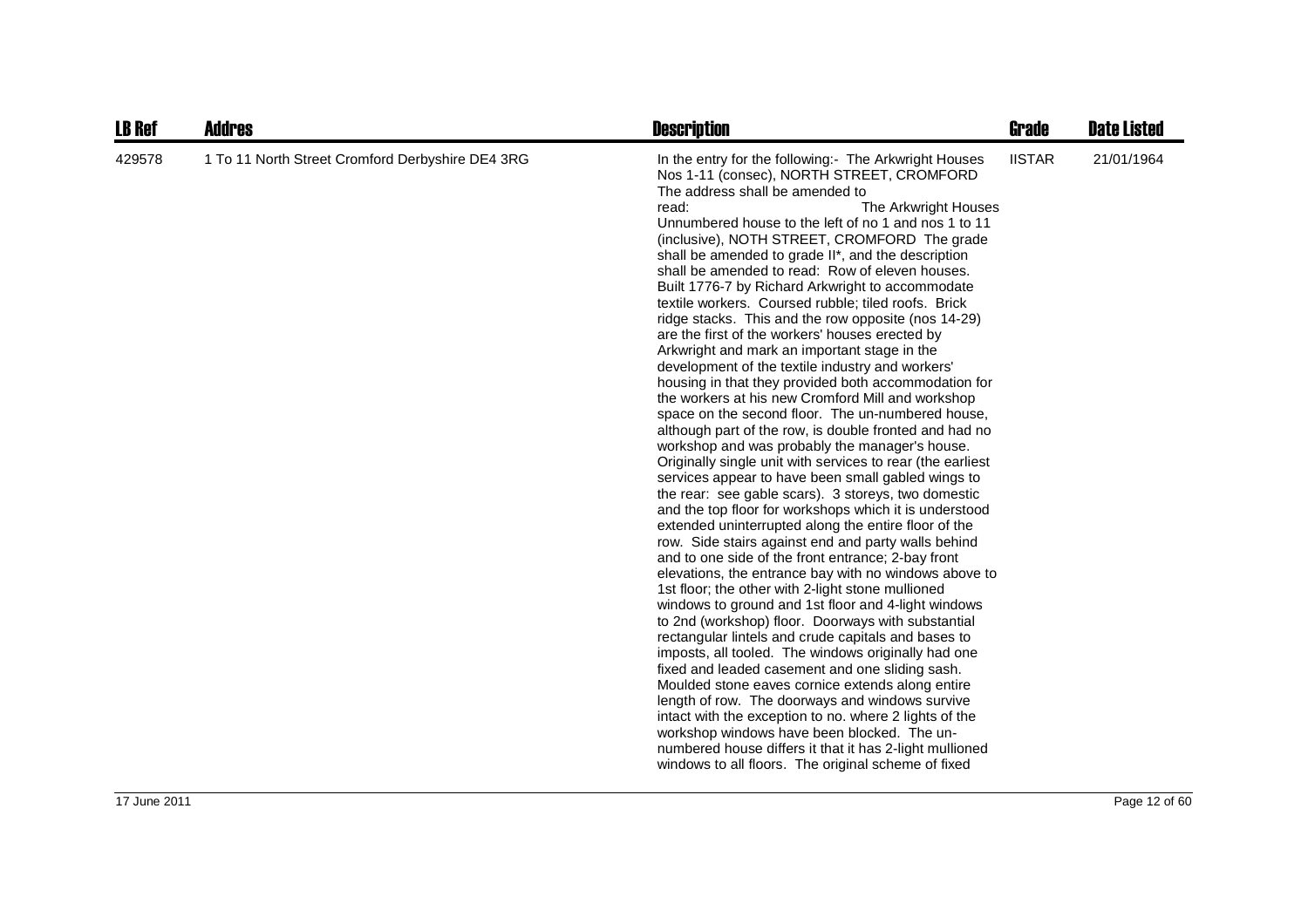| <b>LB Ref</b> | <b>Addres</b> | <b>Description</b>                                                                                                                                                                                                                                                                                                                                                                                                                                                                                                                                                                                                                                                                                                                                                                                                                                                                                                                                                                                                                                                                                                                                                                                                                                                                                                                                                                                                                                                                                                                                                                                                                                                                                                                                                                                                                                                                  | Grade | <b>Date Listed</b> |
|---------------|---------------|-------------------------------------------------------------------------------------------------------------------------------------------------------------------------------------------------------------------------------------------------------------------------------------------------------------------------------------------------------------------------------------------------------------------------------------------------------------------------------------------------------------------------------------------------------------------------------------------------------------------------------------------------------------------------------------------------------------------------------------------------------------------------------------------------------------------------------------------------------------------------------------------------------------------------------------------------------------------------------------------------------------------------------------------------------------------------------------------------------------------------------------------------------------------------------------------------------------------------------------------------------------------------------------------------------------------------------------------------------------------------------------------------------------------------------------------------------------------------------------------------------------------------------------------------------------------------------------------------------------------------------------------------------------------------------------------------------------------------------------------------------------------------------------------------------------------------------------------------------------------------------------|-------|--------------------|
|               |               | casement/sash has been reinstated to all houses<br>except nos 1, 3, 10 and 11 which have conventional<br>casements. Rear: Blocked 4-light workshop windows<br>to 2nd floor. Single-storey rubble outshuts have<br>replaced original rear service wings except a storeyed<br>version to the un-numbered (former manager's) house<br>where it survives intact. Rear wing to no 11 with 2<br>blocked 2-light windows to ground, and 2 2-light<br>mullioned casements to 1st floors. Later openings to<br>end wall. Slate-roofed rubble pig-sty or privy to rear of<br>no 9 is included in this listing. Interiors. (Nos 1 and<br>10 only inspected): ground-floor room with chamfered<br>and stopped ceiling beam and is protected from drafts<br>by a tongue-and-groove wide-planked baffle. Ist-floor<br>room formerly sub-divided (see ceiling beam with<br>chamfer to one side only). No 10 has a stone<br>corbelled fireplace (corbels renewed). Roof (of no 1):<br>principals with high-set collars, single purlins, all<br>Arkvright Houses Nos 1 to 11 (consec), NORTH<br>STREET, CROMFORD<br>Late<br>C18. Built by Sir Richard Arkviright. Coursed stone<br>rubble; 3 storeys, the top floors formerly workrooms;<br>13 2-light mullioned windows, many with original<br>glazing consisting of leaded lights in one half of the<br>window and a small-paned sash in the other part. Top<br>floor windows in most cases originally wide workroom<br>windows which appear to have been made smaller at<br>least a century ago, Old tiled roofs. Including block<br>on left-hand side, originally part of the range and now<br>a warehouse with 2 2-light mullioned windows and a<br>blocked doorway at centre. The Arkwright Houses<br>Nos 1 to 11 (consec) Church of England School; Nos<br>1 & 2 (School House) & The Arkwright Houses Nos 14<br>to 29 (consec) form a group. |       |                    |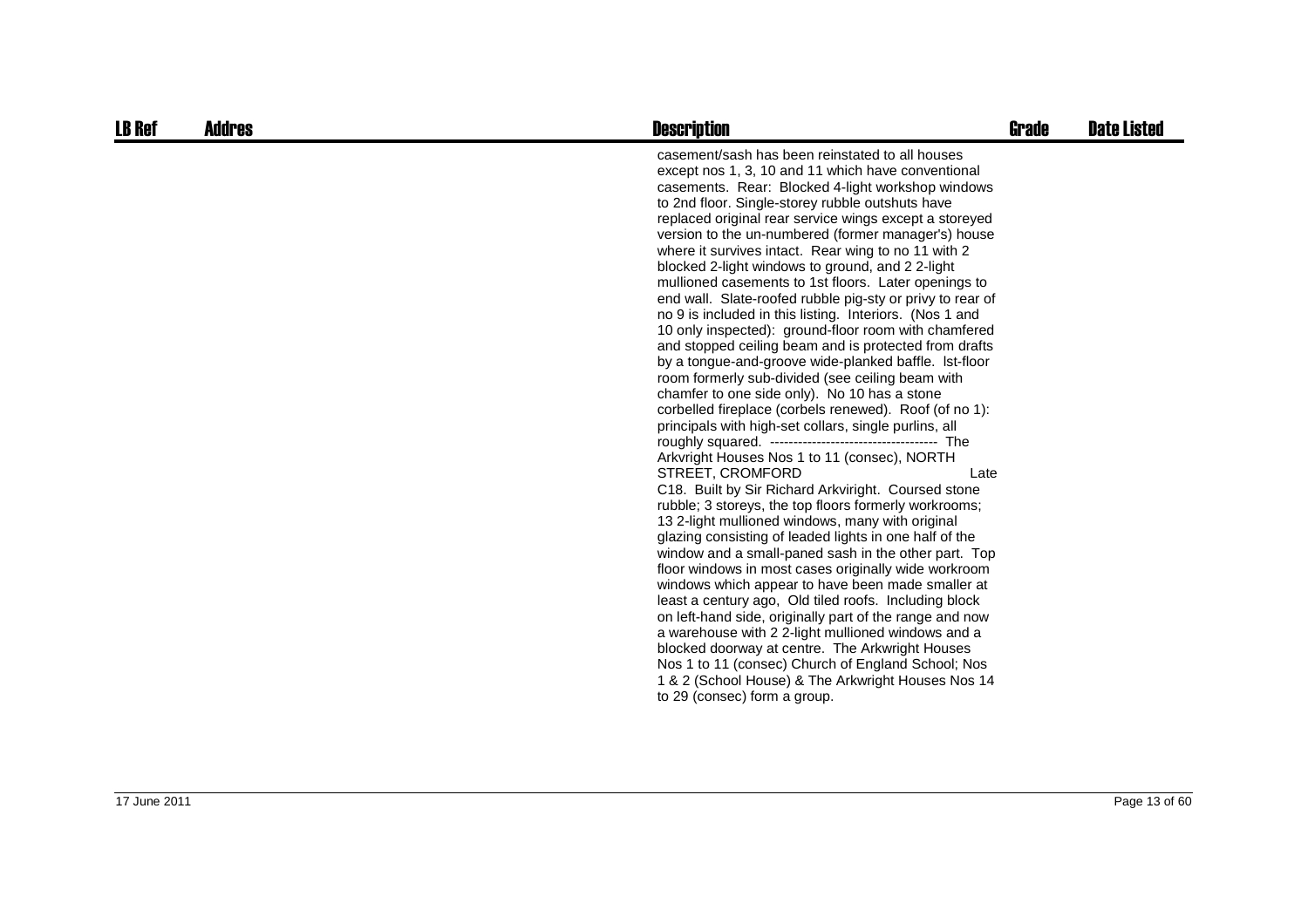| <b>LB Ref</b> | <b>Addres</b>                                                          | <b>Description</b>                                                                                                                                                                                                                                                                                                                                                                                                                                                                                                                                  | Grade | <b>Date Listed</b> |
|---------------|------------------------------------------------------------------------|-----------------------------------------------------------------------------------------------------------------------------------------------------------------------------------------------------------------------------------------------------------------------------------------------------------------------------------------------------------------------------------------------------------------------------------------------------------------------------------------------------------------------------------------------------|-------|--------------------|
| 429579        | Cromford CE Primary School North Street Cromford Derbyshire DE4<br>3RG | Early C19. 2 wings set at right-angles. Built of stone<br>with hipped slate roofs. Each block has 2 semi-<br>circular headed windows, altered by lowering of sills<br>and addition of modern lights, and a plain doorway,<br>that on north side with semi-circular head and wheel<br>fanlight. Moulded eaves; stone stacks. Grade II for<br>group value. The Arkwright Houses, Nos 1 to 11<br>(consec) Church of England School Nos 1 & 2 (School)<br>House) & The Arkwright Houses, Nos 14 to 29<br>(consec) form a group. Listed for Group Value. | - 11  | 26/10/1972         |
| 429580        | The School House North Street Cromford Derbyshire DE4 3RG              | Early C19. Ashlar; 2 storeys; 2 sash windows; hipped<br>slate roof. Grade II for group value. The Arkwright<br>Houses, Nos.1 to 11 (consec), Church of England<br>School, Nos.1 and 2 (School Hose) and The Arkwright<br>Houses, Nos.14 to 29 (consec) form a group.                                                                                                                                                                                                                                                                                | - 11  | 10/04/1964         |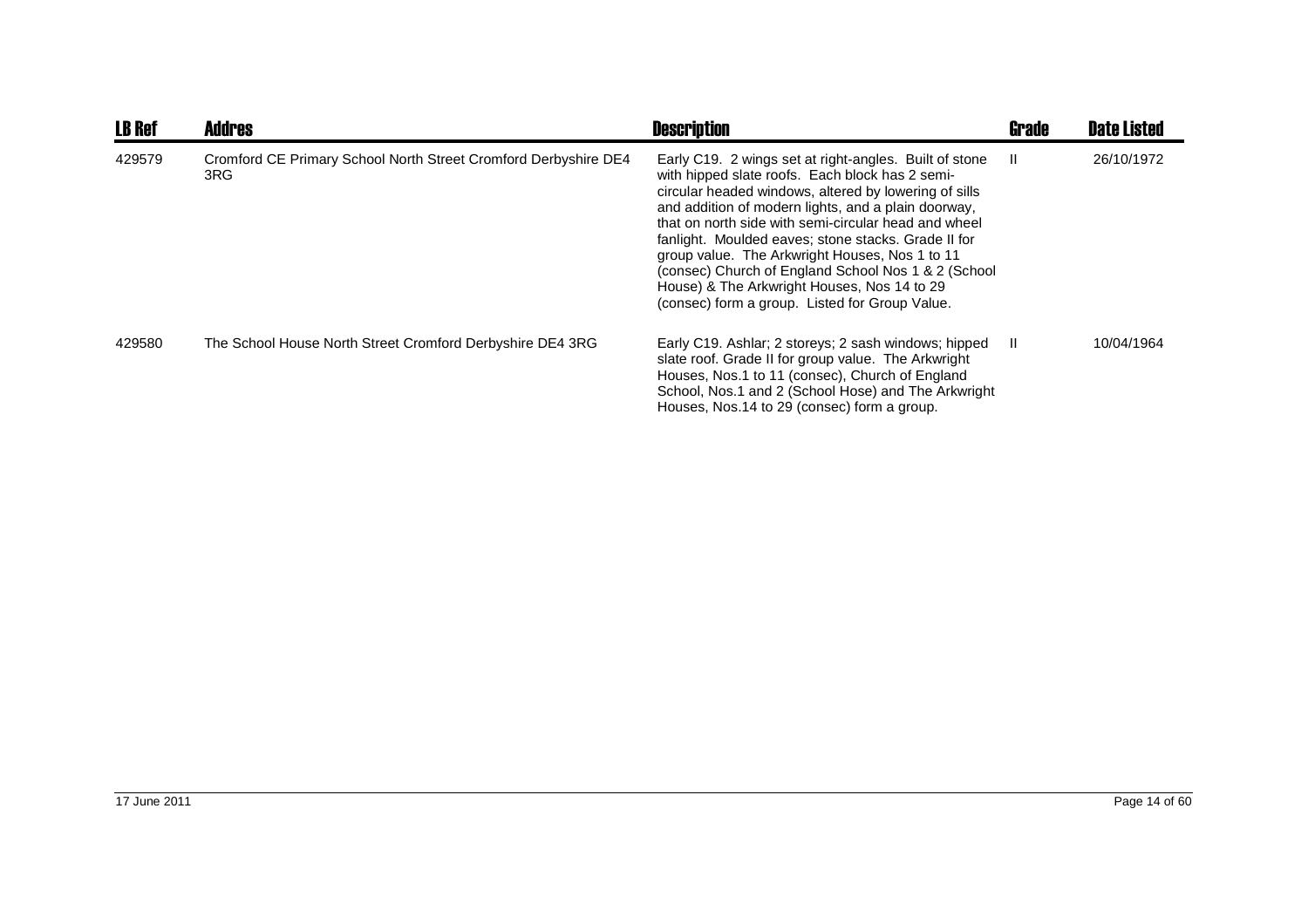| LB Ref | <b>Addres</b>                                     | <b>Description</b>                                                                                                                                                                                                                                                                                                                                                                                                                                                                                                                                                                                                                                                                                                                                                                                                                                                                                                                                                                                                                                                                                                                                                                                                                                                                                                                                                                                                                                                                                                                                                                                                                                                                                                                                                                                                                                                                                                                                                                                                                                                                                            | Grade         | <b>Date Listed</b> |
|--------|---------------------------------------------------|---------------------------------------------------------------------------------------------------------------------------------------------------------------------------------------------------------------------------------------------------------------------------------------------------------------------------------------------------------------------------------------------------------------------------------------------------------------------------------------------------------------------------------------------------------------------------------------------------------------------------------------------------------------------------------------------------------------------------------------------------------------------------------------------------------------------------------------------------------------------------------------------------------------------------------------------------------------------------------------------------------------------------------------------------------------------------------------------------------------------------------------------------------------------------------------------------------------------------------------------------------------------------------------------------------------------------------------------------------------------------------------------------------------------------------------------------------------------------------------------------------------------------------------------------------------------------------------------------------------------------------------------------------------------------------------------------------------------------------------------------------------------------------------------------------------------------------------------------------------------------------------------------------------------------------------------------------------------------------------------------------------------------------------------------------------------------------------------------------------|---------------|--------------------|
| 429646 | 14 To 29 North Street Cromford Derbyshire DE4 3RG | Arkwright Houses Nos 14-29 (consec) Row of 16<br>houses. Built 1776-7 by Richard Arkwright to<br>accommodate textile workers. Coursed rubble; tiled<br>roofs. Brick ridge stacks. This and the row opposite<br>(nos 1-11) are the first of the workers' houses erected<br>by Arkwright and mark an important stage in the<br>development of the textile industry and workers'<br>housing in that they provided both accommodation for<br>the workers at his new Cromford Mill and workshop<br>space on the second floor. The unnumbered house,<br>although part of the row, is double fronted and had no<br>workshop and was probably the manager's house.<br>Originally single unit with services to rear (the earliest<br>services appear to have been small gabled wings to<br>the rear: see gable scars). 3 storeys, two domestic<br>and the top floor for workshops which it is understood<br>extended uninterrupted along the entire floor of the<br>row. Side stairs against end and party walls behind<br>and to one side of the front entrance; 2-bay front<br>elevations, the entrance bay with no windows above to<br>1st floor; the other with 2-light stone mullioned<br>windows to ground and 1st floor and 4-light windows<br>to 2nd (workshop) floor. Doorways with substantial<br>rectangular lintels and crude capitals and bases to<br>imposts, all tooled. The windows originally had one<br>fixed and leaded casement and one sliding sash.<br>Moulded stone eaves cornice extends along entire<br>length of row. The full set of 4-light workshop windows<br>survives to nos 15, 16, 19, 24, 25 and 26 only, all<br>others have 2 lights blocked; all 2nd-floor windows<br>with casements, the complete sets with leaded lights.<br>First and ground floor windows either with casements<br>or with the renewed original scheme of fixed casement<br>and sash. Rear of nos 22-27 with 1; later storeyed<br>outshuts with 2-light windows of varying sizes,<br>generally with C20 casements; 2 large brick stacks<br>break lean-to roof; these outshuts post-date the 1841<br>Tithe Map. | <b>IISTAR</b> | 21/01/1964         |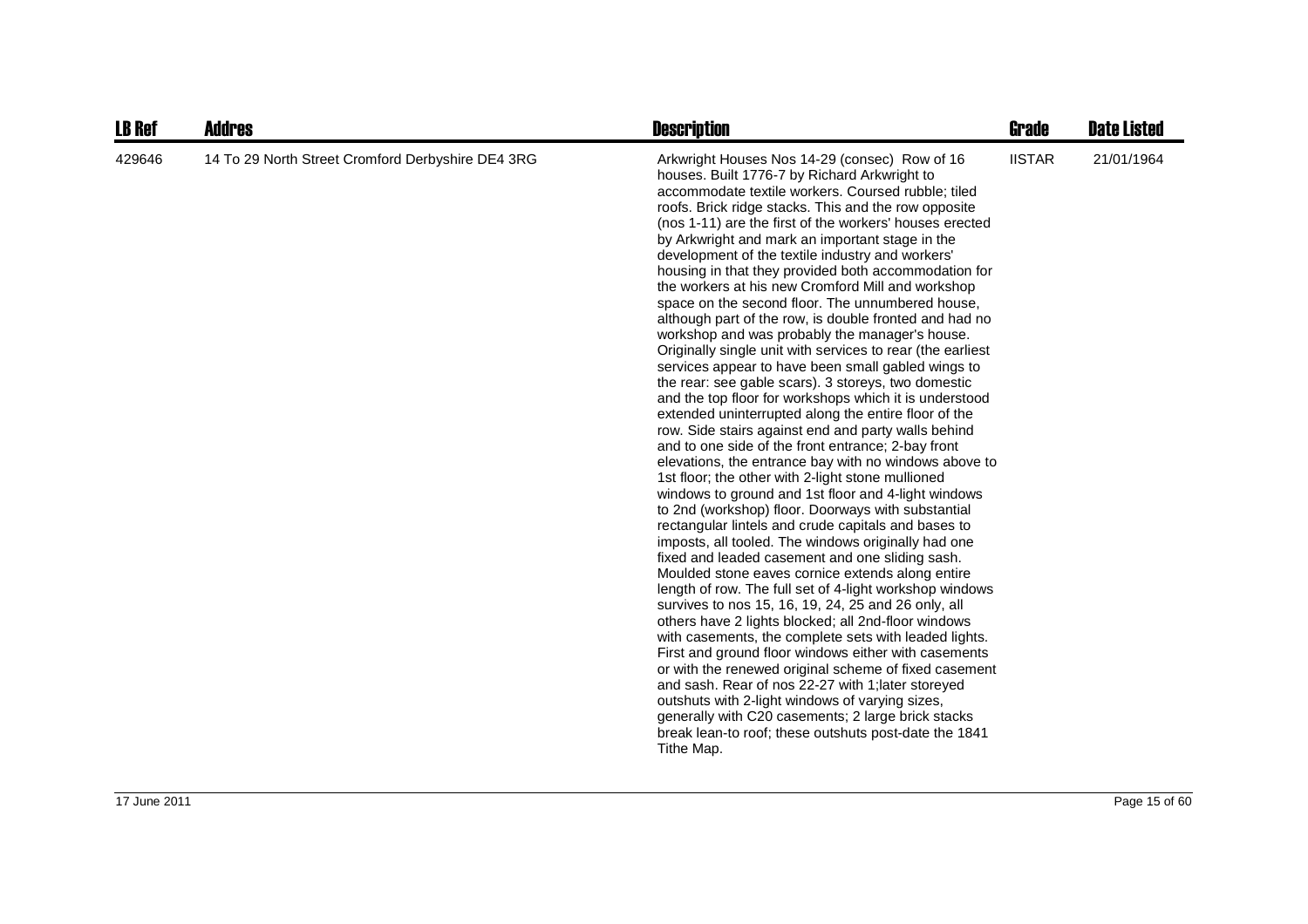| <b>LB Ref</b> | <b>Addres</b>                                                                            | <b>Description</b>                                                                                                                                                                                                                                                                                                                                                                                                                                                    | <b>Grade</b>  | <b>Date Listed</b> |
|---------------|------------------------------------------------------------------------------------------|-----------------------------------------------------------------------------------------------------------------------------------------------------------------------------------------------------------------------------------------------------------------------------------------------------------------------------------------------------------------------------------------------------------------------------------------------------------------------|---------------|--------------------|
| 429813        | 18 Water Lane Cromford Derbyshire DE4 3QH                                                | Of late C18 origin and built by Richard Arkwright to<br>provide the motive power for his machine shop. The<br>large iron overshot wheel appears to be later and is<br>housed between a massive and partly ruinous stone<br>wall and the gabled end of the former machine shop,<br>now much altered, largely rebuilt and used as a motor<br>repair shop.                                                                                                               | $\mathbf{H}$  | 26/10/1972         |
| 429814        | 30 To 46 (Even) Water Lane Cromford Derbyshire DE4 3QH                                   | An early C19 tenement range. Coursed stone rubble; Il<br>3 storeys; 9 2-light mullioned windows mainly fitted<br>with later casements; 9 simple doorways, Nos 32, 38,<br>44 and 46 with later gabled wood canopies on<br>brackets; plain eaves; coped ends; old and new tiles.<br>A plain range but visually important.                                                                                                                                               |               | 26/10/1972         |
| 429849        | Willersley Castle Willersley Lane Cromford Derbyshire DE4 5JG                            | Formerly listed under Matlock. 1792. Architect,<br>William Thomas of London. Built for Sir Richard<br>Arkwright (who died before completion). Freestone; 3<br>storeys; 7 plain recessed sash windows;<br>stringcourses. The centre-piece is defined by<br>projecting round turrets over full height. Embattled<br>throughout. A large and severe castellated house in<br>extensive grounds. The interior retains a fine oval hall<br>with galleries on upper storeys. | <b>IISTAR</b> | 22/06/1950         |
| 429850        | The Lodge Willersley Castle Willersley Lane Cromford Derbyshire<br><b>DE4 5JG</b>        | Circa 1792. Coursed stone rubble, the front ashlar; 2<br>storeys. Recessed centre-piece with arched head<br>encloses 1 sash window and a plain doorcase below<br>with side lights. Moulded band and cornice; parapet,<br>raised at sides; C19 cast iron bracketed lantern over<br>doorway.                                                                                                                                                                            | -H.           | 26/10/1972         |
| 429851        | Gate Piers And Gates Of Willersley Castle Willersley Lane Cromford<br>Derbyshire DE4 5JG | Circa 1792. 2 pairs of rusticated stone gate piers,<br>each with moulded cornice caps having fluted frieze; 2<br>plain single wrought iron gates.                                                                                                                                                                                                                                                                                                                     | $\mathbf{II}$ | 26/10/1972         |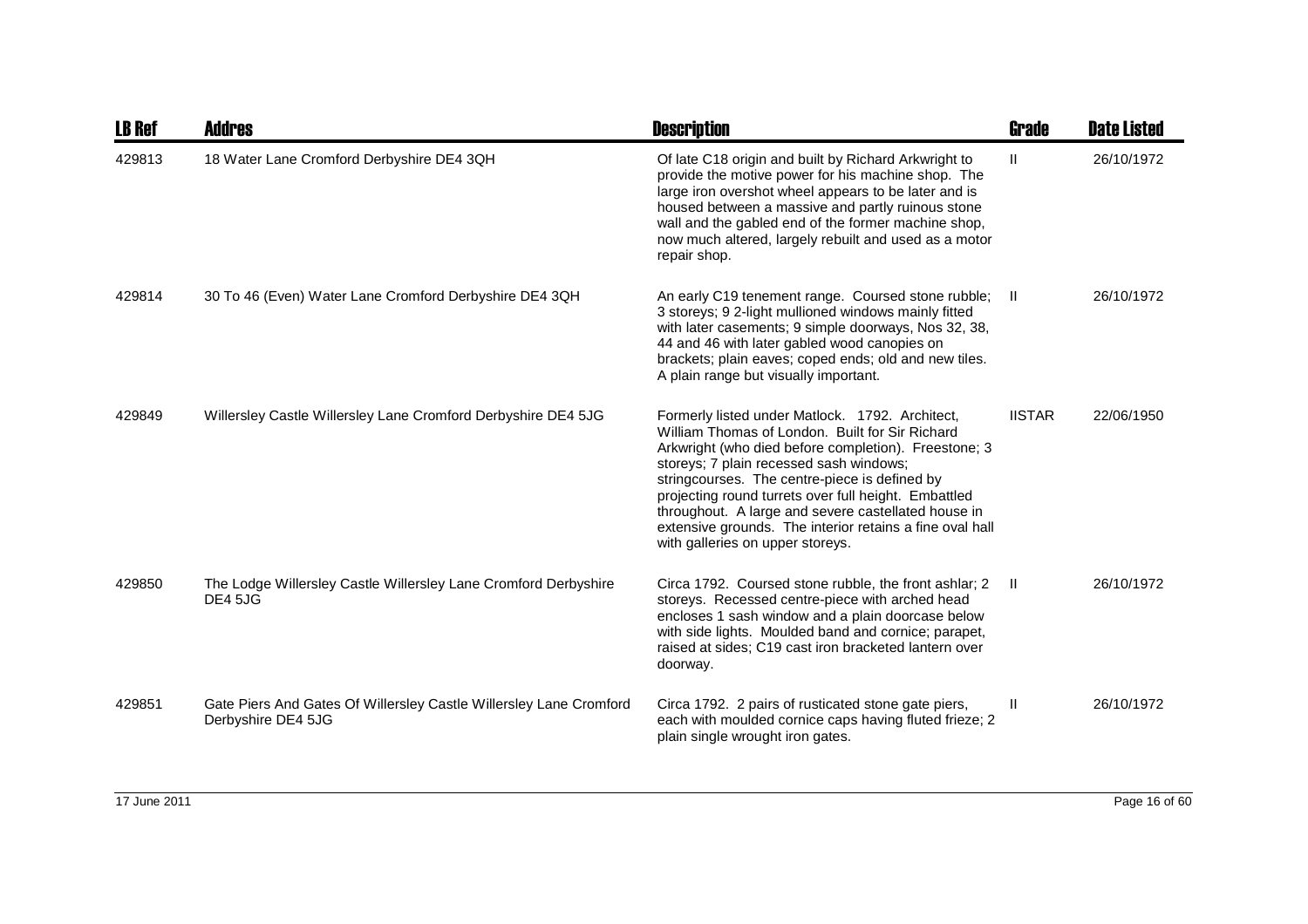| <b>LB Ref</b> | Addres                                                    | <b>Description</b>                                                                                                                                                                                                                                                                                                                                                                                                                                                                                                                                                                                                                                                                                                                                                                                                                                                                                                                                                                                                                                                                                                                                                                                                                                                                                                                                    | <b>Grade</b> | <b>Date Listed</b> |
|---------------|-----------------------------------------------------------|-------------------------------------------------------------------------------------------------------------------------------------------------------------------------------------------------------------------------------------------------------------------------------------------------------------------------------------------------------------------------------------------------------------------------------------------------------------------------------------------------------------------------------------------------------------------------------------------------------------------------------------------------------------------------------------------------------------------------------------------------------------------------------------------------------------------------------------------------------------------------------------------------------------------------------------------------------------------------------------------------------------------------------------------------------------------------------------------------------------------------------------------------------------------------------------------------------------------------------------------------------------------------------------------------------------------------------------------------------|--------------|--------------------|
| 429852        | Derwent House Willersley Lane Cromford Derbyshire DE4 5JG | Circa 1800. A small neat farmhouse in the grounds of<br>Willersley. Ashlar; 3 storeys; 3 sash windows in plain<br>architraves, the central with "Gothic" glazing bars;<br>recessed door in freestone surround with fluted<br>keyblock and moulded cornice; false-quoins at sides;<br>stone gabled ends; part old stone tiles.                                                                                                                                                                                                                                                                                                                                                                                                                                                                                                                                                                                                                                                                                                                                                                                                                                                                                                                                                                                                                         | H            | 22/06/1950         |
| 429956        | 78 And 80 Cromford Hill Cromford Derbyshire DE4 3QU       | Description shall be amended to read: Two houses.<br>Possibly C18 (or earlier) and pre-dating the major<br>Arkwright housing developments in Cromford.<br>Roughly coursed rubble (there is no vertical masonry<br>joint between the two houses); tiled roof to No. 78,<br>concrete tile to No. 80; 2 rooflines, the end walls<br>marked by prominent stone coping (indicating that<br>roofs originally slabbed or thatched). Rendered stone<br>end stacks and one red and black brick ridge stack to<br>No. 80 in addition. Both houses regular 2-window<br>ranges. 2-light, mullioned windows with C20<br>casements throughout. Large rectangular lintel to<br>doorway of No. 80. C20 part-glazed doors. Stone<br>extensions to rear. Interior of No. 76 has large<br>fireplace with stone lintel. NB No. 80, Cromford Hill,<br>Cromford was previously listed on the 3rd November<br>1986 with the serial number 1/15H. These two houses<br>now have the serial number<br>C18. Gritstone with gritstone dressings. C20 tile roof.<br>A single ridge and a single gable stack, with a single<br>coped gable with kneeler to north. 2 storey with central<br>doorway with flush dressed jambs and lintel and a C20<br>half glazed door, flanked on either side by single 2<br>light flush mullion windows with casements. 2 similar<br>windows above. | Ш            | 03/11/1986         |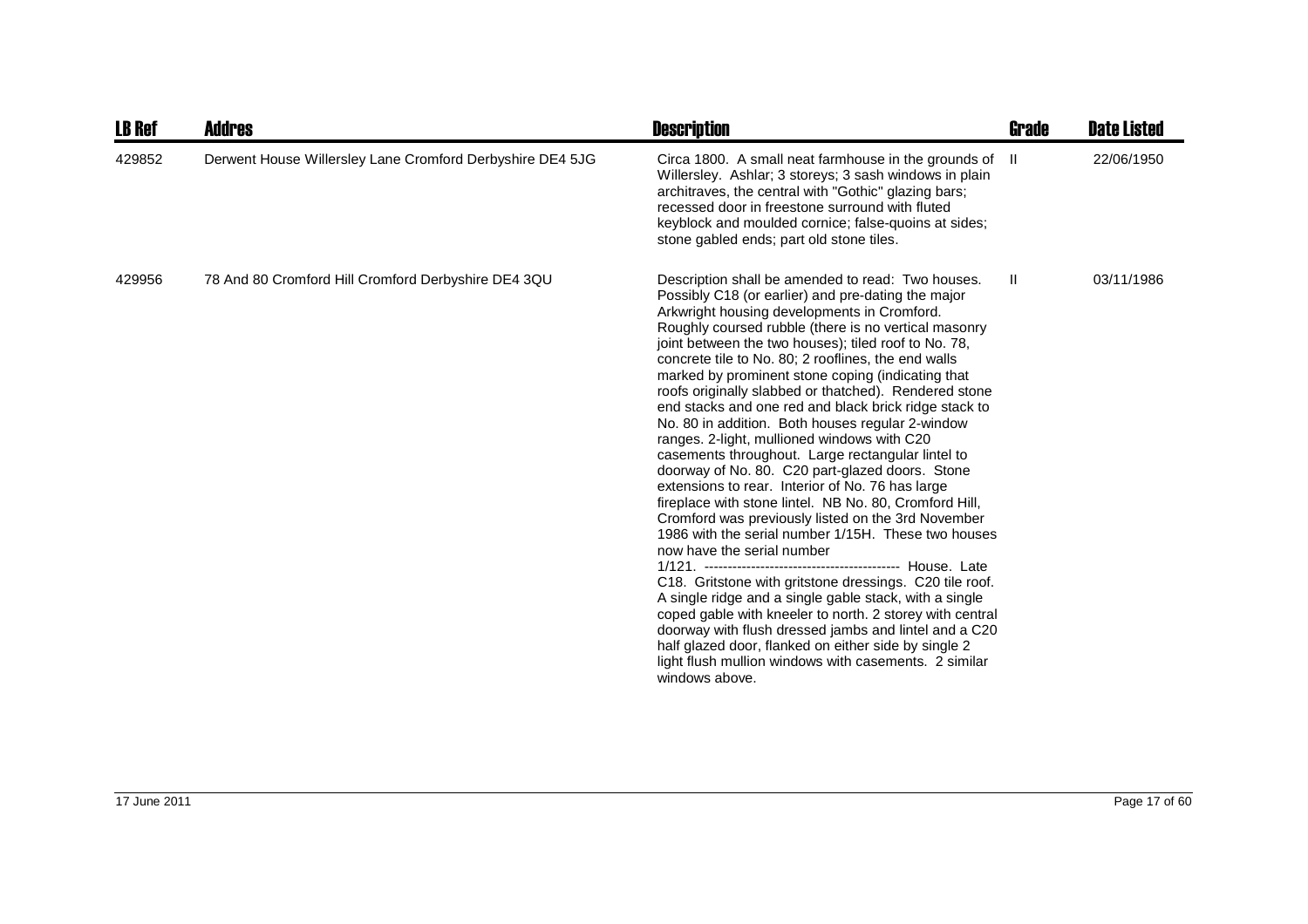| <b>LB Ref</b> | Addres                                        | <b>Description</b>                                                                                                                                                                                                                                                                                                                                                                                                                          | Grade | <b>Date Listed</b> |
|---------------|-----------------------------------------------|---------------------------------------------------------------------------------------------------------------------------------------------------------------------------------------------------------------------------------------------------------------------------------------------------------------------------------------------------------------------------------------------------------------------------------------------|-------|--------------------|
| 429957        | 100 Cromford Hill Cromford Derbyshire DE4 3QU | Terrace cottage. Late C18. Gritstone with gritstone<br>dressings. C20 tile roof with single shared red and<br>blue brick gable stack. Single bay, 3 storey. Doorway<br>has flush dressed jambs and lintel and a C20 half-<br>glazed door. A single 2 light flush mullion window to<br>each floor with C20 casements. Built as part of the<br>millworkers' cottages to serve Richard Arkwright's<br>Cromford Mill. Listed for Group Value.   | Ш     | 03/11/1986         |
| 429958        | 104 Cromford Hill Cromford Derbyshire DE4 3QU | Terrace cottages. Late C18. Gritstone with gritstone<br>dressings. Plain tile roof with single shared red and<br>blue brick gable stack. Single bay, 3 storey. Doorway<br>has flush dressed jambs and lintel, and C20 half-<br>glazed door. A single 2 light flush mullion window to<br>each floor with C20 casements. Built as part of the<br>millworkers' cottages to serve Richard Arkwright's<br>Cromford Mill. Listed for Group Value. | H.    | 03/11/1986         |
| 429959        | 110 Cromford Hill Cromford Derbyshire DE4 3QU | Terrace cottage. Late C18. Gritstone with gritstone<br>dressings. Plain tile roof with single shared red and<br>blue brick gable stack. Single bay, 3 storey. Doorway<br>has flush dressed jambs and lintel and a C20 half-<br>glazed door. A single 2 light flush mullion window to<br>each floor with C20 casements. Built as part of the<br>millworkers' cottages to serve Richard Arkwright's<br>Cromford Mill. Listed for Group Value. | Ш     | 03/11/1986         |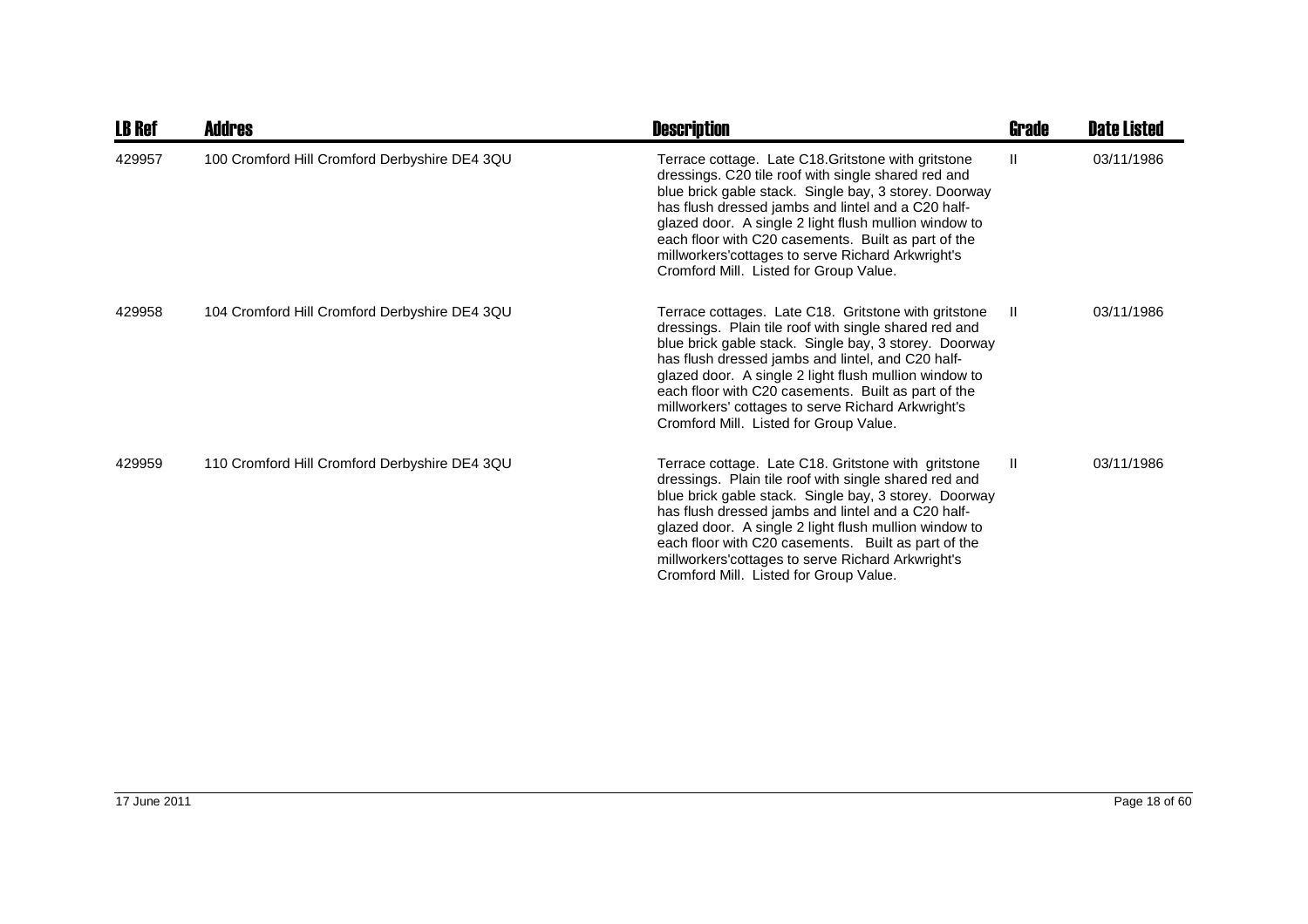| <b>LB Ref</b> | <b>Addres</b>                                 | <b>Description</b>                                                                                                                                                                                                                                                                                                                                                                                                                                                                                                                                                                                                                                                                                                                                                                                                                                                                                                                                                                                                                                                                                                                                                                                                                                                                                                                                                                     | Grade | <b>Date Listed</b> |
|---------------|-----------------------------------------------|----------------------------------------------------------------------------------------------------------------------------------------------------------------------------------------------------------------------------------------------------------------------------------------------------------------------------------------------------------------------------------------------------------------------------------------------------------------------------------------------------------------------------------------------------------------------------------------------------------------------------------------------------------------------------------------------------------------------------------------------------------------------------------------------------------------------------------------------------------------------------------------------------------------------------------------------------------------------------------------------------------------------------------------------------------------------------------------------------------------------------------------------------------------------------------------------------------------------------------------------------------------------------------------------------------------------------------------------------------------------------------------|-------|--------------------|
| 429960        | 114 Cromford Hill Cromford Derbyshire DE4 3QU | The address shall be amended to read: No 114.<br>Cromford Hill, Cromford The last sentence of the NB<br>at the end of the description shall be<br>deleted. ----------------------------------- Nos 112 and<br>114, Cromford Hill, Cromford Former post office.<br>Early-C19 (marked on 1841 Tithe Map). Coursed<br>rubble; tiled roof. Red and black brick ridge stacks.<br>Single storey. Two planked doors in pegged<br>surrounds flanking late-C19 3-light shop window (to<br>left) and 2-light window with C20 casement (to right).<br>Wall letter-box between. Rear with blocked single-<br>light window. The building occupies a key position<br>among the C18 Arkwright houses at the higher end of<br>Cromford Hill. NB No. 114 Cromford Hill, Cromford<br>was previously listed on the 3rd November 1986 with<br>serial number 1/15L. Nos 112 and 114 now have the<br>serial number<br>Post Office, now cottage. Late C18. Gritstone with<br>gritstone dressings. Plain tile roof with a single gable<br>and a single ridge, red and blue brick gable stacks. 2<br>bay, single storey, From the left a C19 4 panel door, a<br>3 light shop window with flat hood, a VR letter box set<br>flush within the wall, then a C20 glazing bar casement<br>and another C19 4 panel door. Built as part of the<br>millworkers' cottages to serve Richard Arkwright's<br>Cromford Mill. | H.    | 03/11/1986         |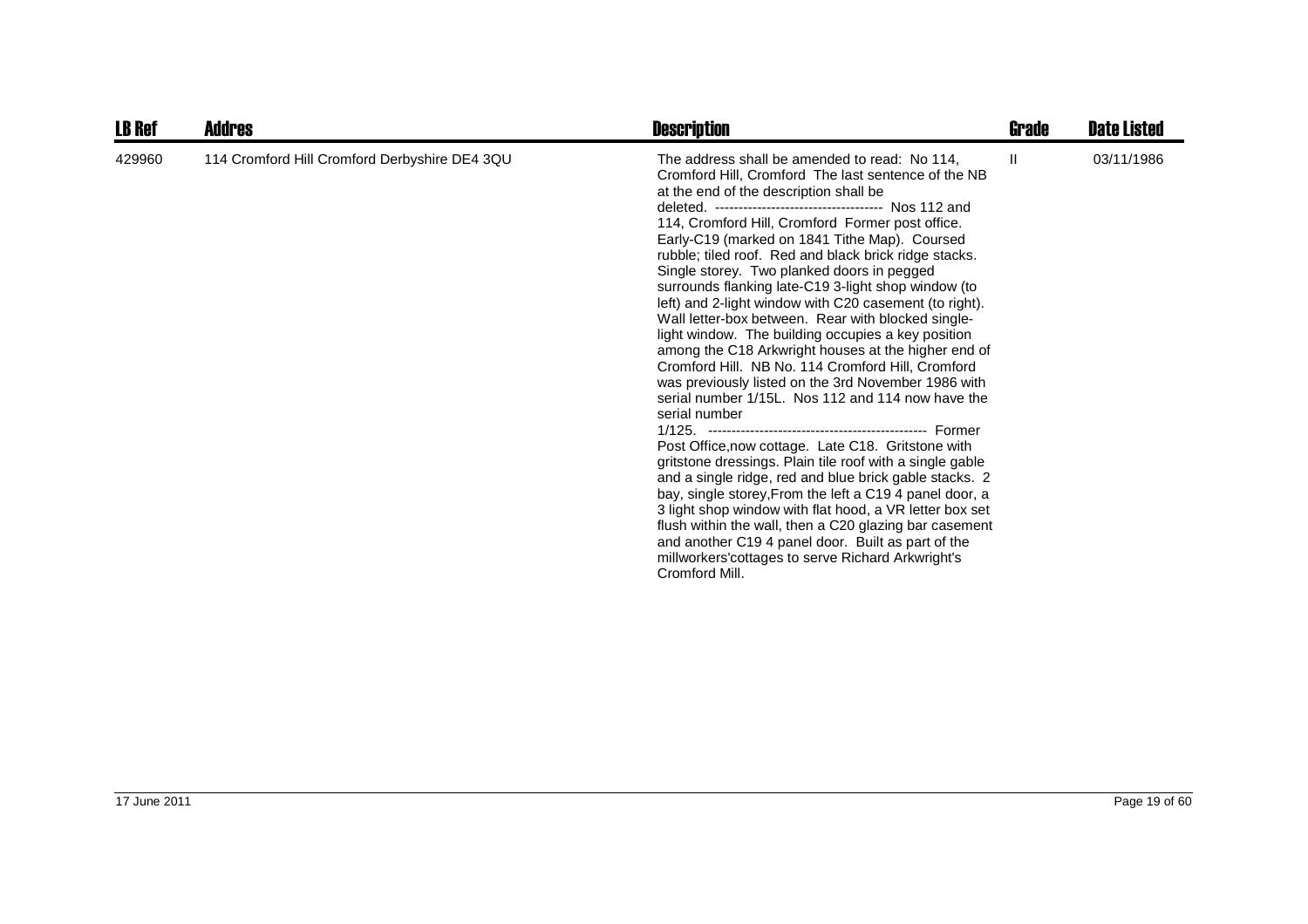| <b>LB Ref</b> | <b>Addres</b>                                               | <b>Description</b>                                                                                                                                                                                                                                                                                                                                                                                                                                                                                                                                                                                                                                                                                                                                                                                                                                                                                                                                                                                                                                                                                                                                                                                                                                                                                                                                                                                                                                                                                                                   | Grade        | <b>Date Listed</b> |
|---------------|-------------------------------------------------------------|--------------------------------------------------------------------------------------------------------------------------------------------------------------------------------------------------------------------------------------------------------------------------------------------------------------------------------------------------------------------------------------------------------------------------------------------------------------------------------------------------------------------------------------------------------------------------------------------------------------------------------------------------------------------------------------------------------------------------------------------------------------------------------------------------------------------------------------------------------------------------------------------------------------------------------------------------------------------------------------------------------------------------------------------------------------------------------------------------------------------------------------------------------------------------------------------------------------------------------------------------------------------------------------------------------------------------------------------------------------------------------------------------------------------------------------------------------------------------------------------------------------------------------------|--------------|--------------------|
| 429961        | 116 To 122 (Even) Cromford Hill Cromford Derbyshire DE4 3QU | Nos 116-122 (even), Cromford Hill, Cromford Row of<br>four houses. Probably 1830 built to house textile<br>workers for the Cromford mills. Coursed rubble;<br>Welsh slate roof under two levels. 2 red and black<br>brick ridge stacks. Plan a variant on Arkwright phase I<br>type; 2-storeys; single unit with rear services; side<br>stairs against end or party walls behind the front<br>entrance; 2-bay front elevation, the entrance bay with<br>no windows above, the other with wingows set under<br>inverted T lintels; similar lintels to doorways. No. 122<br>has 18 and 30-pane cast-iron window frames with<br>central opening to first and ground-floor respectively.<br>Otherwise C20 2-light casements throughout and C20<br>glazed and part-glazed doors. Rear with two C19<br>gabled stone wings and a C20 re-constituted stone<br>extension in addition. NB No. 122, Cromford Hill,<br>Cromford was previously listed on the 3rd of<br>November 1986 with the serial number 1/15M. This<br>row of 4 houses now has the serial number<br>Cromford Hill, Cromford Terrace cottage. Late C18.<br>Gritstone with gritstone dressings. Slate roof with<br>single shared red and blue brick gable stack. Single<br>bay, 2 storey. Doorway has flush dressed lintel, and<br>C20 half-glazed door. A single cast iron glazing bar<br>window with a 4 pane casement in the centre, to each<br>floor. Built as part of the millworkers' cottages to serve<br>Richard Arkwright's Cromford Mill. Listed for Group<br>Value. | $\mathbf{H}$ | 03/11/1986         |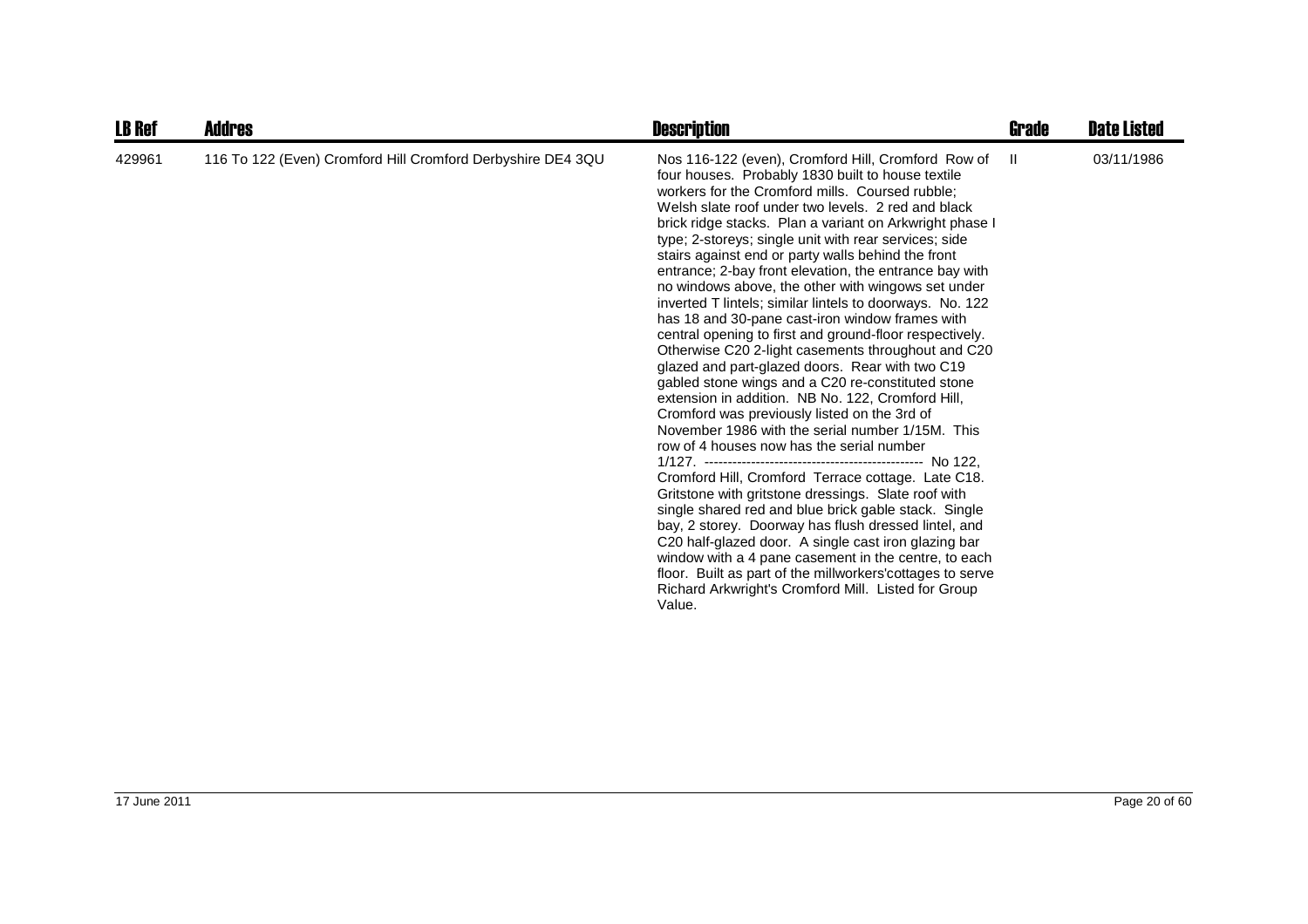| <b>LB Ref</b> | <b>Addres</b>                                 | <b>Description</b>                                                                                                                                                                                                                                                                                                                                                                                                                                                                                                                                                                                                                                                                                                                                                                                                                                                                                                                                                  | Grade | <b>Date Listed</b> |
|---------------|-----------------------------------------------|---------------------------------------------------------------------------------------------------------------------------------------------------------------------------------------------------------------------------------------------------------------------------------------------------------------------------------------------------------------------------------------------------------------------------------------------------------------------------------------------------------------------------------------------------------------------------------------------------------------------------------------------------------------------------------------------------------------------------------------------------------------------------------------------------------------------------------------------------------------------------------------------------------------------------------------------------------------------|-------|--------------------|
| 429962        | 130 Cromford Hill Cromford Derbyshire DE4 3QU | The serial number shall be changed to 1/129 The<br>description shall be amended to read: House.<br>Probably 1780s or 1790s. Coursed rubble; tiled roof.<br>Set end on to, and well back from, the road; 2-storeys;<br>gable end entry. The house shares the decorative<br>detailing of the Arkwright phase 1 houses, ie one 2-<br>light, stone mullioned window to each floor (to gable<br>front) and doorway with substantial rectangular lintel<br>and crude capitals and bases to imposts (all tooled). 2<br>small windows to rear gable wall; one side wall with<br>external stack (renewed brick shaft), the other with<br>C18. Gritstone with gritstone dressings. Plain tile<br>roof, with a single brick stack. Single gabled bay, 2<br>storey. Doorway to right has flush dressed jambs and<br>lintel, and a C20 half-glazed door. A single 2 light<br>flush mullion window to the left. Above a single similar<br>Listed for group value only.<br>window. | Ш.    | 03/11/1986         |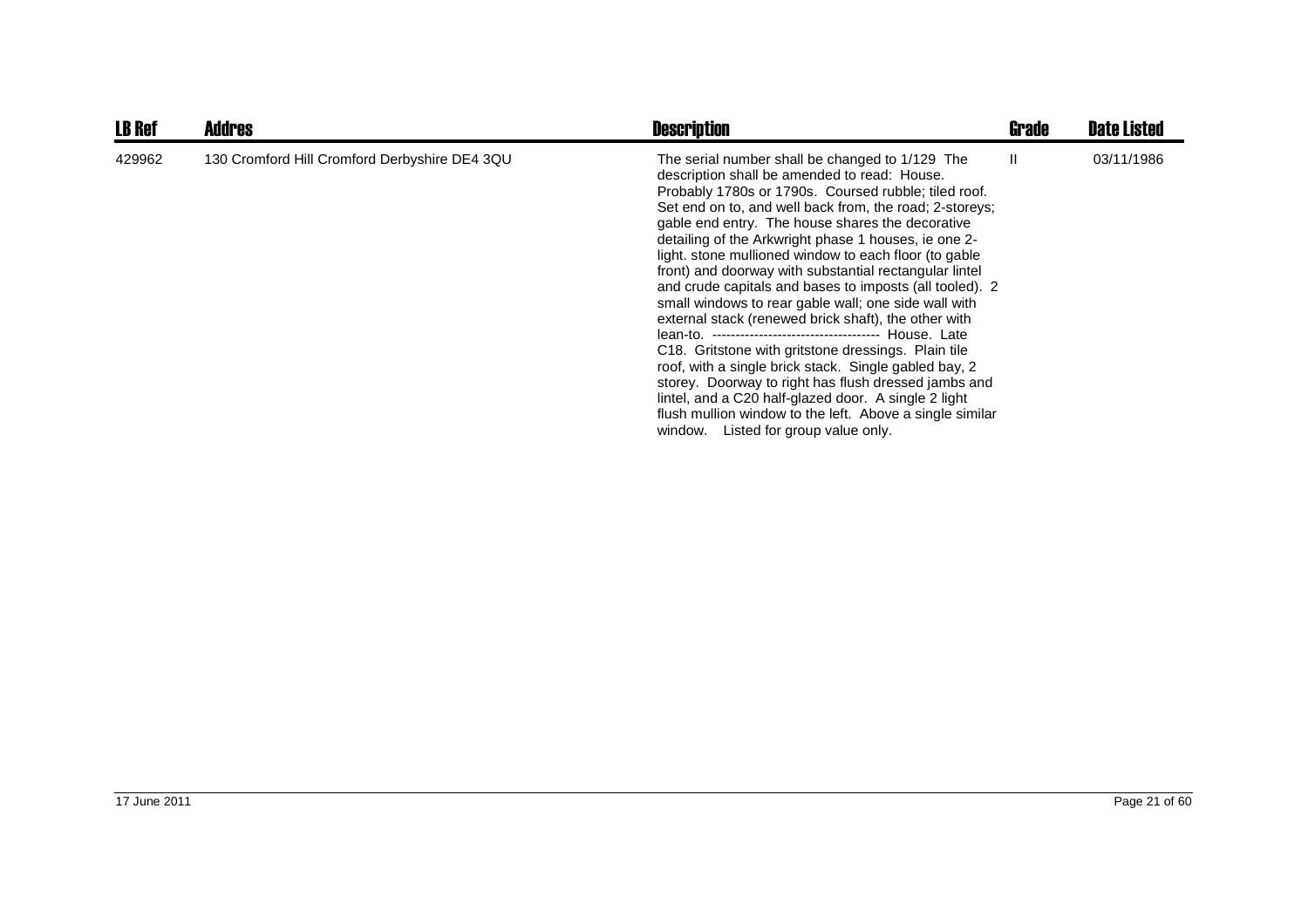| <b>LB Ref</b> | <b>Addres</b>                                               | <b>Description</b>                                                                                                                                                                                                                                                                                                                                                                                                                                                                                                                                                                                                                                                                                                                                                                                                                                                                                                                                                                                                                                                                                                                                                                                                                                                                                                                                                                                                                                                                                                                                                                                                       | Grade | <b>Date Listed</b> |
|---------------|-------------------------------------------------------------|--------------------------------------------------------------------------------------------------------------------------------------------------------------------------------------------------------------------------------------------------------------------------------------------------------------------------------------------------------------------------------------------------------------------------------------------------------------------------------------------------------------------------------------------------------------------------------------------------------------------------------------------------------------------------------------------------------------------------------------------------------------------------------------------------------------------------------------------------------------------------------------------------------------------------------------------------------------------------------------------------------------------------------------------------------------------------------------------------------------------------------------------------------------------------------------------------------------------------------------------------------------------------------------------------------------------------------------------------------------------------------------------------------------------------------------------------------------------------------------------------------------------------------------------------------------------------------------------------------------------------|-------|--------------------|
| 429965        | 142 To 148 (Even) Cromford Hill Cromford Derbyshire DE4 3QU | Nos. 142-148, Cromford Hill, Cromford. Four houses.<br>Probably 1780s or 1790s; built for Richard Arkwright to<br>accommodate workers for his textile mills. Coursed<br>rubble; tiled roofs under two levels. Two black and red<br>brick ridge stacks. Plan similar to Arkwright phase I<br>type; single unit with services to rear under catslide; 3<br>storeys; side stairs against end or party walls behind<br>and to one side of front entrance. 2-bay front<br>elevation, the entrance bay with no windows above,<br>the other with 2-light stone-mullioned windows to each<br>floor; doorways with large rectangular lintels and crude<br>capitals and bases to imposts, all tooled. Doorways<br>survive to all houses; window intact to No. 148 (all<br>floors) and 146 (upper floors only); window openings<br>altered to Nos 142 and 144 (which are included for<br>group value. Rear with some original window<br>openings; various small C20 extensions. NB No. 148,<br>Cromford Hill, Cromford was listed on the 3rd of<br>November 1986 with the serial number 1/15q. Nos<br>142-148 now have the serial number<br>148, Cromford Hill, Cromford Terrace cottage. Late<br>C18. Gritstone with gritstone dressings. Plain tile roof<br>with single shared red and blue brick gable stack.<br>Single bay, 3 storey. Doorway has flush dressed<br>jambs and lintel, and a C20 half-glazed door. A<br>single 2 light flush mullion window to each floor with<br>C <sub>20</sub> casements. Built as part of the millworker's<br>cottages to serve Richard Arkwright's Cromford Mill.<br>Listed for Group Value. | - II  | 03/11/1986         |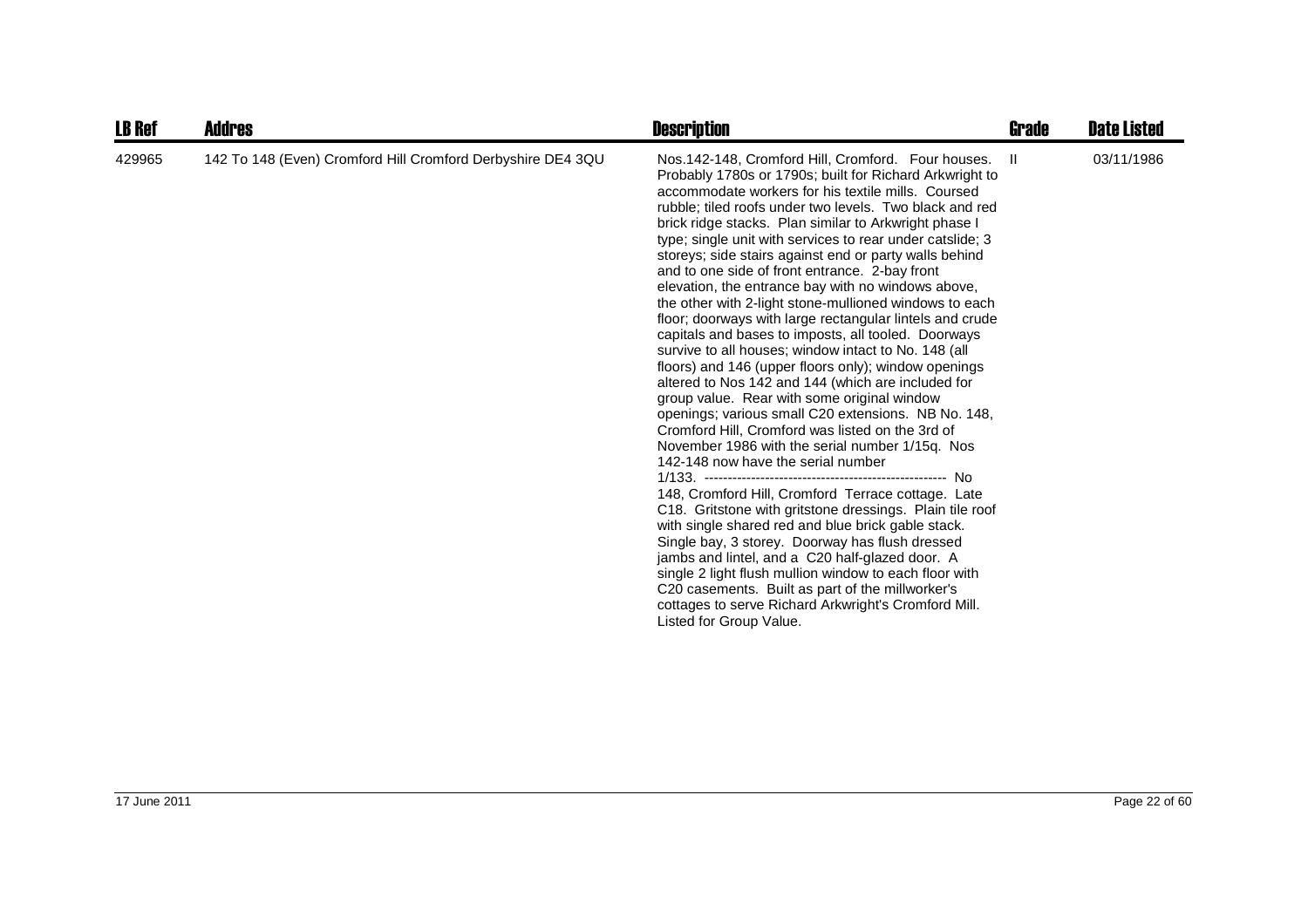| <b>LB Ref</b> | Addres                                                  | <b>Description</b>                                                                                                                                                                                                                                                                                                                                                                                                                                                                                                                                                                                                                                                                                                                                                                    | Grade | <b>Date Listed</b> |
|---------------|---------------------------------------------------------|---------------------------------------------------------------------------------------------------------------------------------------------------------------------------------------------------------------------------------------------------------------------------------------------------------------------------------------------------------------------------------------------------------------------------------------------------------------------------------------------------------------------------------------------------------------------------------------------------------------------------------------------------------------------------------------------------------------------------------------------------------------------------------------|-------|--------------------|
| 429968        | 19 Cromford Hill Cromford Derbyshire DE4 3RF            | Lock-Up with keeper's accommodation above, now a<br>garage and store. 1790. Coursed rubble with ashlar<br>dressings. Slate roof with 2 brick stacks. 2 storey. 5<br>bay front. Right-hand doorway with plank door,<br>reached up 2 steps with large square lintel. To the<br>left a 2 light flush mullion window, and beyond another<br>similar door and beyond again another 2 light flush<br>mullion window. To the left an inserted pair of<br>garage doors. Above to the right a 2 light window<br>which has lost its flush mullion, and to the left 2 half<br>glazed loft doors. The north-west gable front has an<br>upper 3 light flush mullion window with its original<br>wooden glazing bars. The interior on the ground floor<br>contains 2 lock-up cells with iron doors. | Ш     | 23/03/1988         |
| 429971        | 1 - 3 Brookside Cottages Lea Road Lea Bridge Derbyshire | Former house with attached cottage, now 3 cottages; II<br>late C18, coursed dressed rubble with ashlar<br>dressings. Stone slate roof, with 2 gable and 2 ridge<br>brick stacks. Ashlar quoins to late C18 building. 3<br>storey 4 bay. Off-centre main doorway with six panel<br>door, flanked by single 2 light flush mullion casements<br>with the right another similar door and then a 2 light<br>flush mullion casement, with beyond glazing bar<br>sash. Above 3, 2 light flush mullion casements, and<br>above again 3 similar though slightly smaller<br>casements. To the right a single glazing bar sash. 2<br>of the upper casements to the left retain their glazing<br>bar fixed lights. Possibly built as the manager or<br>foreman's house to Lea Mills.              |       | 13/07/1988         |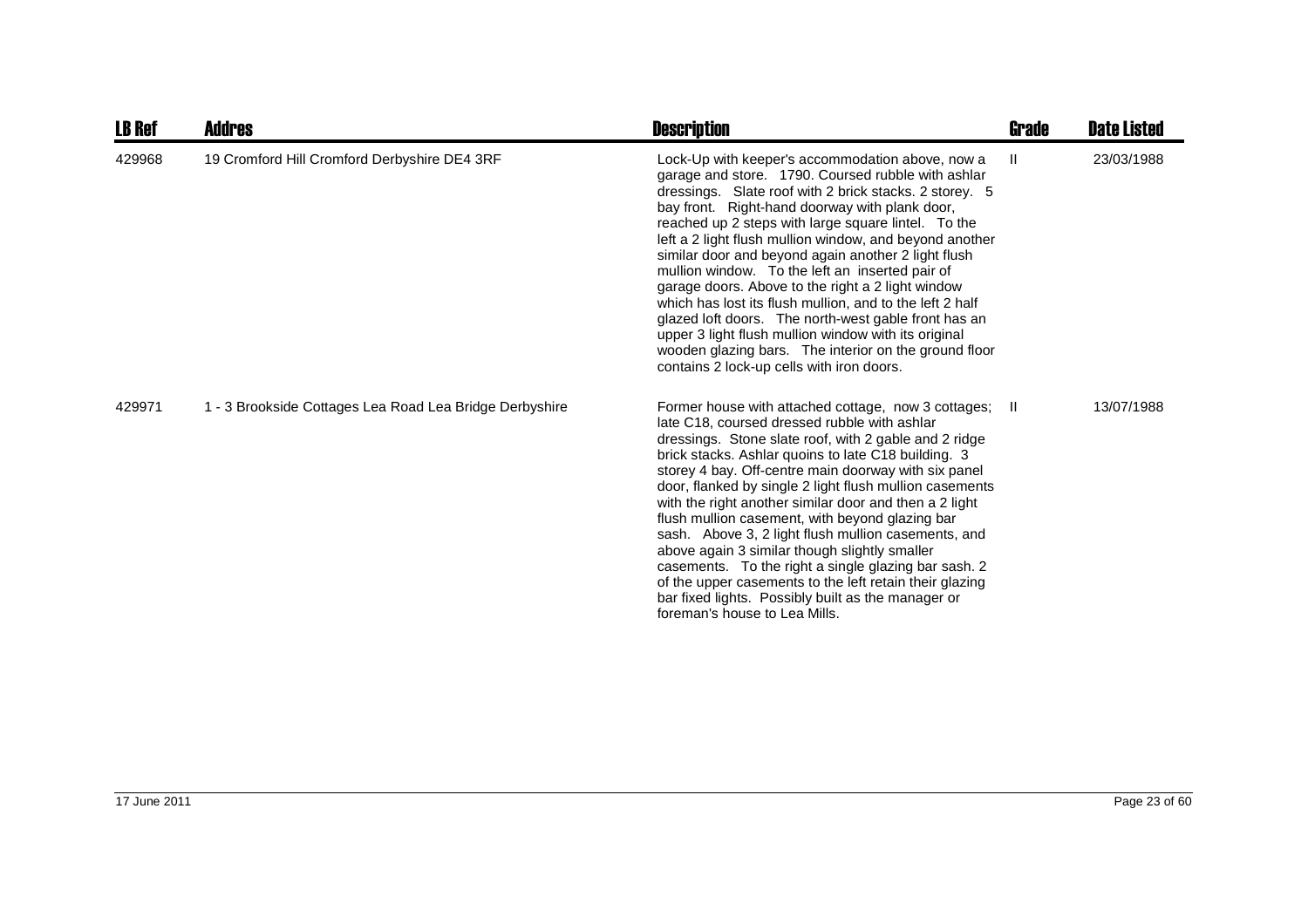| <b>LB Ref</b> | <b>Addres</b>                                | <b>Description</b>                                                                                                                                                                                                                                                                                                                                                                                                                                                                                                                                                                                                                                                                                                                                                                                                                                                                                                                                                                                                                                                                    | <b>Grade</b> | <b>Date Listed</b> |
|---------------|----------------------------------------------|---------------------------------------------------------------------------------------------------------------------------------------------------------------------------------------------------------------------------------------------------------------------------------------------------------------------------------------------------------------------------------------------------------------------------------------------------------------------------------------------------------------------------------------------------------------------------------------------------------------------------------------------------------------------------------------------------------------------------------------------------------------------------------------------------------------------------------------------------------------------------------------------------------------------------------------------------------------------------------------------------------------------------------------------------------------------------------------|--------------|--------------------|
| 430120        | 18 Cromford Hill Cromford Derbyshire DE4 3QL | House (formerly house with cottage attached). Partly<br>C17 extended in late-C18 or early-C19. Roughly<br>coursed rubble; Welsh slate and tiled roofs. Plan: 3<br>units; the two units to the left heightened (presumably<br>by Arkwright to accommodate his textile workers), that<br>to the right surviving to the original height. Shorter<br>parallel range to rear. One brick external end stack (to<br>right) and two red and black brick ridge stacks. Front:<br>irregular 3-window range. 1st floor has one small<br>blocked window to extreme left, two 2-light windows of<br>different sizes with stone surrounds, the smaller with<br>rebated mullion and surround, and (to the lower part) a<br>3-light window with rebated mullions and surround.<br>Ground with 3 large 2-light windows, the 2 to the left<br>(flanking a doorway) with mullions; wide doorway into<br>the lower section probably the original. Interior not<br>inspected; it is understood to contain an early painted<br>ceiling. See also under Alabaster Lane, Cromford.<br>Listed for Group Value. | Ш            | 12/09/1990         |
| 430121        | 3 Barnwell Lane Cromford Derbyshire DE4 3QY  | House. Mid C18 (reputed to have been dated 1761).<br>Coursed rubble; tiled roof. Brick end stacks. 2<br>storeys. 2-unit plan; it is possible that the right-hand<br>room was originally a barn; the other room has a large<br>end fireplace, contains the entrance passage with<br>stairs to rear of this. Roughly regular 2-window range;<br>windows with chamfered stone surrounds, the mullions<br>now gone. One mullioned window survives to rear<br>elevation. Interior: fireplace to left-hand room,<br>corbelled with chamfered lintel (the chamfer hacked<br>back in part); original joists but no ceiling beam.<br>There is a change of level between the two rooms<br>which are connected by a doorway with pegged<br>surround. Listed for Group Value.                                                                                                                                                                                                                                                                                                                     | Ш            | 12/09/1990         |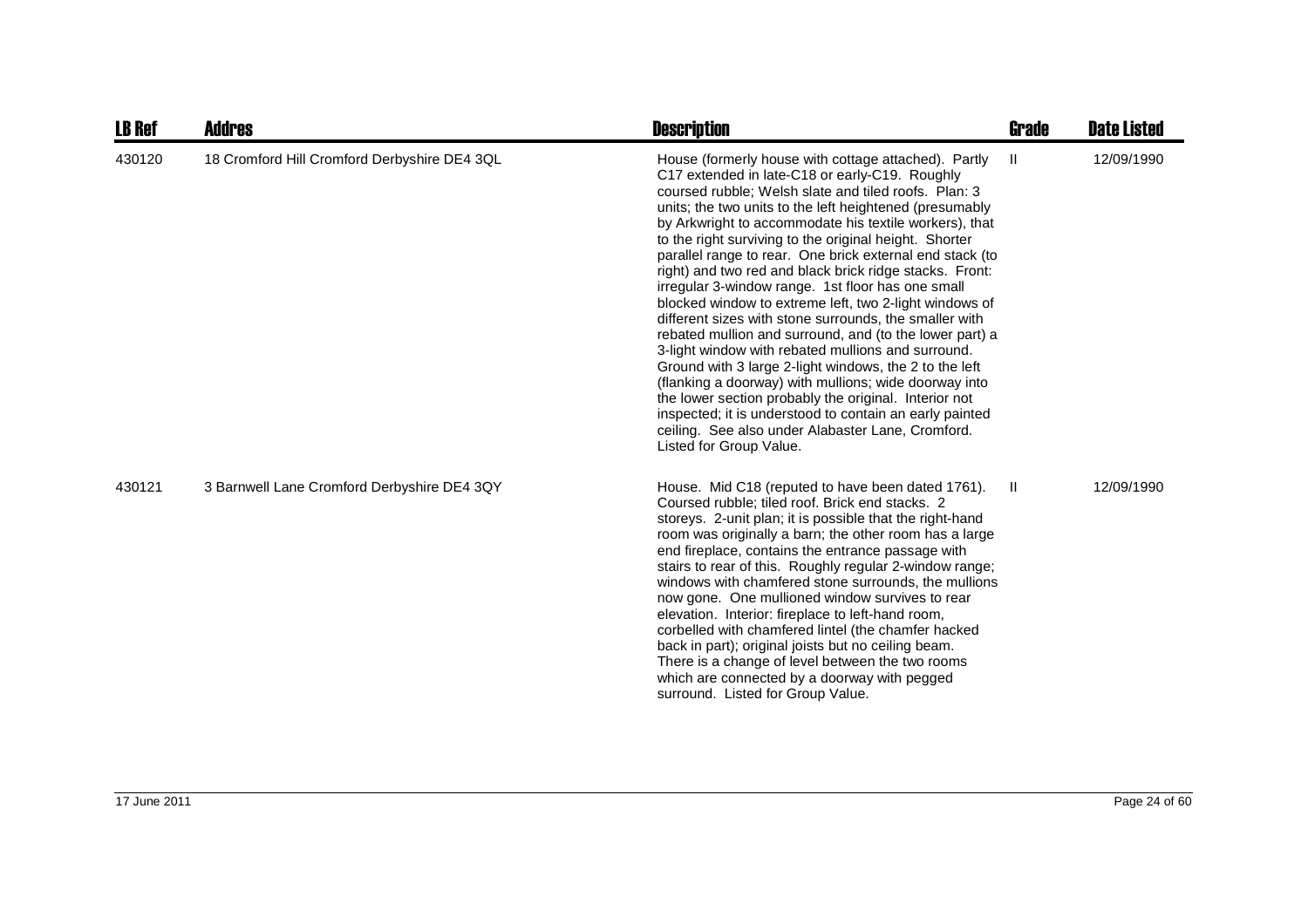| <b>LB Ref</b> | <b>Addres</b>                                           | <b>Description</b>                                                                                                                                                                                                                                                                                                                                                                                                                                                                                                                                                                                                                                                                                                                                                                                                                                                                                                                                                                                                                                  | <b>Grade</b> | <b>Date Listed</b> |
|---------------|---------------------------------------------------------|-----------------------------------------------------------------------------------------------------------------------------------------------------------------------------------------------------------------------------------------------------------------------------------------------------------------------------------------------------------------------------------------------------------------------------------------------------------------------------------------------------------------------------------------------------------------------------------------------------------------------------------------------------------------------------------------------------------------------------------------------------------------------------------------------------------------------------------------------------------------------------------------------------------------------------------------------------------------------------------------------------------------------------------------------------|--------------|--------------------|
| 430122        | 9 To 13 (Odd) Barnwell Lane Cromford Derbyshire DE4 3QY | Three houses. Probably 1780s or 1790s. Coursed<br>rubble; tiled roof. Rubble stacks, rendered; these<br>appear to be the only original stacks surviving to any<br>of the early Arkwright houses (the remainder replaced<br>by red and black brick). Plan similar to Arkwright<br>phase I type; single unit with rear services, 3 storeys,<br>side stairs against end and party walls behind and to<br>one side of front entrances. 2-bay front elevations, the<br>entrance bay with no windows above, the other with 2-<br>light stone mullioned windows to each floor. Doorway<br>with large rectangular lintels and crude capitals and<br>bases to imposts, all tooled; red and black brick ridge<br>stacks. Doorways survive intact to front elevation.<br>C20 casements with diamond leading. Late-C20 porch<br>to No. 13 with window added at lst-floor level. Low<br>C20 extensions to left. Rear with 2-storey leanto and<br>a gabled dormer to No. 13; the single-light lst-floor<br>windows appear to be original. Listed for Group Value. | Ш            | 12/09/1990         |
| 430123        | 26 And 30 Bedehouse Lane Cromford Derbyshire DE4 3QZ    | The address shall be amended to read: No 30.<br>Bedehouse Lane, Cromford. The first line of the<br>description shall be amended to read: Four cottages<br>26, 28 and 30, Bedehouse Lane, Cromford. Three<br>(originally four) houses. Probably early C19 (shown<br>on 1841 Tithe Map). Very roughly coursed rubble;<br>stone slab roof. 2-storeys; plan derived from Arkwright<br>phase I type; single unit with services, side stairs<br>against party and end walls; 2-bay front elevations, the<br>entrance bay with no windows above, the other with<br>single-light window to 1st floor, and 2-light mullioned<br>window to ground, all with stone surrounds. Doorways<br>with massive lintels. These and the windows survive<br>intact; C20 casements with glazing bars. Rear (facing<br>the Almshouses): 4 windows only, 2 possibly in<br>original openings; upvc casements. Listed for Group<br>Value.                                                                                                                                      | Ш            | 12/09/1990         |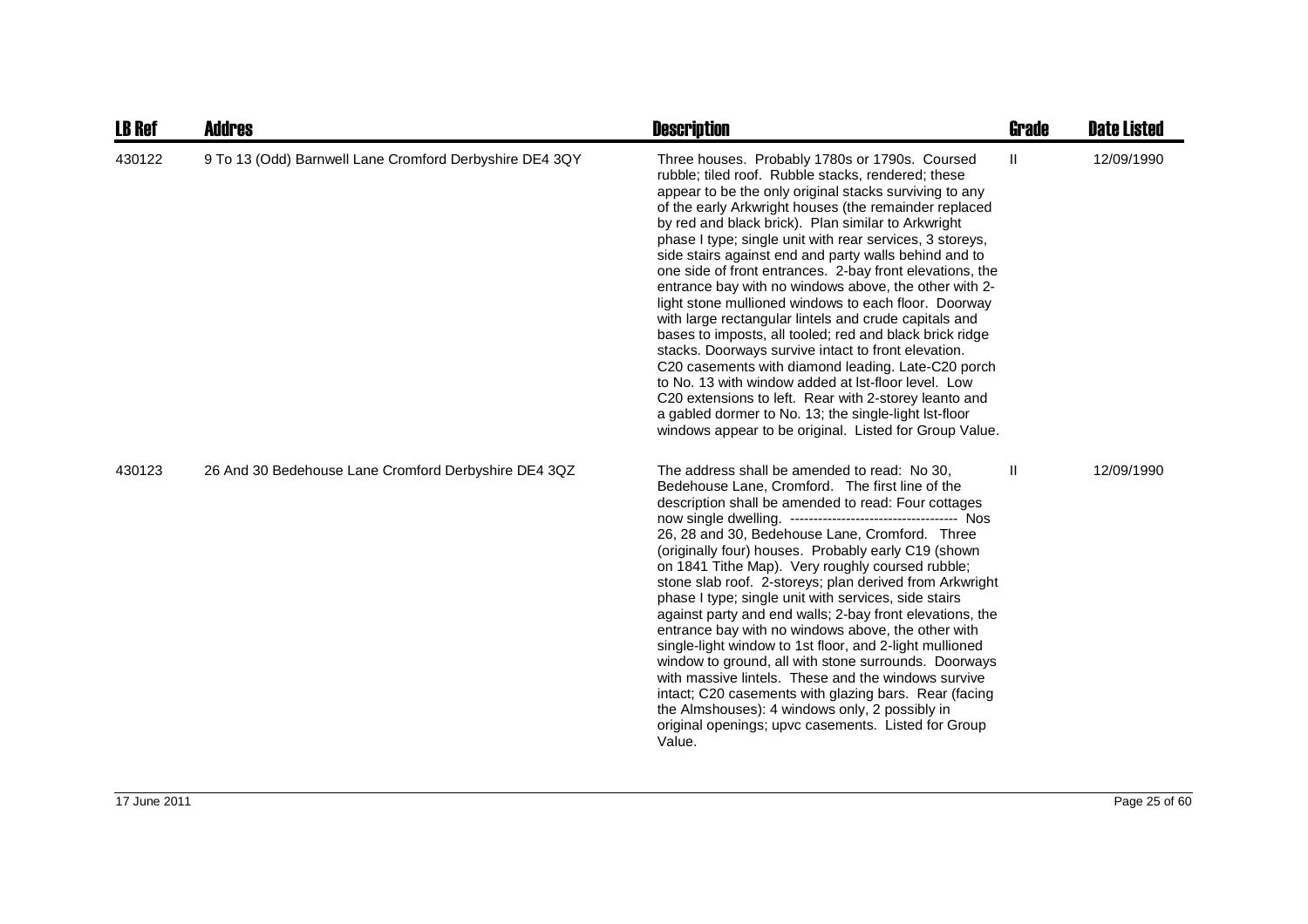| <b>LB Ref</b> | <b>Addres</b>                                        | <b>Description</b>                                                                                                                                                                                                                                                                                                                                                                                                                                                                                                                                                                                                                                                                                                                                                                                                                   | <b>Grade</b> | <b>Date Listed</b> |
|---------------|------------------------------------------------------|--------------------------------------------------------------------------------------------------------------------------------------------------------------------------------------------------------------------------------------------------------------------------------------------------------------------------------------------------------------------------------------------------------------------------------------------------------------------------------------------------------------------------------------------------------------------------------------------------------------------------------------------------------------------------------------------------------------------------------------------------------------------------------------------------------------------------------------|--------------|--------------------|
| 430124        | 36 And 38 Bedehouse Lane Cromford Derbyshire DE4 3QZ | Pair of houses. Probably early C19, shown on 1841<br>Tithe Map. Coursed rubble; stone slab roofs. Red<br>and black brick ridge stacks. 2 storeys. The houses<br>each with single unit plan with rear services; side stairs<br>against end walls behind and to one side of the front<br>entrance. Each house of 2 bays, the entrance bay<br>with no window above, the other with windows under<br>stone cambered arches. C20 2-light casements<br>throughout. Doorways with large stone lintels, the<br>doors half-glazed. The outbuilding (formerly another<br>house) set back and under a lower roof level; 2<br>storeys. 1 ground and 2 lst-floor windows blocked (but<br>still with stone surrounds and mullions). One doorway<br>with a later window to right. Some original window<br>openings to rear. Listed for Group Value. | Ш            | 12/09/1990         |
| 430125        | 41 Bedehouse Lane Cromford Derbyshire DE4 3QZ        | House (originally 2 houses). Probably early C19,<br>shown on 1841 Tithe Map. Roughly coursed rubble;<br>stone slab roof; red and black brick ridge stacks.<br>Single unit plan with services to rear; side stairs<br>against end walls. 2 storeys. Each house of 2 bays,<br>the entrance bay with no window above, the other with<br>one-light window to 1st, and 2-light mullioned window<br>to ground floors, all with stone surrounds. C20 flush<br>casements; similar casement inserted into former right-<br>hand door. Flat-roofed C20 extension set back to left.<br>Listed for Group Value.                                                                                                                                                                                                                                  | Ш            | 12/09/1990         |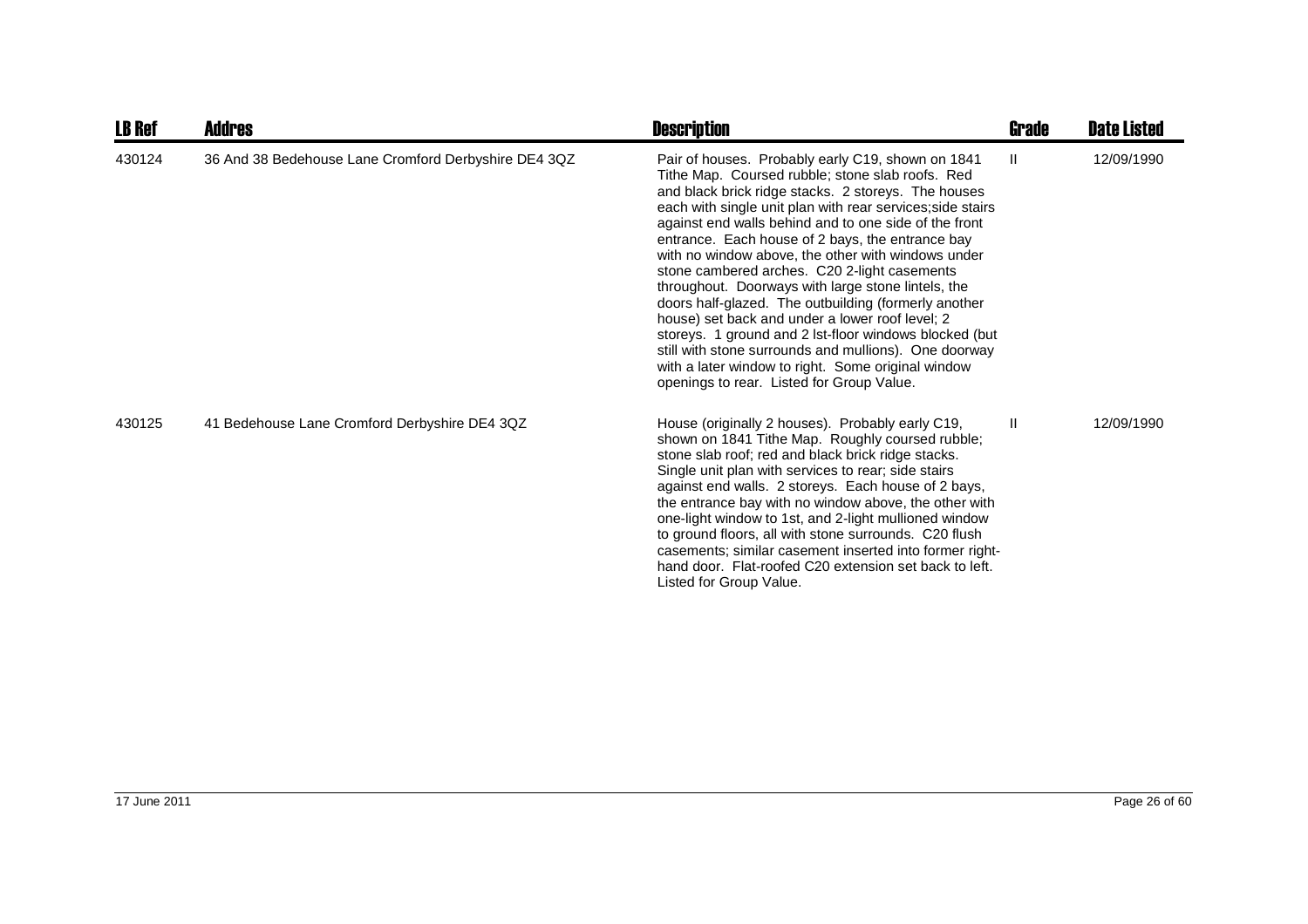| <b>LB Ref</b> | <b>Addres</b>                                 | <b>Description</b>                                                                                                                                                                                                                                                                                                                                                                                                                                                                                                                                      | Grade | <b>Date Listed</b> |
|---------------|-----------------------------------------------|---------------------------------------------------------------------------------------------------------------------------------------------------------------------------------------------------------------------------------------------------------------------------------------------------------------------------------------------------------------------------------------------------------------------------------------------------------------------------------------------------------------------------------------------------------|-------|--------------------|
| 430126        | 43 Bedehouse Lane Cromford Derbyshire DE4 3QZ | House (originally 2 houses). Probably early C19,<br>shown on 1841 Tithe Map. Roughly coursed rubble;<br>stone slab roof; red and black brick ridge stacks.<br>Single unit plan with services to rear; side stairs<br>against end walls. 2 storeys. Each house of 2 bays,<br>the entrance bay with no window above, the other with<br>one-light window to 1st, and 2-light mullioned window<br>to ground floors, all with stone surrounds. C20 flush<br>casements; similar casement inserted into former right-<br>hand doorway. Listed for Group Value. |       | 12/09/1990         |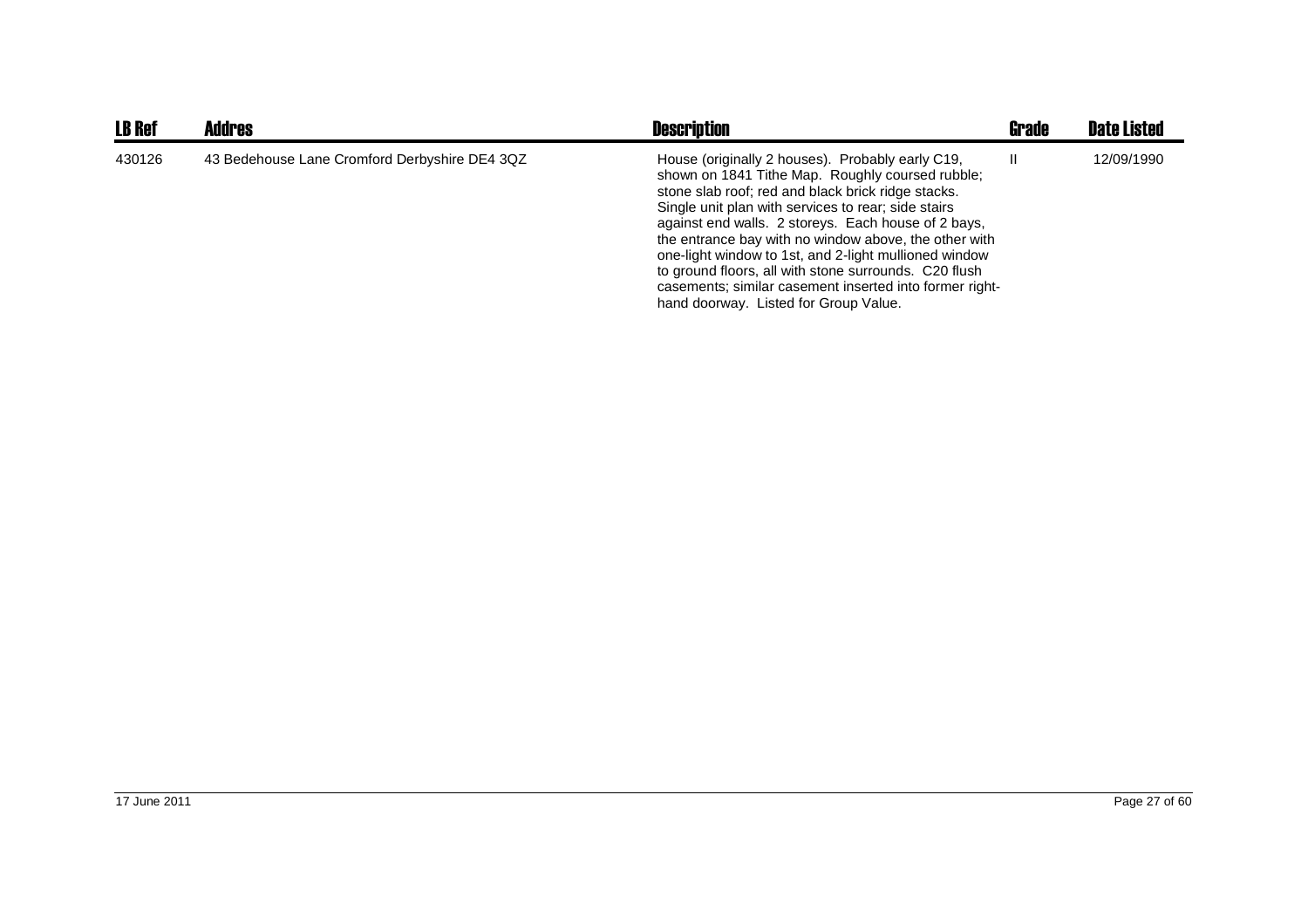| <b>LB Ref</b> | Addres                                                  | <b>Description</b>                                                                                                                                                                                                                                                                                                                                                                                                                                                                                                                                                                                                                                                                                                                                                                                                                                                                                                                                                                                                                                                                                                                                                                                                                                                                                                                                                                                                                                                                                                                                                                                                                                                                                                                                                                                                                                                                                                                                                                                                                                                                                                  | <b>Grade</b> | <b>Date Listed</b> |
|---------------|---------------------------------------------------------|---------------------------------------------------------------------------------------------------------------------------------------------------------------------------------------------------------------------------------------------------------------------------------------------------------------------------------------------------------------------------------------------------------------------------------------------------------------------------------------------------------------------------------------------------------------------------------------------------------------------------------------------------------------------------------------------------------------------------------------------------------------------------------------------------------------------------------------------------------------------------------------------------------------------------------------------------------------------------------------------------------------------------------------------------------------------------------------------------------------------------------------------------------------------------------------------------------------------------------------------------------------------------------------------------------------------------------------------------------------------------------------------------------------------------------------------------------------------------------------------------------------------------------------------------------------------------------------------------------------------------------------------------------------------------------------------------------------------------------------------------------------------------------------------------------------------------------------------------------------------------------------------------------------------------------------------------------------------------------------------------------------------------------------------------------------------------------------------------------------------|--------------|--------------------|
| 430127        | 3 To 13 (Odd) Cromford Hill Cromford Derbyshire DE4 3RF | Row of houses with shops. Probably 1790s, built for<br>Richard Arkwright to accommo-date textile workers for<br>his mills, with some later alterations. Coursed rubble,<br>rendered throughout; tiled roofs. No. 3 is probably<br>later (although pre-dating 1841) and is of 2 storeys.<br>Nos 5-13 were originally 6 houses (under two roof<br>levels to allow for slope) and are similar in plan to<br>Arkwright's Phase I type, ie 2 unit (integral services to<br>rear), side stairs to end and party walls behind and to<br>one side of front entrance; 2 bays, the entrance bay<br>with no windows above, the other with windows to<br>each floor. The window form differs from the other<br>Phase I houses in that these have, or had, timber-<br>framed 30-pane frames with slender glazing bars and<br>a small central opening light. These survive to all<br>floors of Nos 9 and 11, to upper floors of Nos 7 and 9,<br>but have been removed from No. 13. The doorway<br>forms are obscured by render. Moulded stone eaves<br>cornice; ridge stacks (two rendered, one of black and<br>red brick). No. 5: upper windows with C20 2-light<br>casements; small C19 shop window to right of half-<br>glazed. door. No. 7 (formerly two houses) with one<br>blocked door and 2 small shop windows (one with 2-<br>light casements, the other with large 6-pane sash).<br>Planked doors to no. 9 and 7; no. 13 with half-glazed<br>door and C20 2-light casements to all windows. No. 3<br>has shop front that returns to left with early C19 half-<br>glazed panelled door with rectangular overlight; one<br>large window with glazing bars to 1st floor ( to front<br>and side). Rear with some small and possibly original<br>windows to upper floors (some chamfers visible),<br>mostly enlarged to ground floor. Structures to rear of<br>nos. 3, 5 and 7 (the first with curved corner, the<br>second detached and set end-on to back lane, the<br>third parallel 'to main range) all of random rubble with<br>tiled roofs, pre-date 1841 and are included in this<br>listing. Listed for Group Value. | Ш            | 12/09/1990         |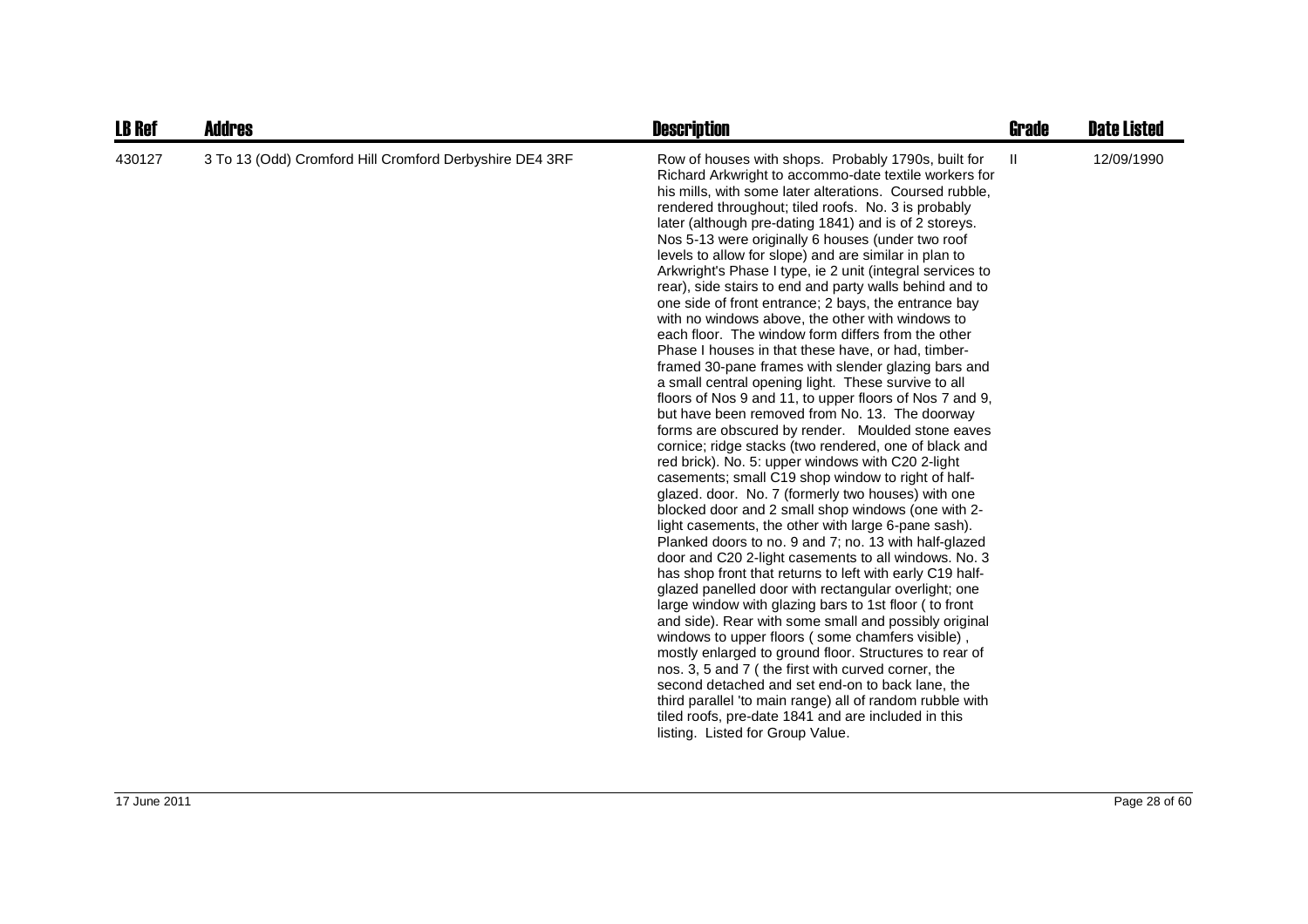| <b>LB Ref</b> | <b>Addres</b>                                                | <b>Description</b>                                                                                                                                                                                                                                                                                                                                                                                                                                                                                                                                                                                                                                                                                                                                                                                                                                                                                                                                                                                                                                                                                                                                                                                                          | <b>Grade</b> | <b>Date Listed</b> |
|---------------|--------------------------------------------------------------|-----------------------------------------------------------------------------------------------------------------------------------------------------------------------------------------------------------------------------------------------------------------------------------------------------------------------------------------------------------------------------------------------------------------------------------------------------------------------------------------------------------------------------------------------------------------------------------------------------------------------------------------------------------------------------------------------------------------------------------------------------------------------------------------------------------------------------------------------------------------------------------------------------------------------------------------------------------------------------------------------------------------------------------------------------------------------------------------------------------------------------------------------------------------------------------------------------------------------------|--------------|--------------------|
| 430128        | Conduit At Rear Of 3 To 13 Cromford Hill Cromford Derbyshire | Conduit marking congruence of two streams.<br>Probably 1780s as part of Richard Arkwright's<br>Cromford development. Dressed stone sides and<br>cutwater to channels depressed well below ground<br>level and with tall roughly coursed rubble retaining<br>walls, with sluice to one end. Listed for Group Value.                                                                                                                                                                                                                                                                                                                                                                                                                                                                                                                                                                                                                                                                                                                                                                                                                                                                                                          | Ш            | 12/09/1990         |
| 430129        | 21 And 23 Cromford Hill Cromford Derbyshire DE4 3RF          | Pair of houses. Probably 1790s, built for Richard<br>Arkwright to accommodate textile workers for his mills,<br>with later alterations. Random rubble, No. 21<br>rendered; reconstituted slab roof to No. 21, Welsh<br>slate to No. 23. Similar in plan to Arkwright Phase I<br>type, ie originally single unit with rear services, No. 23<br>with integral side lean-to outshut; 3 storeys, side stairs<br>against party wall behind and to one side of front<br>entrance; 2-bay front elevations, the entrance bay with<br>no windows above, the other with window to each<br>floor, those to No. 23 retaining an early form (ie under<br>cambered arches), those to No. 21 enlarged;<br>doorways with large lintels (not visible to No. 21);<br>moulded stone eaves cornice and plinth. Modern top-<br>openers and central swivel windows to Nos 21 and 23<br>respectively; modern part-glazed doors. Central red<br>and black brick stack. Small roughly coursed rubble<br>wing and a late C20 flat roofed extension to rear.<br>Although considerably altered, these houses retain<br>much of their original plan and appearance and make<br>an important contribution to the street scene. Listed<br>for Group Value. | Ш            | 12/09/1990         |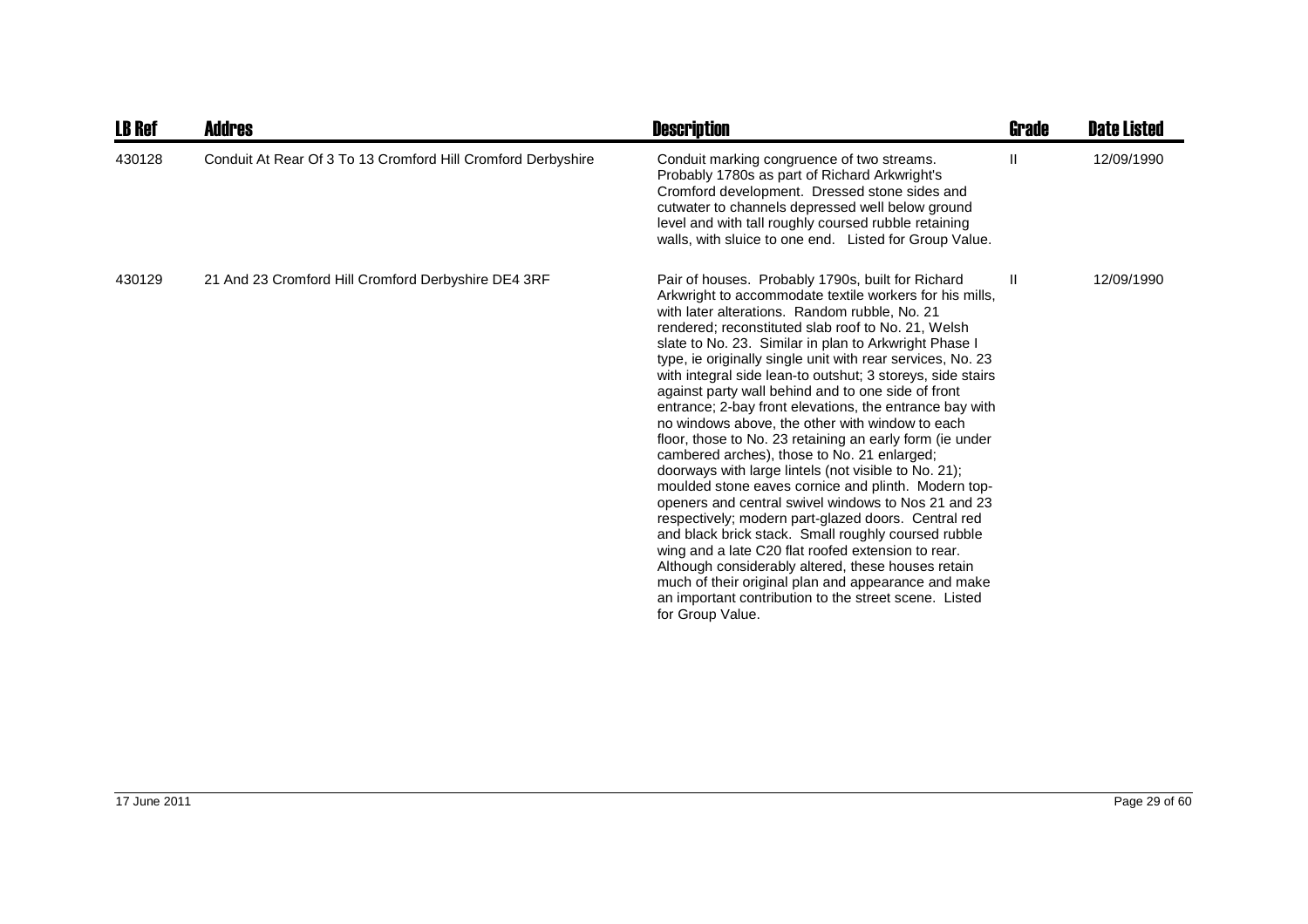| <b>LB Ref</b> | Addres                                                   | <b>Description</b>                                                                                                                                                                                                                                                                                                                                                                                                                                                                                                                                                                                                                                                                                                                                                                                                                                                                                                                                                                                                                                                                                                                                                                                                                                                                                                                                                                                                                                                       | Grade         | <b>Date Listed</b> |
|---------------|----------------------------------------------------------|--------------------------------------------------------------------------------------------------------------------------------------------------------------------------------------------------------------------------------------------------------------------------------------------------------------------------------------------------------------------------------------------------------------------------------------------------------------------------------------------------------------------------------------------------------------------------------------------------------------------------------------------------------------------------------------------------------------------------------------------------------------------------------------------------------------------------------------------------------------------------------------------------------------------------------------------------------------------------------------------------------------------------------------------------------------------------------------------------------------------------------------------------------------------------------------------------------------------------------------------------------------------------------------------------------------------------------------------------------------------------------------------------------------------------------------------------------------------------|---------------|--------------------|
| 430130        | 25 To 39 (odd) Cromford Hill Cromford Derbyshire DE4 3RF | Row of eight houses (set in pairs under four roof<br>levels). Probably 1790s, built for Richard Arkwright to<br>accommodate workers for his textile mills, with some<br>later alterations. Coursed rubble rendered throughout;<br>Welsh slate roofs. Similar in plan to Arkwright's Phase<br>I type, ie, originally single unit with rear services, 3<br>storeys, side stairs against end and party walls behind<br>and to one side of front entrance; 2-bay front<br>elevations, the entrance bay with no windows above,<br>the other with window to each floor, here with<br>cambered window arches throughout, originally all had<br>36-pane timber framed windows with slender glazing<br>bars and small central opening light (these survive to<br>all floors of Nos 31 and 37 only). Doorway detailing<br>obscured by render. Moulded eaves cornice and<br>plinth. Red and black brick ridge stacks (two<br>reduced). Modern 2-light casements to all windows<br>except Nos 31, 37 and 39, the latter having 4-pane<br>horned sashes. No. 25 has a C19 shop window. Half-<br>glazed or panelled doors. The rear elevation of this<br>row is remarkably intact: original small single-light<br>windows to upper floors and some to ground; low, lean-<br>to sculleries all paired except to end houses. Two sets<br>of privies at the end of the gardens (understood to<br>incorporate early thunderboxes) are included in this<br>listing. Listed for Group Value. | $\mathbf{II}$ | 12/09/1990         |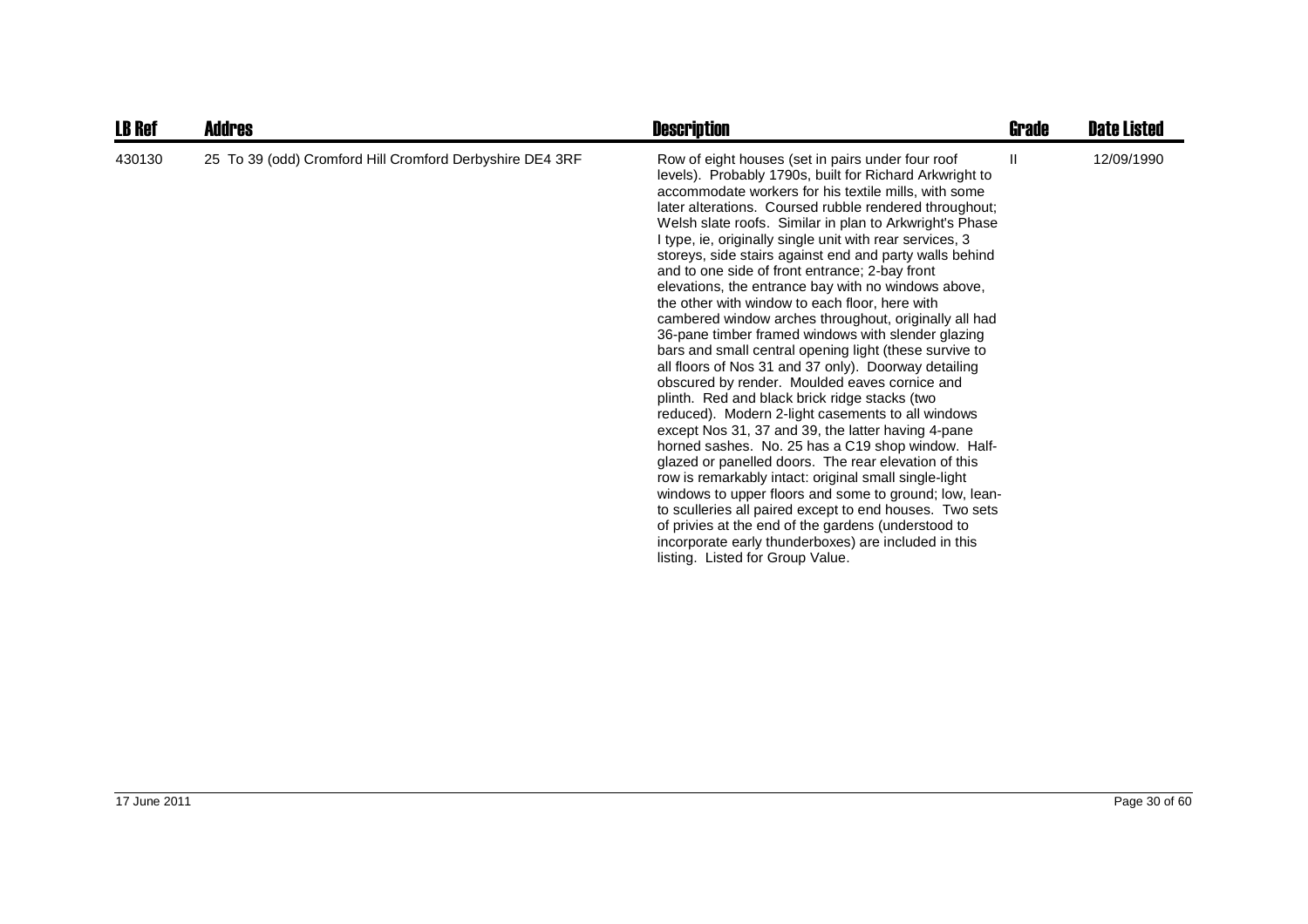| <b>LB Ref</b> | <b>Addres</b>                                | <b>Description</b>                                                                                                                                                                                                                                                                                                                                                                                                                                                                                                                                                                                                                                                                                                                                                                                                                                                                                                                                                                                                                                                                                                                                                                                                                                                                                                                                                                                                                                                                          | Grade | <b>Date Listed</b> |
|---------------|----------------------------------------------|---------------------------------------------------------------------------------------------------------------------------------------------------------------------------------------------------------------------------------------------------------------------------------------------------------------------------------------------------------------------------------------------------------------------------------------------------------------------------------------------------------------------------------------------------------------------------------------------------------------------------------------------------------------------------------------------------------------------------------------------------------------------------------------------------------------------------------------------------------------------------------------------------------------------------------------------------------------------------------------------------------------------------------------------------------------------------------------------------------------------------------------------------------------------------------------------------------------------------------------------------------------------------------------------------------------------------------------------------------------------------------------------------------------------------------------------------------------------------------------------|-------|--------------------|
| 430131        | 43 Cromford Hill Cromford Derbyshire DE4 3RF | The list entry shall be amended to read: No 43<br>Cromfor Hill, Cromford House. Late C18. Coursed<br>rubble, tile roof. 2 storeys, 2 windows to 1st floor.<br>Plinth; large quoins. External steps with simple iron<br>railings to central doorway having part-glazed double<br>door beneath glazed canopy. Flanking 2-light windows<br>on each floor have 6-pane wooden casements in<br>square-faced surrounds with stone mullions. Brick end<br>stack on left and later external end stack on<br>right. ----------------------------------- Nos 43 and 45<br>Cromford Hill, Cromford.<br>House<br>with room attached (function of latter not known).<br>Late C18 and c.1900 respectively. Coursed rubble;<br>tiled and Welsh slate roofs. House, 2-storeys,<br>symmetrical 2-window range with plinth. All windows<br>are 2-light with stone mullions with small paned roof<br>casements. Double door (with c.1900 leaded glass to<br>top lights) under later glazed canopy reached by<br>external steps with simple iron railings. Brick end<br>stacks. The room is attached to the right and forms a<br>lean-to against the un-numbered house in North Street<br>(north side, see ref.1/135): canted bay to Cromford Hill<br>with shaped stone gable wall containing a louvred<br>roundel; sash windows and doorway to left. This<br>building occupies an important position to one side of<br>the entrance to North Street and is included for group<br>value. Listed for Group Value. | Ш     | 12/09/1990         |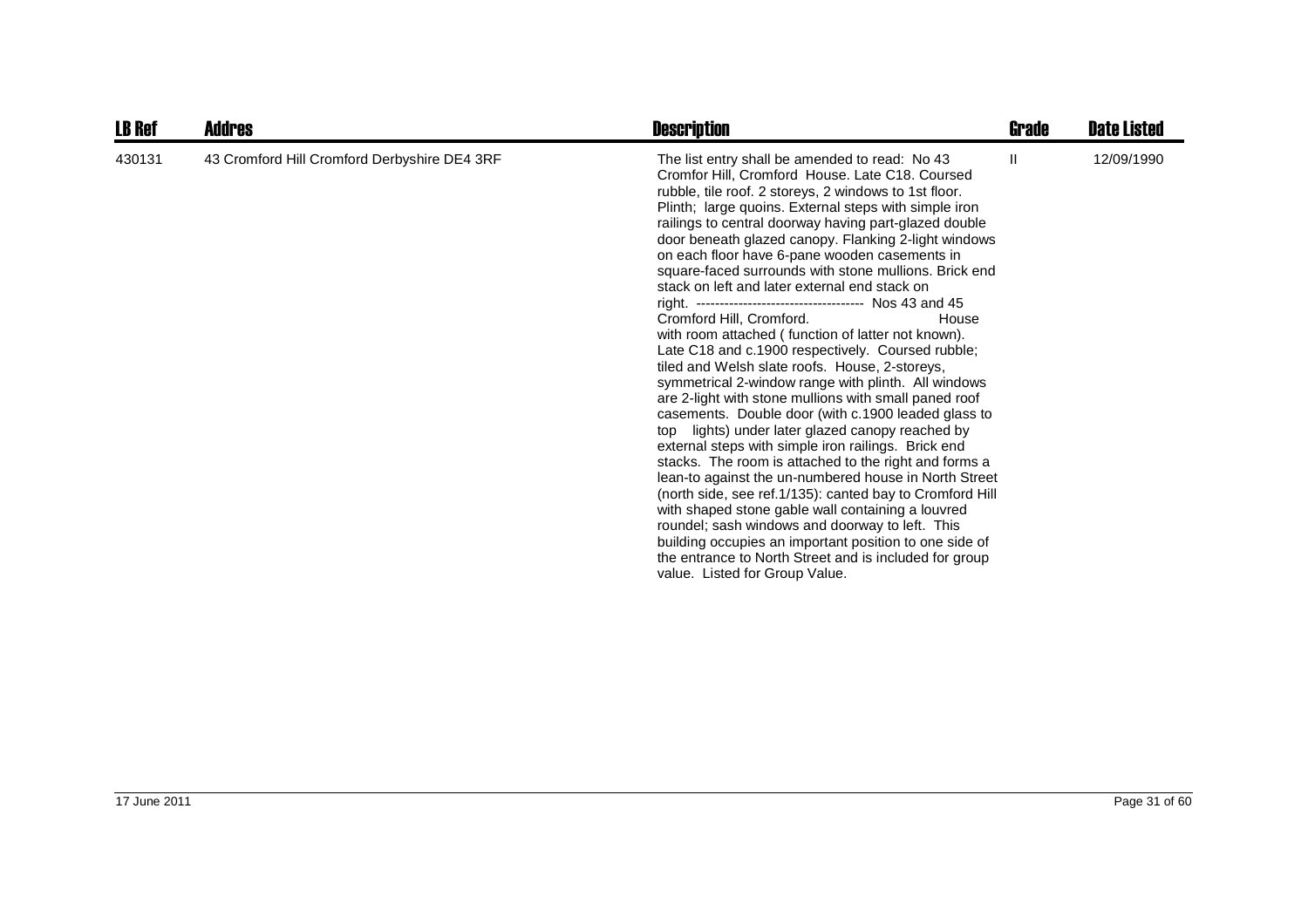| <b>LB Ref</b> | <b>Addres</b>                                | <b>Description</b>                                                                                                                                                                                                                                                                                                                                                                                                                                                                                                                                                                                                                                                                                                                                                                                                                                                                | Grade | <b>Date Listed</b> |
|---------------|----------------------------------------------|-----------------------------------------------------------------------------------------------------------------------------------------------------------------------------------------------------------------------------------------------------------------------------------------------------------------------------------------------------------------------------------------------------------------------------------------------------------------------------------------------------------------------------------------------------------------------------------------------------------------------------------------------------------------------------------------------------------------------------------------------------------------------------------------------------------------------------------------------------------------------------------|-------|--------------------|
| 430132        | 45 Cromford Hill Cromford Derbyshire DE4 3RF | House and former shop. Mid C18 with shop front of<br>c1900. Coursed rubble; tile and slate roofs. House of 2<br>storeys and 3 windows to 1st floor (facing North<br>Street); lean-to against west end with shop window<br>(facing Cromford Hill). House: 4-pane sash on each<br>floor to left of blocked quoined doorway; casement<br>beneath sash on right then a casement to each floor<br>has altered C18 square-faced surround. Brick end<br>stacks. Shop: doorway to left of canted bay window<br>having sashes of 4:8:4 panes on sill band and with<br>stone mullions and lintels; hipped roof broken by<br>shaped gable with louvred roundal and ashlar copings.<br>Interior not inspected. NB 45 Cromford Hill was<br>formerly listed by the 19th Amendment of the 8th List,<br>dated 12 September 1990, as part of item 1/110 and<br>item 1/135. Listed for Group Value. | Ш     | 12/09/1990         |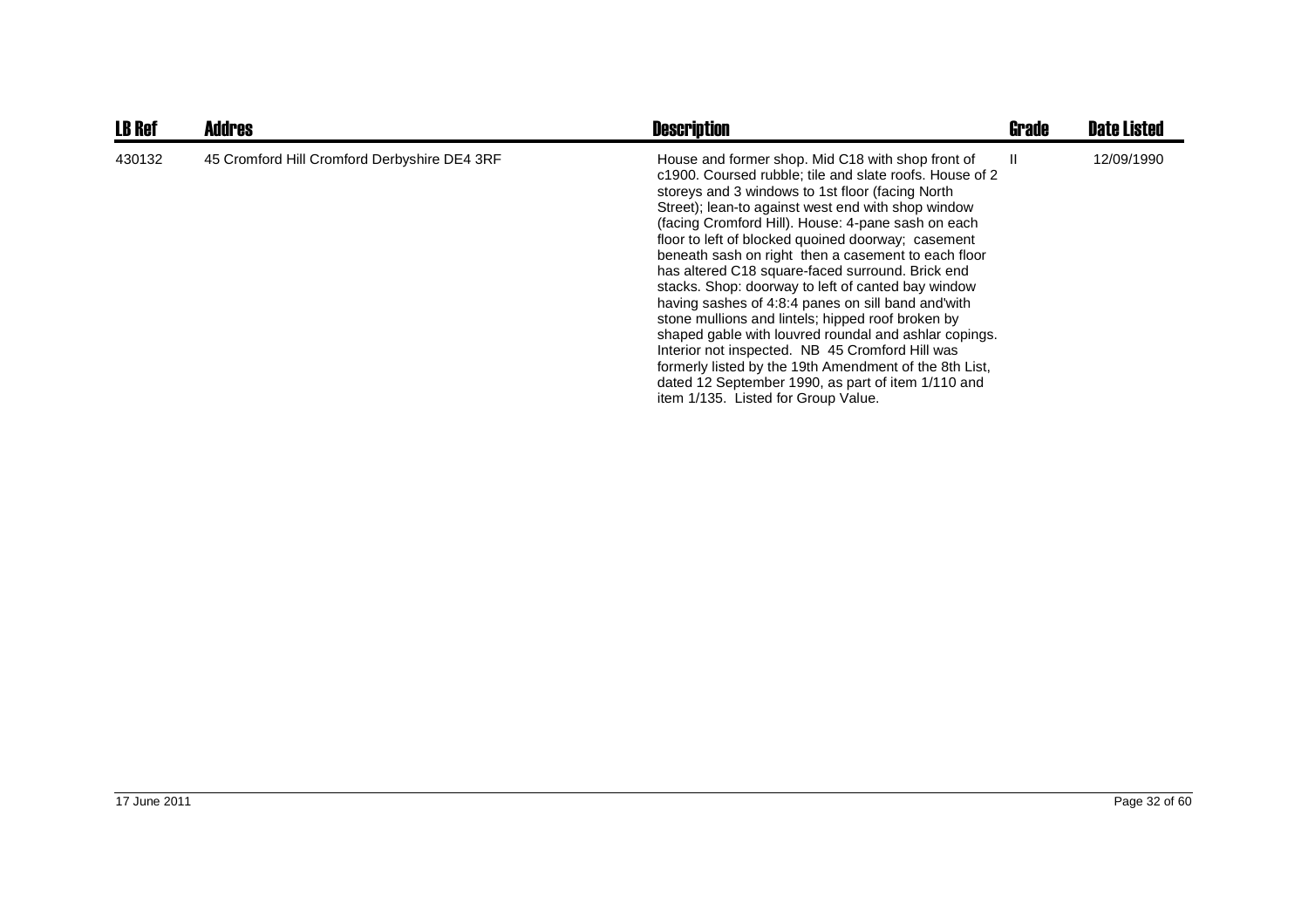| <b>LB Ref</b> | <b>Addres</b>                                             | <b>Description</b>                                                                                                                                                                                                                                                                                                                                                                                                                                                                                                                                                                                                                                                                                                                                                                                                                                                                                                                                                                                                                                                                                                                                                                                                                                                                                                                                                                                                                                                                                                                                                                                                                                                                                                                                                                                                                                                                                                                                                                                                                                                                                                                                     | <b>Grade</b> | <b>Date Listed</b> |
|---------------|-----------------------------------------------------------|--------------------------------------------------------------------------------------------------------------------------------------------------------------------------------------------------------------------------------------------------------------------------------------------------------------------------------------------------------------------------------------------------------------------------------------------------------------------------------------------------------------------------------------------------------------------------------------------------------------------------------------------------------------------------------------------------------------------------------------------------------------------------------------------------------------------------------------------------------------------------------------------------------------------------------------------------------------------------------------------------------------------------------------------------------------------------------------------------------------------------------------------------------------------------------------------------------------------------------------------------------------------------------------------------------------------------------------------------------------------------------------------------------------------------------------------------------------------------------------------------------------------------------------------------------------------------------------------------------------------------------------------------------------------------------------------------------------------------------------------------------------------------------------------------------------------------------------------------------------------------------------------------------------------------------------------------------------------------------------------------------------------------------------------------------------------------------------------------------------------------------------------------------|--------------|--------------------|
| 430133        | The Bell Inn 47 Cromford Hill Cromford Derbyshire DE4 3RF | The list entry shall be amended to read: The Bell Inn<br>(incorporating 47 Cromford Hill and 31 North Street<br>(q.v.) CROMFORD HILL Public house. Two elements<br>under single roof line and also occupying adjacent<br>house on North Street (for description see under 30<br>and 31 North Street). 3 storeys with tiled roof. No 47 in<br>coursed ashlar is probably late 1780's; the principal<br>part of the public house on the corner is probably a<br>rebuilding of c1800. The latter of small bricks in<br>irregular bond; low stone plinth. Roof hipped to North<br>Street end. One window end wall with entrance (under<br>stone canopy) towards North Street: sash windows<br>above (1st floor with cambered arch); 2-light casement<br>to ground floor left. 2-window range to Cromford Hill:<br>the left window to each of the upper floors blank, the<br>others with sashes (those to 1st floor under cambered<br>arches). 3 small C20 windows to ground floor. No 47:<br>the right-hand room (a half-basement) is built into the<br>hillside; ground and 1st floor windows under lintels of<br>Arkwright Phase II type (ie. rectangular blocks of<br>inverted T section); 4-paned horned sashes<br>throughout. Right return: steps to half-basement and<br>to 1st floor with simple iron<br>and No. 47 with house to the rear of No. 471.<br>CROMFORD HILL Public house. Two elements<br>under single roof line. Both 3 storeys with tiled roof.<br>No. 47 in coursed ashlar is probably late 1780s and<br>the principal part of the public house on the corner is<br>probably a rebuilding of c.1800. The latter of small<br>bricks in irregular bond; low stone plinth. Roof hipped<br>to North Street end. One-window end wall with<br>entrance (under stone canopy) towards North Street:<br>sash windows above (Ist floor with cambered arch); 2-<br>light casement to ground. 2-window range to<br>Cromford Hill: the window to each of the upper floors<br>blank, the others with sashes (those to the 1st floor<br>under cambered arches). 3 small C20 windows to<br>ground. No. 47: the right-hand room (the cellar) is built | $\mathbf{H}$ | 12/09/1990         |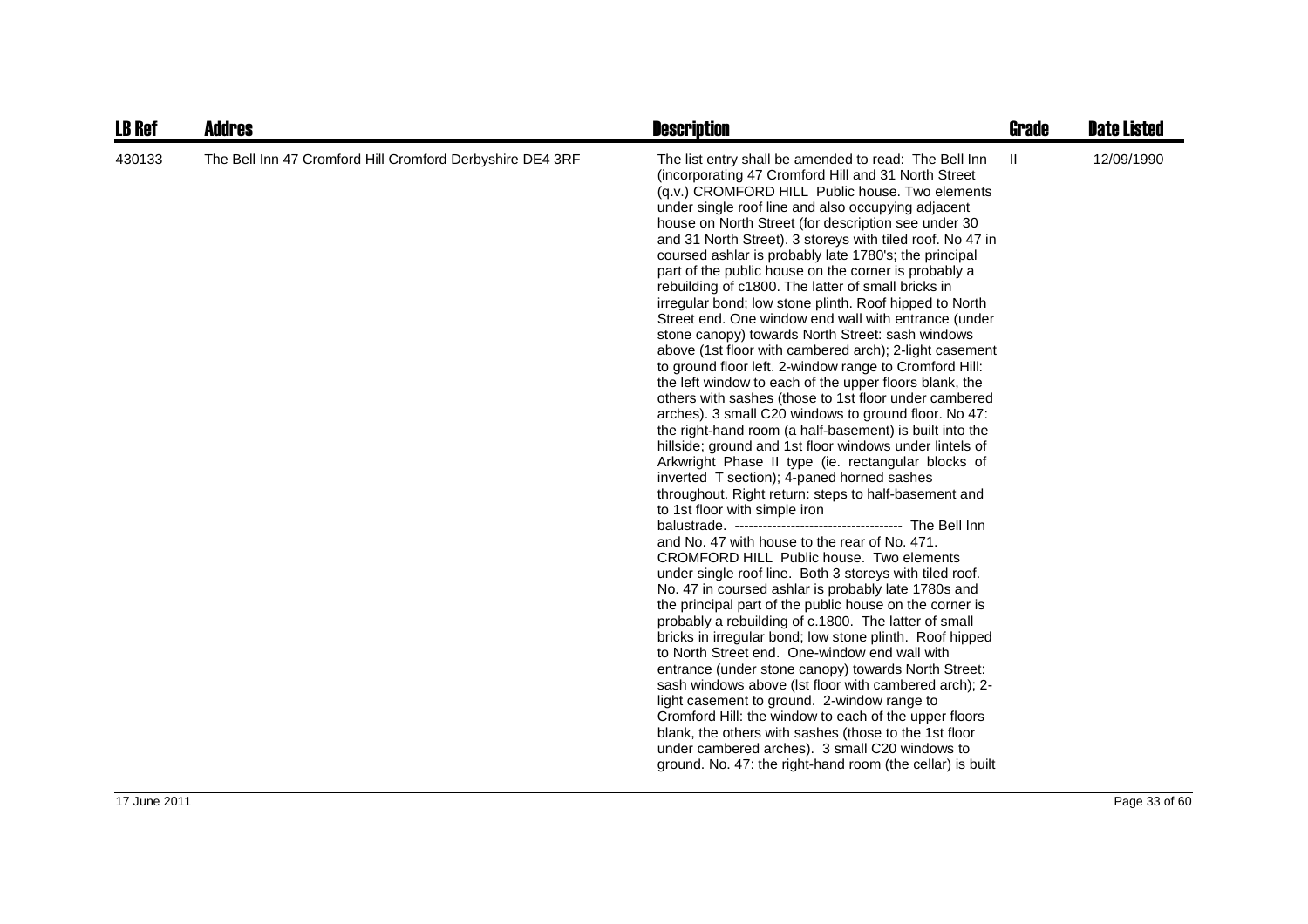| <b>LB Ref</b> | <b>Addres</b>                                             | <b>Description</b>                                                                                                                                                                                                                                                                                                                                                                                                                                                                                                                                                                                                                                                                                                                                                               | <b>Grade</b> | <b>Date Listed</b> |
|---------------|-----------------------------------------------------------|----------------------------------------------------------------------------------------------------------------------------------------------------------------------------------------------------------------------------------------------------------------------------------------------------------------------------------------------------------------------------------------------------------------------------------------------------------------------------------------------------------------------------------------------------------------------------------------------------------------------------------------------------------------------------------------------------------------------------------------------------------------------------------|--------------|--------------------|
|               |                                                           | into the hillside; ground and 1st floor windows under<br>lintels of Arkwright Phase II type (ie rectangular blocks<br>of inverted T section); 4-paned horned sashes<br>throughout. Low wing to rear, of two builds both later<br>than front range, doors and ground floor windows<br>under massive lintels; one Yorkshire sash survives.<br>Low outbuilding to rear. See also the entry for Nos 30<br>and 31 North Street, Cromford.                                                                                                                                                                                                                                                                                                                                             |              |                    |
| 430134        | The Bell Inn 47 Cromford Hill Cromford Derbyshire DE4 3RF | Former shop. Probably early C19. Coursed sandstone II<br>rubble, tiled roof. 2 storeys probably with half<br>basement. Boarded door to right has brick right-hand<br>jamb and dressed lintel; casement on left with quoined<br>jambs and dressed lintel. No 1st floor windows. Faces<br>passage to south side of The Bell Inn, Cromford Hill<br>(q.v.) being sandwiched between The Bell Inn and<br>cottage forming rear wing of No 30 North Street (q.v.).<br>Included for group value only. NB The Back Shop<br>forms part of house to rear of No 47 Cromford Hill. The<br>remainder forms part of 30 North Street which was<br>formerly listed by the 19th Amendment of the 8th List,<br>dated 12 September 1990, as part of Nos 30 and 31<br>North Street, under item 1/137. |              | 12/09/1990         |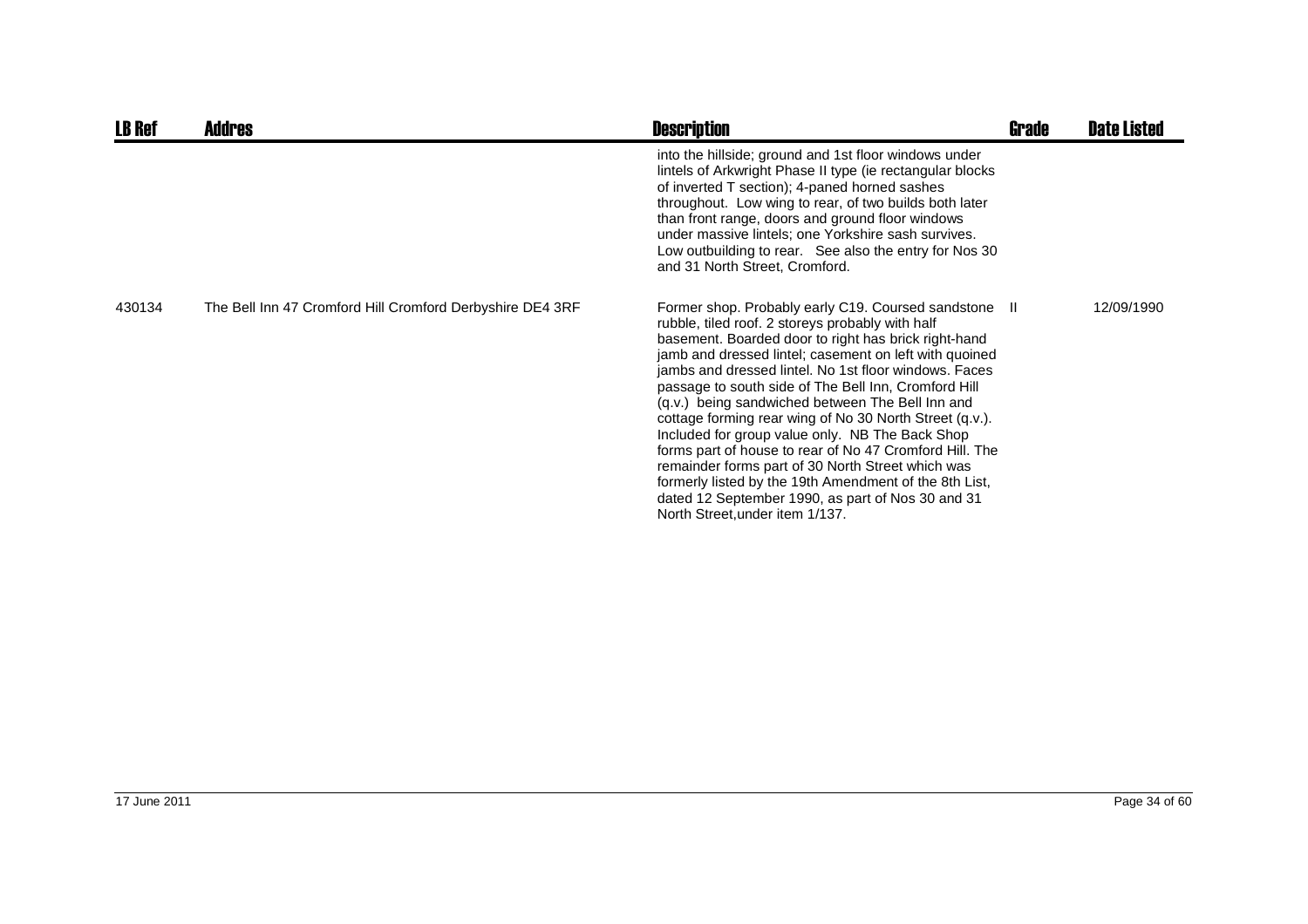| <b>LB Ref</b> | <b>Addres</b>                                                                     | <b>Description</b>                                                                                                                                                                                                                                                                                                                                                                                                                                                                                                                                                                                                                                                                                                                                                                                                                                                                                                                                                                                                                                                                                                                                                                                                                                                                                                                                                                                                                                                                                                                                                                             | <b>Grade</b> | <b>Date Listed</b> |
|---------------|-----------------------------------------------------------------------------------|------------------------------------------------------------------------------------------------------------------------------------------------------------------------------------------------------------------------------------------------------------------------------------------------------------------------------------------------------------------------------------------------------------------------------------------------------------------------------------------------------------------------------------------------------------------------------------------------------------------------------------------------------------------------------------------------------------------------------------------------------------------------------------------------------------------------------------------------------------------------------------------------------------------------------------------------------------------------------------------------------------------------------------------------------------------------------------------------------------------------------------------------------------------------------------------------------------------------------------------------------------------------------------------------------------------------------------------------------------------------------------------------------------------------------------------------------------------------------------------------------------------------------------------------------------------------------------------------|--------------|--------------------|
| 430135        | 49 To 69 (odd) And The Old Bakehouse Cromford Hill Cromford<br>Derbyshire DE4 3QR | Row of eleven houses. Probably 1830s with later<br>alterations, built for workers in the Arkwright mills. The<br>row rises up Cromford Hill under six different roof<br>levels. Coursed rubble; Welsh slate roofs to Nos 59,<br>61 and 65, corrugated concrete tiling to the others. A<br>2-storey variant of the Arkwright Phase I type with side<br>stairs against end and party walls; 2-bay front<br>elevations, the entrance bay with no window above.<br>The original windows appear to have had cambered<br>arches: original openings survive to Nos 51, 53, 55,<br>57, 59, 63 and 67 (both floors), Nos 49 and 67 (1st)<br>and 61 (ground); the lintels are damaged to No. 65.<br>Doorways have massive rectangular lintels of inverted<br>T section (renewed to No. 69). Doors mostly half-<br>glazed, and casement windows C20. Red and black<br>brick ridge stacks. Building attached to No. 49 with<br>two doorways to street and loft access and doorway to<br>end wall. Rear elevation with small one and 2-light<br>windows in stone surrounds to 1st floors; some early<br>windows and doorways survive to ground floor also.<br>C19 wings to Nos 49 and 65. Some C20 additions.<br>Two privy blocks at the end of the gardens (some<br>understood to contain early thunderboxes) are<br>included in this listing. Although altered these houses<br>retain their general characteristics and mark an<br>important stage in the development of Cromford's<br>industrial housing. They are contemporary with Nos<br>73-91, Cromford Hill (q.v., ref). Listed for Group<br>Value. | $\mathbf{H}$ | 12/09/1990         |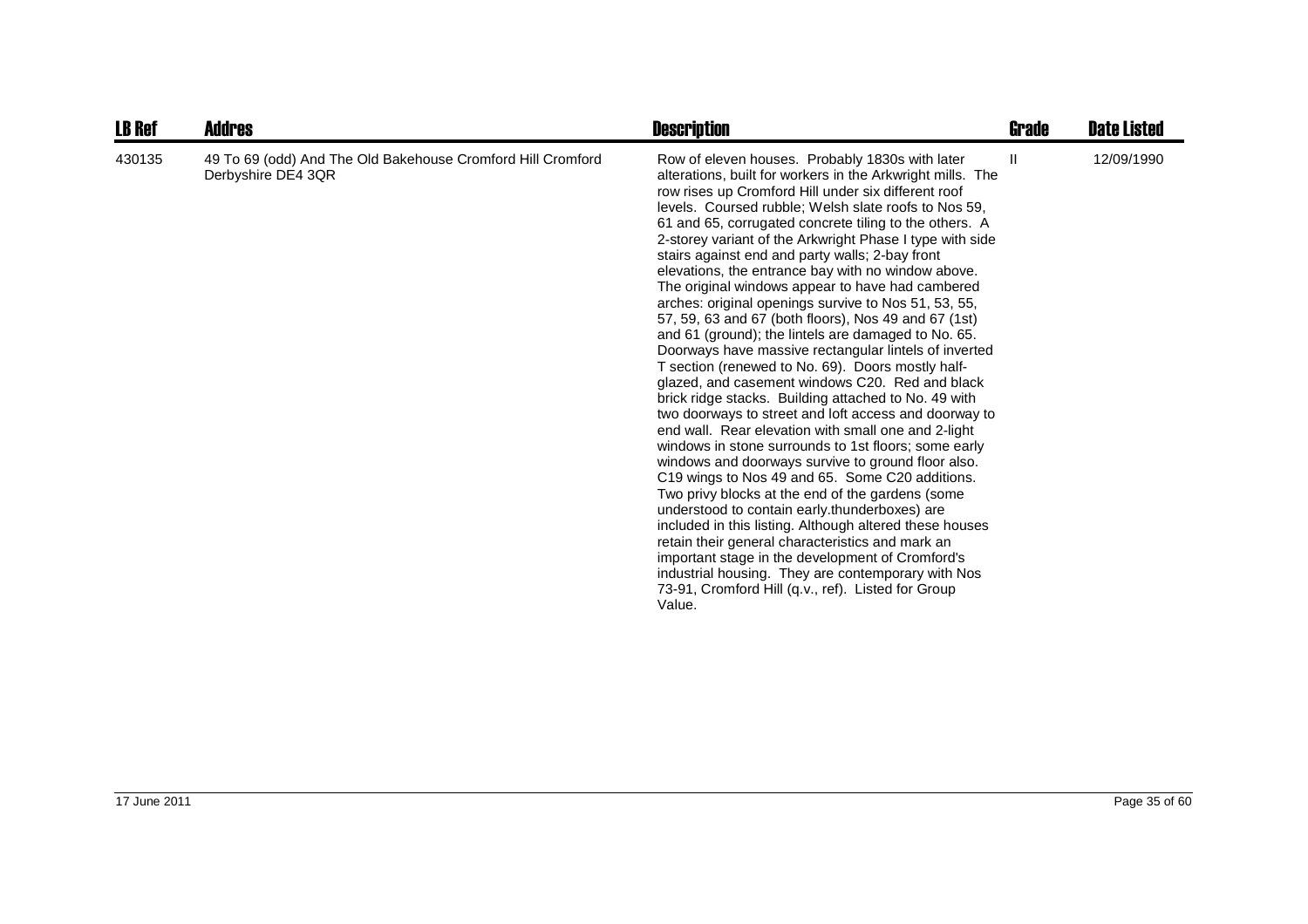| <b>LB Ref</b> | <b>Addres</b>                                      | <b>Description</b>                                                                                                                                                                                                                                                                                                                                                                                                                                                                                                                                                                                                                                                                                                                                                                                                                                                                                                                                                                                                                                                                                                                                                                              | Grade | <b>Date Listed</b> |
|---------------|----------------------------------------------------|-------------------------------------------------------------------------------------------------------------------------------------------------------------------------------------------------------------------------------------------------------------------------------------------------------------------------------------------------------------------------------------------------------------------------------------------------------------------------------------------------------------------------------------------------------------------------------------------------------------------------------------------------------------------------------------------------------------------------------------------------------------------------------------------------------------------------------------------------------------------------------------------------------------------------------------------------------------------------------------------------------------------------------------------------------------------------------------------------------------------------------------------------------------------------------------------------|-------|--------------------|
| 430136        | 73 To 91 Cromford Hill Cromford Derbyshire DE4 3QU | Row of ten houses. Probably 1830s with later<br>alterations built for workers in the Arkwright mills. The<br>row rises up Cromford Hill under three different roof<br>levels. Coursed rubble; Welsh slate roofs to Nos 77,<br>89 and 91, tiles to Nos 79, 81 and 83; corrugated<br>concrete elsewhere. A 2-storeyed variant on the<br>Phase I Arkwright plan type with side stairs against<br>end and party walls; 2-bay front elevations, the<br>entrance bay with no window above. The windows<br>retain the original cambered arches. Doorways with<br>large lintels of inverted T section cut to increase<br>headroom in Nos 81 and 85. Windows all late-C20 as<br>are most of the doors. Red and black brick ridge<br>stacks, renewed to Nos 89-91. Rear elevation has<br>some original window openings to both floors (single<br>light with stone surrounds). C20 reconstituted stone<br>tensions to Nos 89 and 91. Although altered these<br>buildings retain their general characteristics and mark<br>an important stage in the development of Cromford's<br>industrial houses. They are contemporary with Nos 49-<br>69, Cromford Hill (q.v., ref 1/112 ). Listed for<br>Group Value. |       | 12/09/1990         |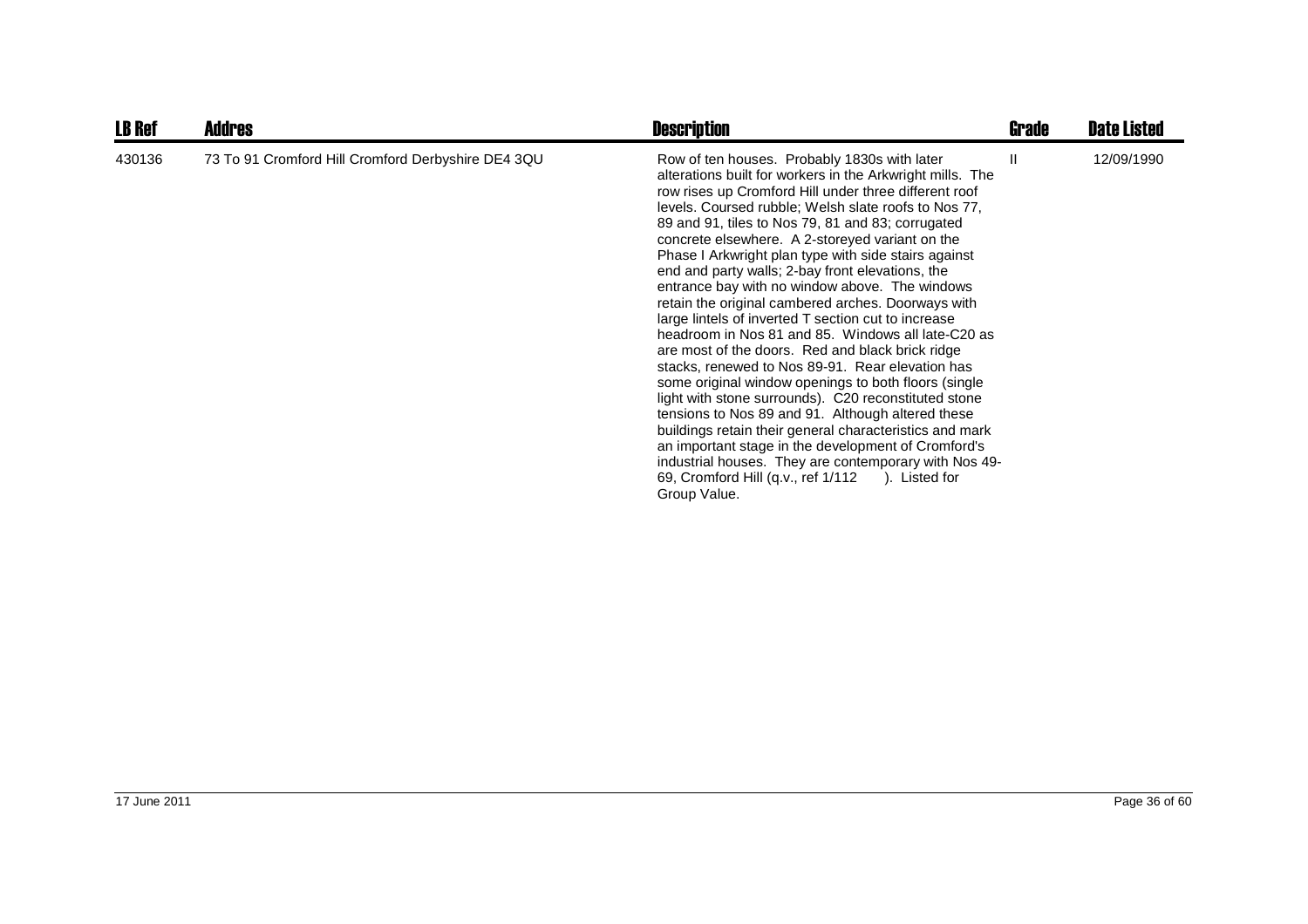| <b>LB Ref</b> | <b>Addres</b>                                             | <b>Description</b>                                                                                                                                                                                                                                                                                                                                                                                                                                                                                                                                                                                                                                                                                                                                                                                                                                                                                                                                                                                                                                                                                                                                                                                                                                                                                                                                                           | Grade | <b>Date Listed</b> |
|---------------|-----------------------------------------------------------|------------------------------------------------------------------------------------------------------------------------------------------------------------------------------------------------------------------------------------------------------------------------------------------------------------------------------------------------------------------------------------------------------------------------------------------------------------------------------------------------------------------------------------------------------------------------------------------------------------------------------------------------------------------------------------------------------------------------------------------------------------------------------------------------------------------------------------------------------------------------------------------------------------------------------------------------------------------------------------------------------------------------------------------------------------------------------------------------------------------------------------------------------------------------------------------------------------------------------------------------------------------------------------------------------------------------------------------------------------------------------|-------|--------------------|
| 430725        | 93 To 101 (Odd) Cromford Hill Cromford Derbyshire DE4 3QU | Row of five houses. Probably built in the 1780s for<br>Richard Arkwright to accommodate textile workers for<br>his mills. The row rises up Cromford Hill under three<br>roof lines. Coursed rubble; Welsh slate roofs to Nos<br>97 and 101, corrugated concrete elsewhere. Plan:<br>Arkwright's Phase I type, ie single unit with rear<br>services (here under catslide), 3-storeys, side stairs<br>against end and party walls behind and to one side of<br>front entrance; 2-bay front elevation, the entrance bay<br>with no windows above; the other originally with 2-light<br>stone mullioned windows to each floor which survive<br>intact to all floors of Nos 93, 97 and 99; No. 95 has<br>original surrounds but has lost its mullions; windows of<br>No. 101 renewed entirely. Casements to all except<br>Nos 95 and 101 which have top-openers and 4-pane<br>sashes respectively. Doorways with substantial<br>rectangular lintels and crude capitals and bases to all<br>houses (blocked to No. 101). Doors partly glazed of<br>various C20 dates. Three red and black brick ridge<br>stacks. Rear with most lst-floor original openings<br>intact; 2 2-storeyed extensions. No. 101 is deeper in<br>plan than the others, with a side entrance; the lack of<br>any masonry joint suggests that the larger size is an<br>early feature. Listed for Group Value. | H.    | 12/09/1990         |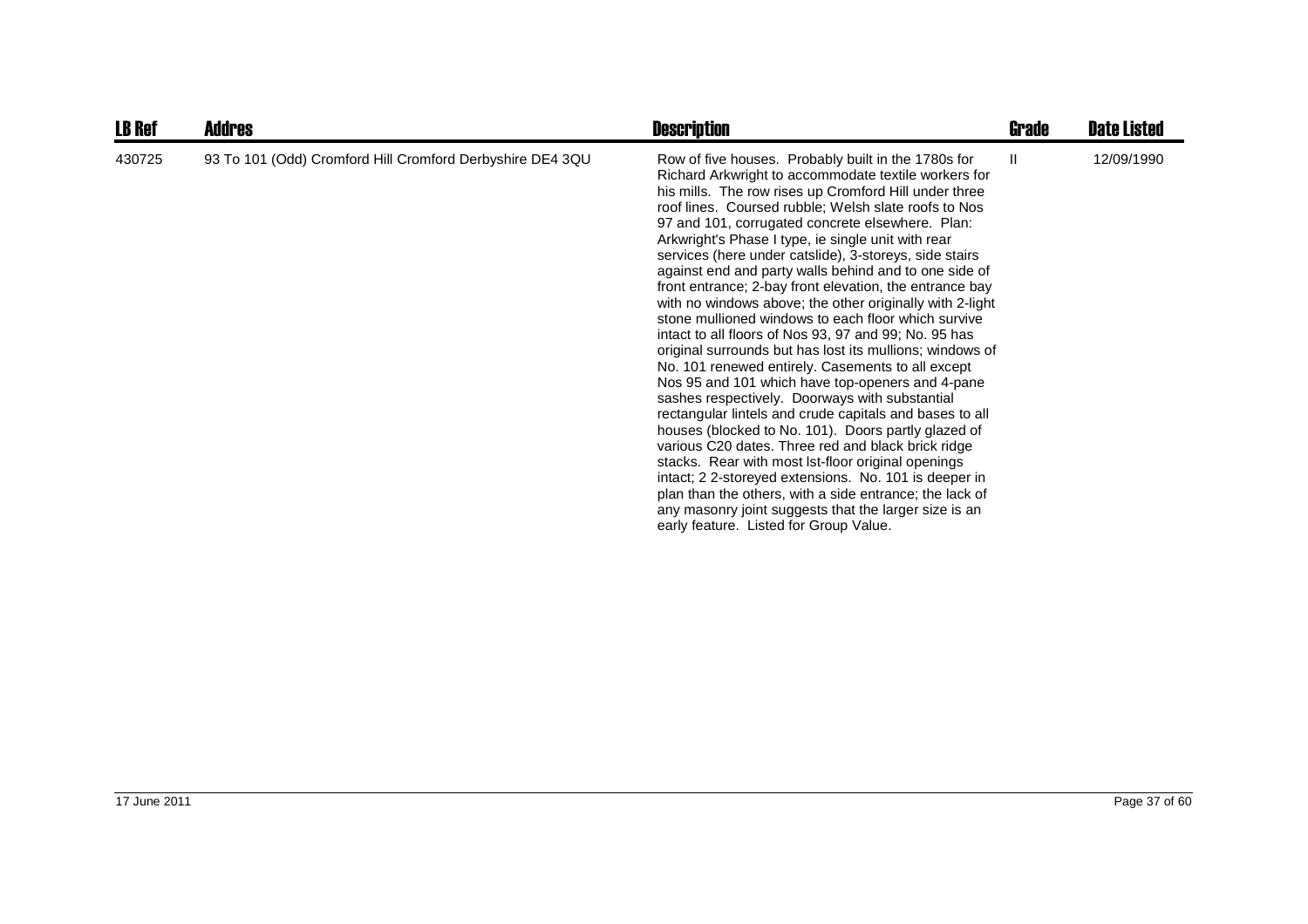| <b>LB Ref</b> | <b>Addres</b>                                 | <b>Description</b>                                                                                                                                                                                                                                                                                                                                                                                                                                                                                                                                                                                                                                                                                                                                                                                                                                                                                                                                                                                                                                                                                         | Grade | <b>Date Listed</b> |
|---------------|-----------------------------------------------|------------------------------------------------------------------------------------------------------------------------------------------------------------------------------------------------------------------------------------------------------------------------------------------------------------------------------------------------------------------------------------------------------------------------------------------------------------------------------------------------------------------------------------------------------------------------------------------------------------------------------------------------------------------------------------------------------------------------------------------------------------------------------------------------------------------------------------------------------------------------------------------------------------------------------------------------------------------------------------------------------------------------------------------------------------------------------------------------------------|-------|--------------------|
| 430726        | 165 Cromford Hill Cromford Derbyshire DE4 3QU | House. Possibly late-C17 or early C18, considerably<br>altered and partially rebuilt in C19. Coursed rubble;<br>tiled roofs. Originally a three-unit plan house set end-<br>on to Cromford Hill. The roadside unit was replaced<br>by a cross range in the early C19 (present on the 1841<br>Tithe Map). 2-storeys. Front: symmetrical 2-window<br>range all windows with large rectangular lintels and<br>later-C19 4-pane horned sashes. 2 rendered ridge<br>stacks. Left return rendered. The rear range is the<br>older part: irregular fenestration with one large 2-light<br>window with renewed mullion and late-C20 top-opener<br>with small panes to 1st floor; 2 smaller ground-floor<br>windows under large lintels flanking broad doorway<br>with half-glazed door. This might mark the original<br>entry. Internal evidence indicates that the C19 range<br>replaces one of the three original units. Included for<br>group value with Nos 142-50 Cromford Hill. It is one of<br>a small number of houses that survive from the pre-<br>Arkwright hamlet of Cromford. Listed for Group Value. | - 11  | 12/09/1990         |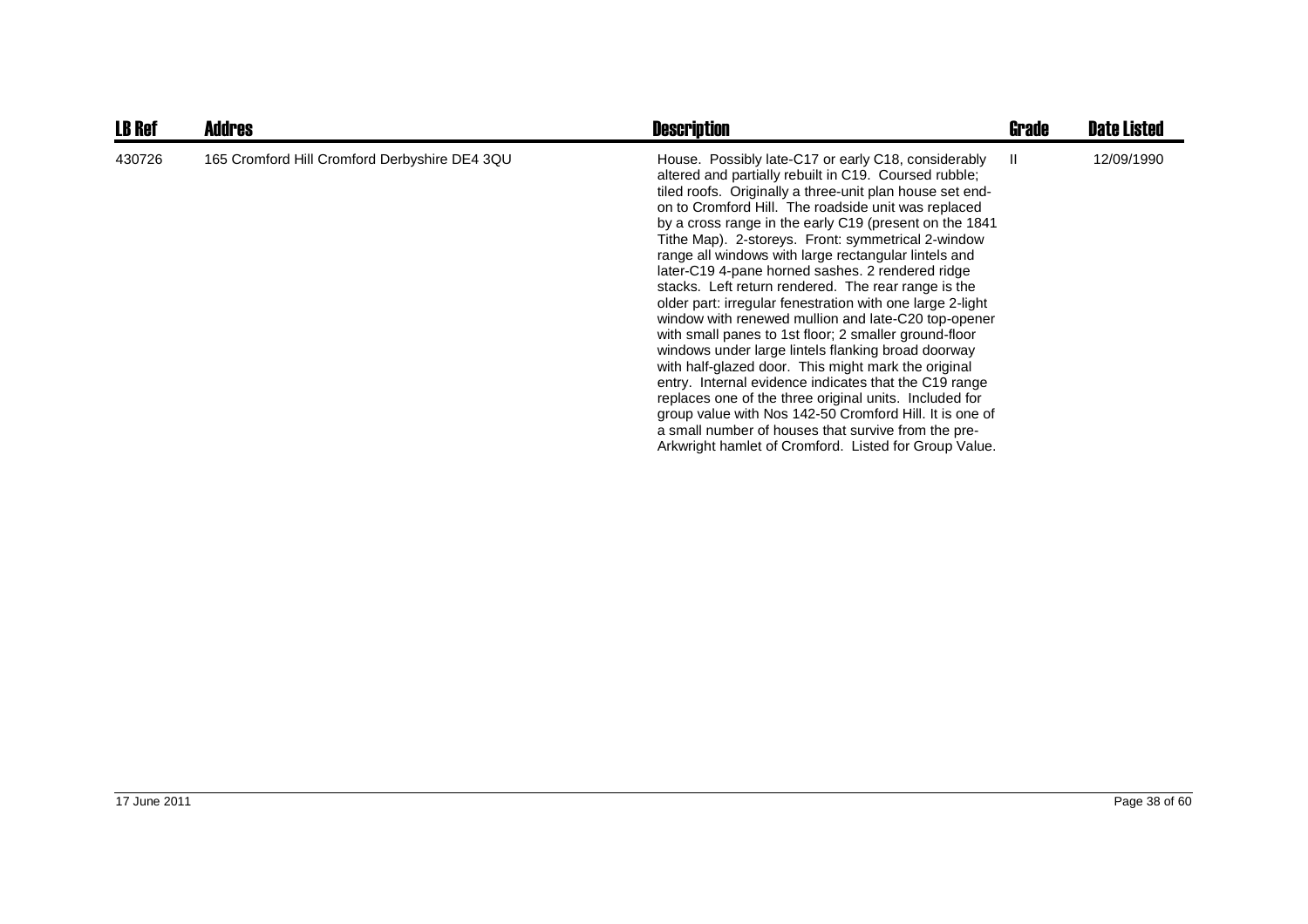| <b>LB Ref</b> | <b>Addres</b>                                              | <b>Description</b>                                                                                                                                                                                                                                                                                                                                                                                                                                                                                                                                                                                                                                                                                                                                                                                                                                                                                                                                                                                                                                                                                                                                                                                                                                                                                                                                   | Grade | <b>Date Listed</b> |
|---------------|------------------------------------------------------------|------------------------------------------------------------------------------------------------------------------------------------------------------------------------------------------------------------------------------------------------------------------------------------------------------------------------------------------------------------------------------------------------------------------------------------------------------------------------------------------------------------------------------------------------------------------------------------------------------------------------------------------------------------------------------------------------------------------------------------------------------------------------------------------------------------------------------------------------------------------------------------------------------------------------------------------------------------------------------------------------------------------------------------------------------------------------------------------------------------------------------------------------------------------------------------------------------------------------------------------------------------------------------------------------------------------------------------------------------|-------|--------------------|
| 430727        | 171 To 173 (Odd) Cromford Hill Cromford Derbyshire DE4 3QU | Two houses, originally a farmhouse. Late C17 or early II<br>C18 with later alterations and extensions. Roughly<br>coursed rubble; tiled roofs. 2 storeys. Plan: one long<br>range with lower front wing to right; the former<br>originally a 3-unit, baffle-entry farmhouse of which the<br>parlour survives (to right); vertical masonry joint to left<br>of entry indicates rebuilding of the late-C18 or early-<br>C19 (see window openings); low front wing (rendered)<br>probably of similar date. 3 ridge stacks to long range<br>and end stack to wing, all of red brick. Front: irregular<br>fenestration, 3-window range; these and the three<br>ground-floor windows with stone surrounds, the<br>mullions removed and casements. Wide doorway with<br>planked door. Low wing with mullioned 2-light window<br>to 1st floor and larger (sash) window below; wide<br>doorway with planked door. Rear with three small one<br>and 2-light casement windows and a large late-C20<br>glazed door and window (to kitchen). Some ceiling<br>beams survive; not properly inspected internally. This<br>building occupies a prominent position at the top of<br>Cromford Hill and groups with Nos 142-50 opposite. It<br>is one of the small number of houses that remain from<br>the pre-Arkwright hamlet of Cromford. Listed for<br>Group Value. |       | 12/09/1990         |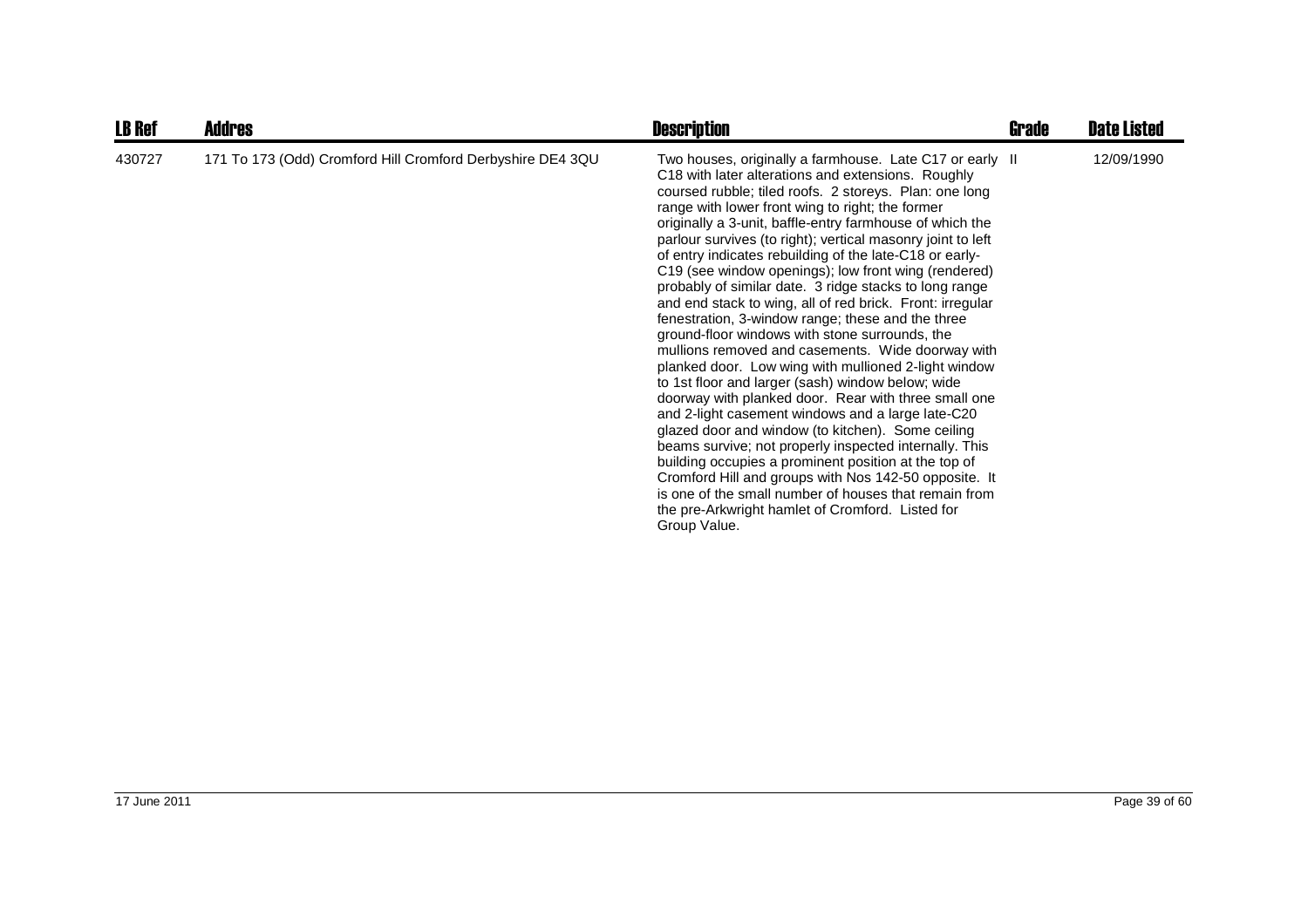| <b>LB Ref</b> | Addres                                                    | <b>Description</b>                                                                                                                                                                                                                                                                                                                                                                                                                                                                                                                                                                                                                                                                                                                                                                                                                                                                                                     | <b>Grade</b> | <b>Date Listed</b> |
|---------------|-----------------------------------------------------------|------------------------------------------------------------------------------------------------------------------------------------------------------------------------------------------------------------------------------------------------------------------------------------------------------------------------------------------------------------------------------------------------------------------------------------------------------------------------------------------------------------------------------------------------------------------------------------------------------------------------------------------------------------------------------------------------------------------------------------------------------------------------------------------------------------------------------------------------------------------------------------------------------------------------|--------------|--------------------|
| 430728        | 20 To 24 (even) Cromford Hill Cromford Derbyshire DE4 3QL | Three (originally four) cottages in a row. Early C19<br>(marked on 1841 Tithe Map) with a later-C19<br>extension to right. Coursed rubble; Welsh slate roofs.<br>2 storeys; 3 red and black bridge ridge stacks. No. 20<br>(with later extension, see vertical masonry joint) forms<br>a 3-window range overall, with door to extension;<br>regular fenestration, the ground-floor windows under<br>large rectangular lintels. 4 symmetri- cally placed<br>sash windows to right end wall. No. 22, double-<br>fronted symmetrical 2-window range with raised panel<br>double door. No. 24 with blocked door to right.<br>Horned sashes to Nos 20 and 24, hornless to No. 22;<br>small extensions to rear. Although not part of the<br>original Arkwright houses development this row makes<br>an important contribution to the townscape situated<br>opposite the entrance to North Street. Listed for<br>Group Value. | Ш            | 12/09/1990         |
| 430729        | 46 To 52 (Even) Cromford Hill Cromford Derbyshire DE4 3QR | Row of four houses. Early C19 (marked on 1841 Tithe II<br>Map). Coursed rubble; Welsh slate roof to No. 50;<br>reconstituted slab or corrugated concrete to others.<br>Possibly built for Richard Arkwright to accommodate<br>textile workers for his mills. 2 storeys. Plan a variant<br>on Arkwright phase I type with side stairs against end<br>and party walls behind front entrance; each house with<br>2 window bays; doorways under large lintel with no<br>window above, the other bay with windows under<br>cambered arch, now all with late-C20 casements or (to<br>No. 48) top openers. Porch to No. 52. Listed for<br>Group Value.                                                                                                                                                                                                                                                                        |              | 12/09/1990         |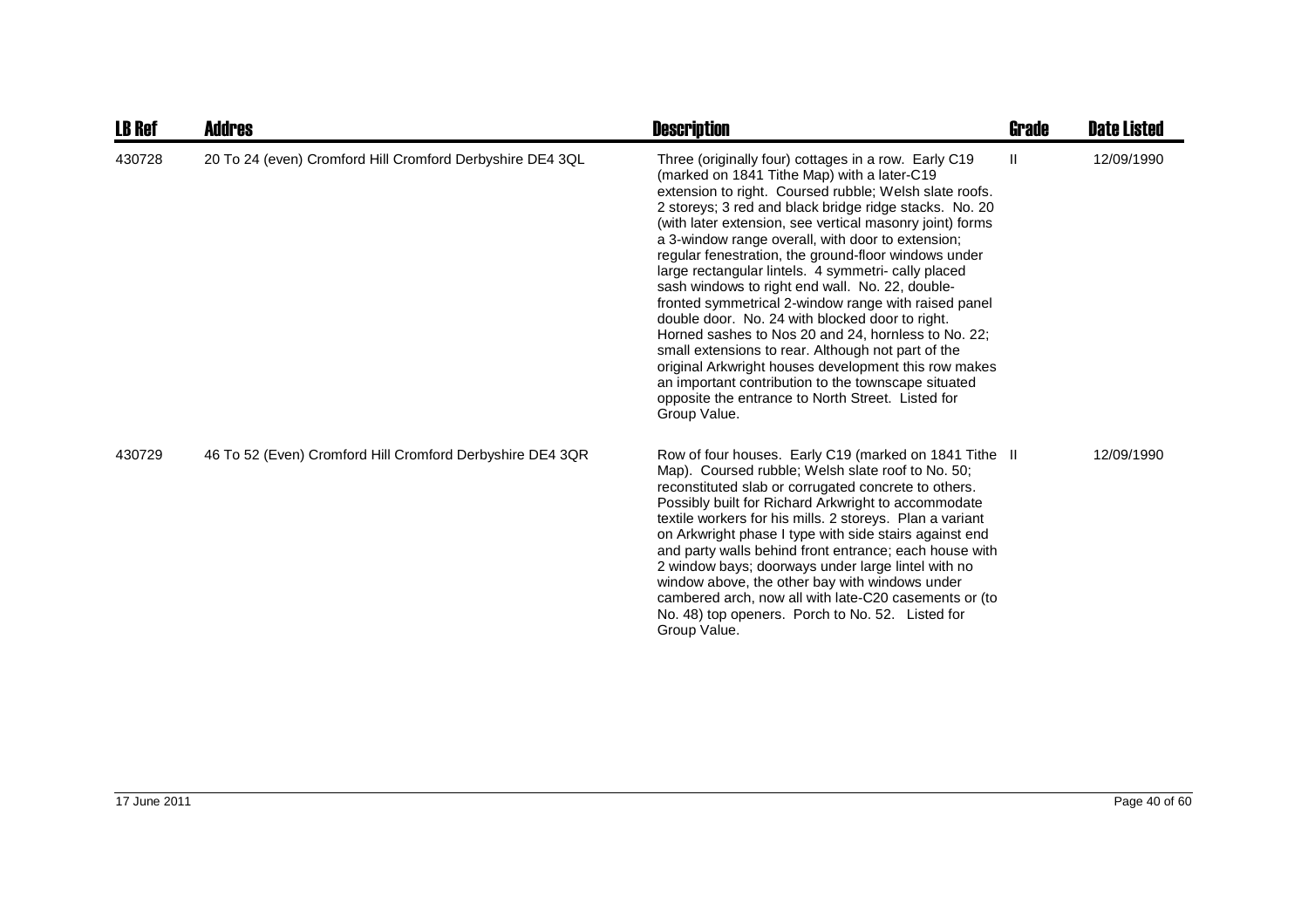| <b>LB Ref</b> | <b>Addres</b>                                             | <b>Description</b>                                                                                                                                                                                                                                                                                                                                                                                                                                                                                                                                                                                                                                                                                                                                                                                                                                                                                                                                                                                                                                                                                                                                                                                                                                                                                                                                                                                                                                                                                                                                                                                                                                                                                                                                                                                                                                                                                                                                                                                                                                                                                                                                                       | <b>Grade</b> | <b>Date Listed</b> |
|---------------|-----------------------------------------------------------|--------------------------------------------------------------------------------------------------------------------------------------------------------------------------------------------------------------------------------------------------------------------------------------------------------------------------------------------------------------------------------------------------------------------------------------------------------------------------------------------------------------------------------------------------------------------------------------------------------------------------------------------------------------------------------------------------------------------------------------------------------------------------------------------------------------------------------------------------------------------------------------------------------------------------------------------------------------------------------------------------------------------------------------------------------------------------------------------------------------------------------------------------------------------------------------------------------------------------------------------------------------------------------------------------------------------------------------------------------------------------------------------------------------------------------------------------------------------------------------------------------------------------------------------------------------------------------------------------------------------------------------------------------------------------------------------------------------------------------------------------------------------------------------------------------------------------------------------------------------------------------------------------------------------------------------------------------------------------------------------------------------------------------------------------------------------------------------------------------------------------------------------------------------------------|--------------|--------------------|
| 430730        | 54 To 76 (Even) Cromford Hill Cromford Derbyshire DE4 3QU | Row of eleven houses. Built 1780s in a single phase<br>for Richard Arkwright to accommodate workers for his<br>textile mills. Coursed rubble; tiled roofs. The row<br>rises up Cromford Hill under five roof lines. All of<br>Arkwright phase I plan, originally single unit with rear<br>services under catslide; 3 storeys, side stairs against<br>end of party walls behind or to one side of front<br>entrance; 2-bay front elevations, the entrance bays<br>with no windows above, the other with 2-light stone-<br>mullioned windows to all floors; doorways with<br>substantial rectangular lintels and crude'capitals and<br>bases to imposts, all tooled. Ridge stacks, originally<br>stone, now all red and black brick. The doorways<br>survive intact to all except Nos 62 (where lintel cut);<br>minor alterations to Nos 56 and 76. Window<br>surrounds and mullions intact to all except Nos 62, 74<br>and 76 (mullions gone, surround surviving). C20<br>windows (all, except No. 62, casements) and doors<br>(mostly glazed or half-glazed) throughout. Rear with<br>some later lean-tos, but with several original window<br>surrounds. NB Nos 58, 60, 64, 66, 68, 70 and 72<br>Cromford Hill, Cromford were individually listed on the<br>3rd November 1986 with serial numbers 1/15A-1/15F<br>respectively. The entire row now has the serial<br>58, Cromford Hill, Cromford: Terrace cottage. Late<br>C18. Gritstone with gritstone dressings. Plain tile roof<br>with single shared red and blue brick gable stack.<br>Single bay, 3 storey. Doorway has flush dressed<br>jambs and lintel and a C20 half-glazed door. A single<br>2 light flush mullion window to each floor with C20<br>casements. Built as part of the mill- workers' cottages<br>to serve Richard Arkwright's Cromford Mill. No 60,<br>Cromford Hill, Cromford: Terrace cottage. Late C18.<br>Gritstone with gritstone dressings. Plain tile roof with<br>single shared red and blue brick gable stack. Single<br>bay, 3 storey. Doorway has flush dressed jambs and<br>lintel and C20 glazed door. A single 2 light flush<br>mullion window to each floor with C20 casements. | $\mathbf{H}$ | 03/11/1986         |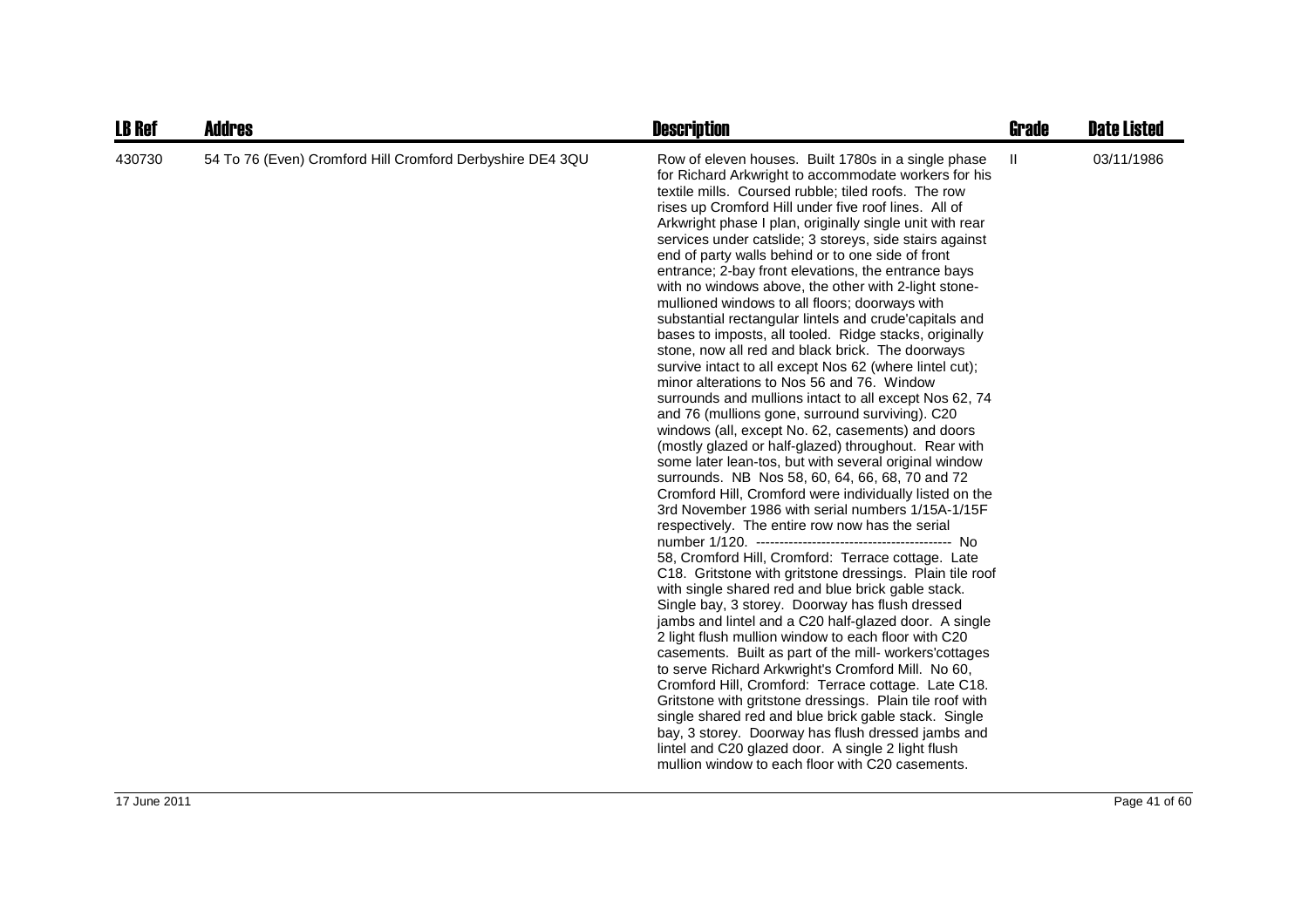| <b>LB Ref</b> | <b>Addres</b> | <b>Description</b>                                                                                                                                                                                                                                                                                                                                                                                                                                                                                                                                                                                                                                                                                                                                                                                                                                                                                                                                                                                                                                                                                                                                                                                                                                                                                                                                                                                                                                                                                                                                                                                                                                                                                                                                                                                                                                                                                                                                                                                                                                                                                                                                                                                                            | <b>Grade</b> | <b>Date Listed</b> |
|---------------|---------------|-------------------------------------------------------------------------------------------------------------------------------------------------------------------------------------------------------------------------------------------------------------------------------------------------------------------------------------------------------------------------------------------------------------------------------------------------------------------------------------------------------------------------------------------------------------------------------------------------------------------------------------------------------------------------------------------------------------------------------------------------------------------------------------------------------------------------------------------------------------------------------------------------------------------------------------------------------------------------------------------------------------------------------------------------------------------------------------------------------------------------------------------------------------------------------------------------------------------------------------------------------------------------------------------------------------------------------------------------------------------------------------------------------------------------------------------------------------------------------------------------------------------------------------------------------------------------------------------------------------------------------------------------------------------------------------------------------------------------------------------------------------------------------------------------------------------------------------------------------------------------------------------------------------------------------------------------------------------------------------------------------------------------------------------------------------------------------------------------------------------------------------------------------------------------------------------------------------------------------|--------------|--------------------|
|               |               | Built as part of the millworkers' cottages to serve<br>Richard Arkwright's Cromford Mill. No 64, Cromford<br>Hill, Cromford: Terrace cottage. Late C18. Gritstone<br>with gritstone dressings. Plain tile roof with single<br>shared red and blue brick gable stack. Single bay, 3<br>storey. Doorway has flush dressed jambs and lintel<br>and C20 half-glazed door. A single 2 light flush<br>mullion window to each storey with C19 casements.<br>Built as part of the millworkers' cottages to serve<br>Richard Arkwright's Cromford Mill. No 66, Cromford<br>Hill, Cromford: Terrace cottage. Late C18. Gritstone<br>with gritstone dressings. Plain tile roof with single<br>shared red and blue brick gable stack. Single bay, 3<br>storey. Doorway has flush dressed jambs and lintel<br>and C20 glazed door. A single 2 light flush mullion<br>window to each storey with C20 casements. Built as<br>part of the millworkers' cottages to serve Richard<br>Arkwright's Cromford Mill. No 68, Cromford Hill,<br>Cromford: Terrace cottage. Late C18. Gritstone with<br>gritstone dressings. Plain tile roof with single shared<br>red and blue brick gable stack. Single bay, 3 storey.<br>Doorway has flush dressed jambs and lintel and a half-<br>glazed C20 door. A single 2 light flush mullion window<br>to each floor with C20 casements. Built as part of the<br>millworkers' cottages to serve Richard Arkwright's<br>Cromford Mill. No 70, Cromford Hill, Cromford:<br>Terrace cottage. Late C18. Gritstone with gritstone<br>dressings. Plain tile roof with single shared red and<br>blue brick gable stack. Single bay, 3 storey. Doorway<br>has flush dressed jambs and lintel and glazed C20<br>door. A single 2 light flush mullion window to each<br>floor with C20 casements. Built as part of the<br>millworkers' cottages to serve Richard Arkwright's<br>Cromford Mill. No 72, Cromford Hill, Cromford:<br>Terrace cottage. Late C18. Gritstone with gritstone<br>dressings. Plain tile roof with single shared red and<br>blue brick gable stack. Single bay, 3 storey. Doorway<br>has flush dressed jambs and lintel, and an C18 eight<br>panel door. A single 2 light flush mullion window to |              |                    |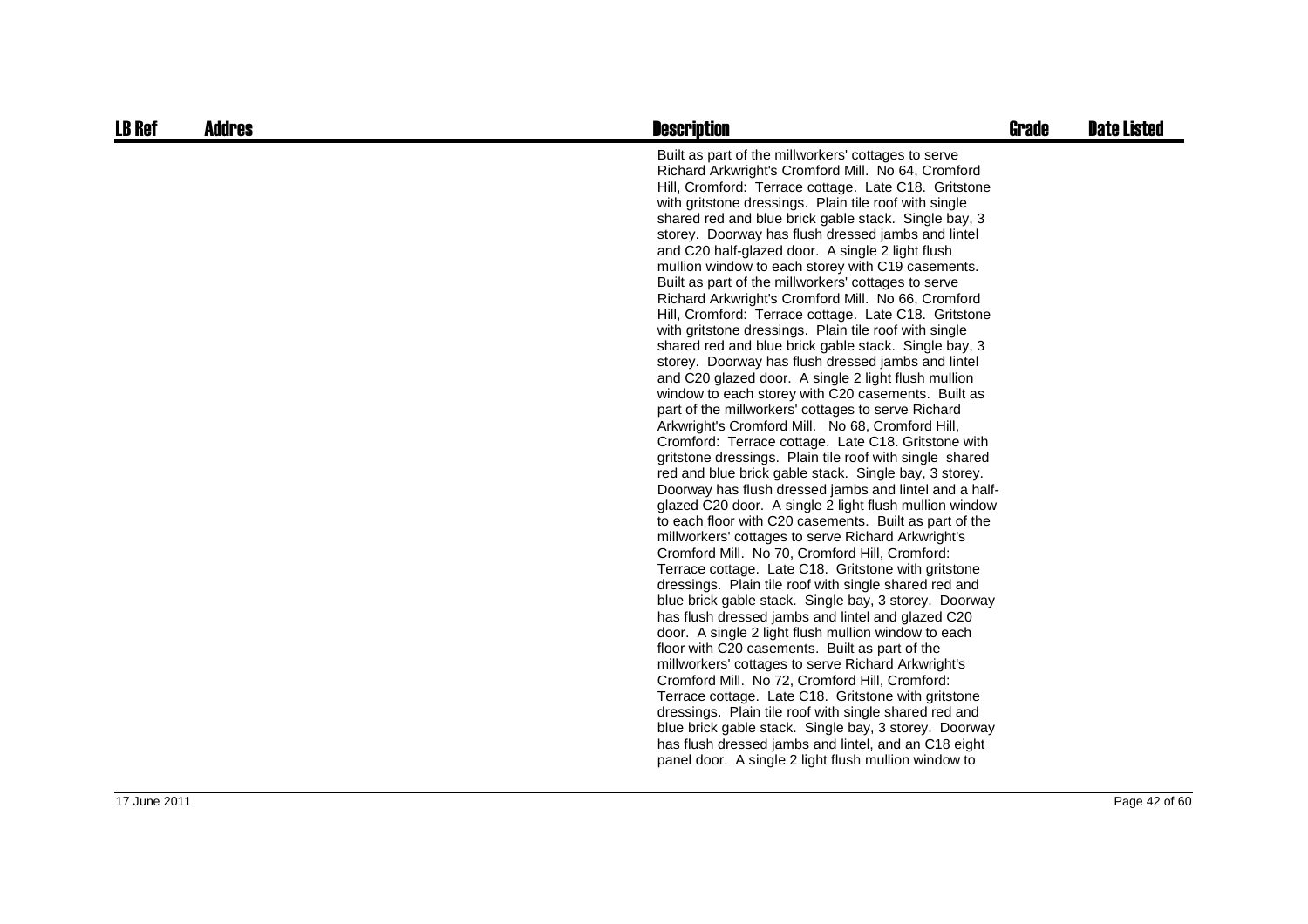| <b>LB Ref</b> | <b>Addres</b>                                       | <b>Description</b>                                                                                                                                                                                                                                                                                                                                                                                                                                                                                                                                                                                                                                                                                                                                                                                                                                                                                                                                                                                                                                               | Grade | <b>Date Listed</b> |
|---------------|-----------------------------------------------------|------------------------------------------------------------------------------------------------------------------------------------------------------------------------------------------------------------------------------------------------------------------------------------------------------------------------------------------------------------------------------------------------------------------------------------------------------------------------------------------------------------------------------------------------------------------------------------------------------------------------------------------------------------------------------------------------------------------------------------------------------------------------------------------------------------------------------------------------------------------------------------------------------------------------------------------------------------------------------------------------------------------------------------------------------------------|-------|--------------------|
|               |                                                     | each floor with C20 casements. Built as part of the<br>millworkers cottages to serve Richard Arkwright's<br>Cromford Mill. Listed for Group Value.                                                                                                                                                                                                                                                                                                                                                                                                                                                                                                                                                                                                                                                                                                                                                                                                                                                                                                               |       |                    |
| 430731        | 82 And 84 Cromford Hill Cromford Derbyshire DE4 3QU | Two houses. Early-C19 (marked on 1841 Tithe Map),<br>altered in the late-C19. Coursed rubble; tiled roof.<br>Red and black brick ridge stacks. Similar to Arkwright<br>phase I plan type, but of two and a half storeys. Each<br>house of two window bays; entrance bays to right and<br>left with no windows above. 2-light windows to all<br>floors, those to upper half-storey with stone mullions<br>and placed under small gables. C20 casements and<br>doors. Two outshuts, one with stone surrounds; side<br>door, panelled in pegged surround. Listed for Group<br>Value.                                                                                                                                                                                                                                                                                                                                                                                                                                                                                | H     | 12/09/1990         |
| 430732        | 86 And 94 Cromford Hill Cromford Derbyshire DE4 3QU | Row of five houses. Built 1780s in a single phase for<br>Richard Arkwright to accommodate workers for his<br>textile mills. The row rises up Cromford Hill under<br>three roof lines. Coursed rubble; tiled roofs. 3 red<br>and black brick ridge stacks. Plan similar to Arkwright<br>phase I type: single unit with rear services under<br>catslide; 3 storeys; side stairs against end and party<br>walls; 2-bay front elevations, the entrance bay with no<br>windows above, the other with 2-light stone- mullioned<br>windows to all floors; doorway with large rectangular<br>lintels and crude capitals and bases to imposts, all<br>tooled. All doorways survive intact; the window<br>surrounds survive also, but mullions to No. 86 only.<br>C20 casements to all except No. 88 (top-hunt)<br>openers) and No. 92 which has a bow window inserted<br>into original opening to ground-floor. C20 doors<br>throughout. The low raised pavements to the front of<br>the row may be original and are included in this<br>listing. Listed for Group Value. | Ш.    | 12/09/1990         |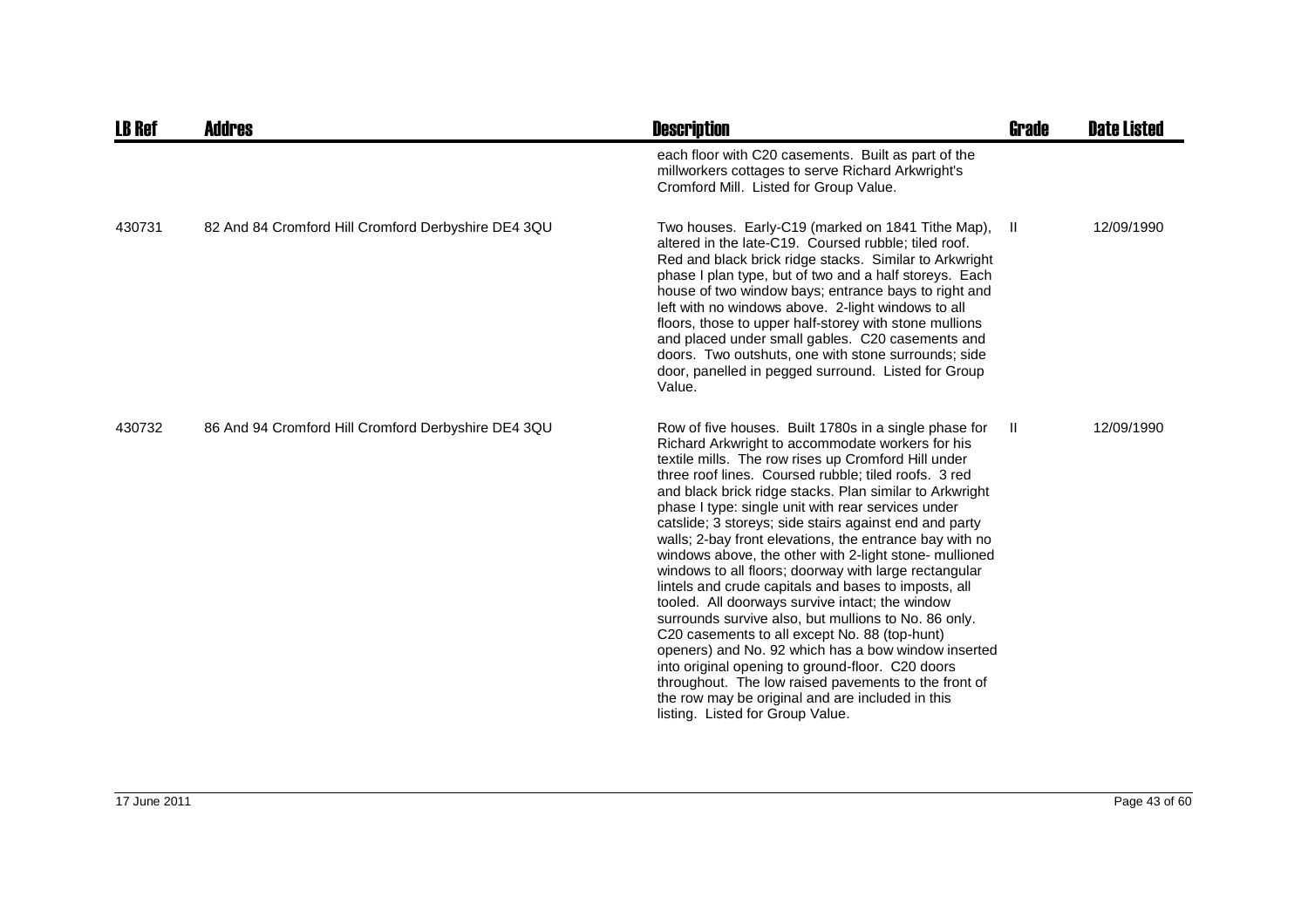| <b>LB Ref</b> | <b>Addres</b>                                                                | <b>Description</b>                                                                                                                                                                                                                                                                                                                                                                                                                                                                                                                                                                                                                                                                                                                                                                                                                                                                                                                                                                                                                                                                                                                                                                                                                                   | <b>Grade</b> | <b>Date Listed</b> |
|---------------|------------------------------------------------------------------------------|------------------------------------------------------------------------------------------------------------------------------------------------------------------------------------------------------------------------------------------------------------------------------------------------------------------------------------------------------------------------------------------------------------------------------------------------------------------------------------------------------------------------------------------------------------------------------------------------------------------------------------------------------------------------------------------------------------------------------------------------------------------------------------------------------------------------------------------------------------------------------------------------------------------------------------------------------------------------------------------------------------------------------------------------------------------------------------------------------------------------------------------------------------------------------------------------------------------------------------------------------|--------------|--------------------|
| 430733        | 100 To 110 Cromford Hill Cromford Derbyshire DE4 3QU                         | Row of six houses. Built 1780s for Richard Arkwright<br>to accommodate workers for his textile mills. The row<br>rises up Cromford Hill under three roof levels.<br>Coursed rubble: tiled roofs. Three red and black brick<br>ridge stacks. Plan similar to Arkwright phase I type, ie,<br>3 storeys, single unit with rear services under catslide;<br>side stairs against side or party walls at rear and to<br>one side of front entrance; 2-bay front elevations, the<br>entrance bay with no windows above, the other with 2-<br>light stone-mullioned windows to all floors; doorways<br>with substantial rectangular lintels and crude capitals<br>and bases to imposts, all tooled. Doorways survive<br>intact; window surrounds intact throughout, and the<br>mullions to Nos 100, 104, 110 and to the upper floors<br>only of No. 106. C20 casements and glazed or half-<br>glazed doors. Some original single-light window<br>surrounds to rear; also some later extensions of the<br>C19 and C20. NB Nos 100, 104 and 110 Cromford<br>Hill, Cromford, were individually listed on the 3rd<br>November 1986 with serial numbers 1/15 I-K<br>respectively. The row of 6 houses now has the serial<br>number 1/124. Listed for Group Value. | H.           | 03/11/1986         |
| 430734        | Outbuildings To The Rear Of 114 Cromford Hill Cromford Derbyshire<br>DE4 3QU | Outbuilding. Early-C19 (marked on 1841 Tithe Map).<br>Random rubble; tiled roof of two levels. Large double<br>planked doors with strap hinges to left and a smaller<br>doorway under large lintel to right. Plain walling to<br>rear. Listed for Group Value.                                                                                                                                                                                                                                                                                                                                                                                                                                                                                                                                                                                                                                                                                                                                                                                                                                                                                                                                                                                       | Ш            | 03/11/1986         |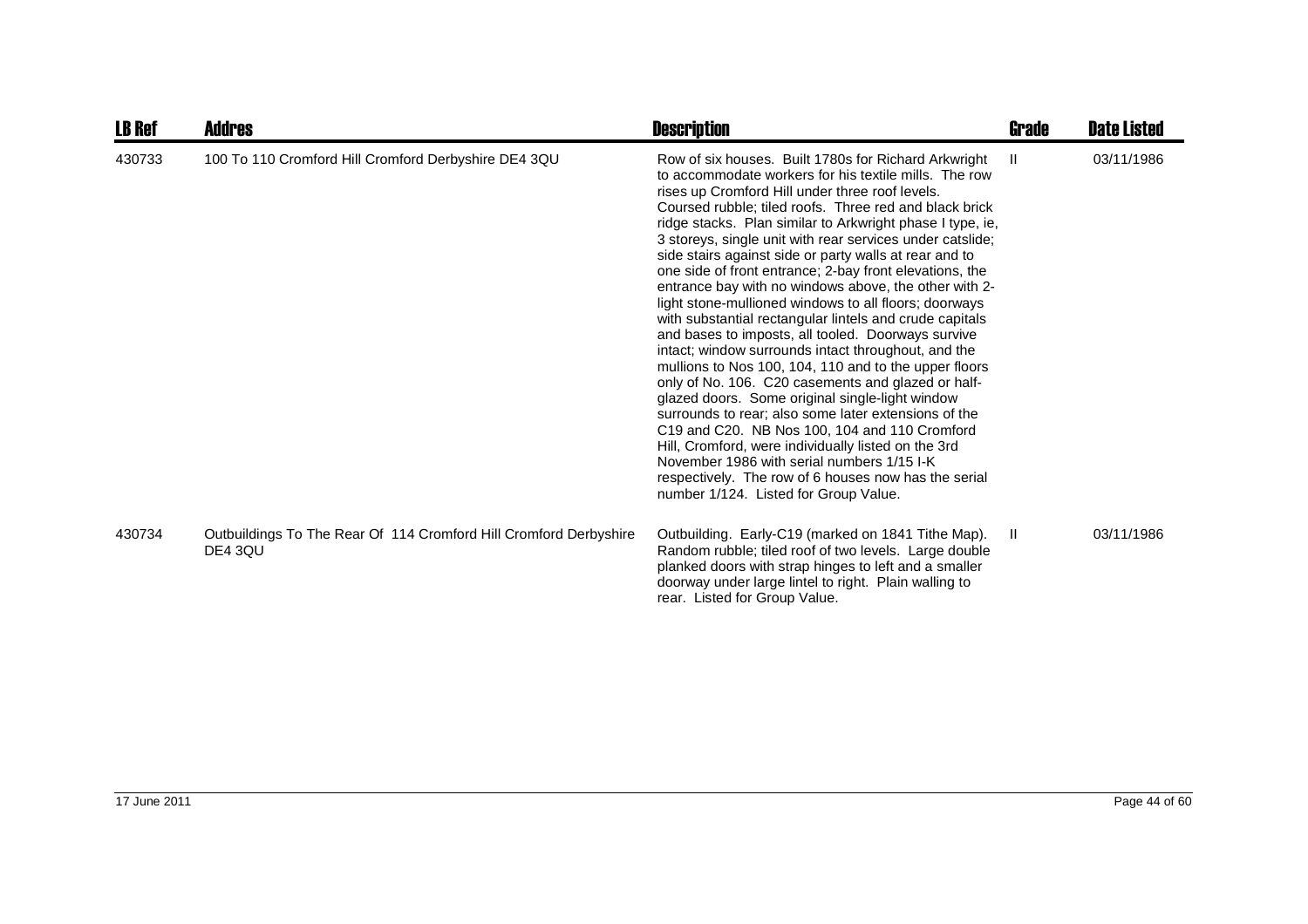| <b>LB Ref</b> | <b>Addres</b>                                               | <b>Description</b>                                                                                                                                                                                                                                                                                                                                                                                                                                                                                                                                                                                                                                                                                                                                                                                                                                                                                                                                                                                                                                                                                                                                                                                                                                                 | <b>Grade</b> | <b>Date Listed</b> |
|---------------|-------------------------------------------------------------|--------------------------------------------------------------------------------------------------------------------------------------------------------------------------------------------------------------------------------------------------------------------------------------------------------------------------------------------------------------------------------------------------------------------------------------------------------------------------------------------------------------------------------------------------------------------------------------------------------------------------------------------------------------------------------------------------------------------------------------------------------------------------------------------------------------------------------------------------------------------------------------------------------------------------------------------------------------------------------------------------------------------------------------------------------------------------------------------------------------------------------------------------------------------------------------------------------------------------------------------------------------------|--------------|--------------------|
| 430735        | 124 To 128 (Even) Cromford Hill Cromford Derbyshire DE4 3QU | Two (formerly three) houses. Built 1780s for Richard<br>Arkwright to accommodate workers for his textile<br>mills. Coursed rubble; tiled roofs; two red and black<br>brick ridge stacks, the plan of Nos 124 and 126 (which<br>are of three storeys) of Arkwright phase I type: single<br>unit with rear services under catslide; side stairs<br>against end and party walls behind and to one side of<br>front entrance; 2-bay front elevations, the entrance<br>bay with no windows above, the other with 2-light<br>stone mullioned windows (which survive intact only to<br>the upper floors of No. 126; surrounds intact to No.<br>128 but altered to No. 126 at ground floor level);<br>doorways with substantial rectangular lintels and crude<br>capitals and bases to imposts, all tooled intact to all<br>three houses. No. 128 is of two storeys, 2-light<br>mullioned window to first floor only, the ground-floor<br>window opening altered. Although sharing similar<br>decorative features with the other two, No. 128 is later<br>(see vertical masonry joint). Renewed casements<br>throughout; doors: glazed C20 to No. 124, planked<br>C <sub>19</sub> to others. Tie rod ends visible to fronts of Nos<br>124 and 126. Listed for Group Value. | $\mathbf{I}$ | 12/09/1990         |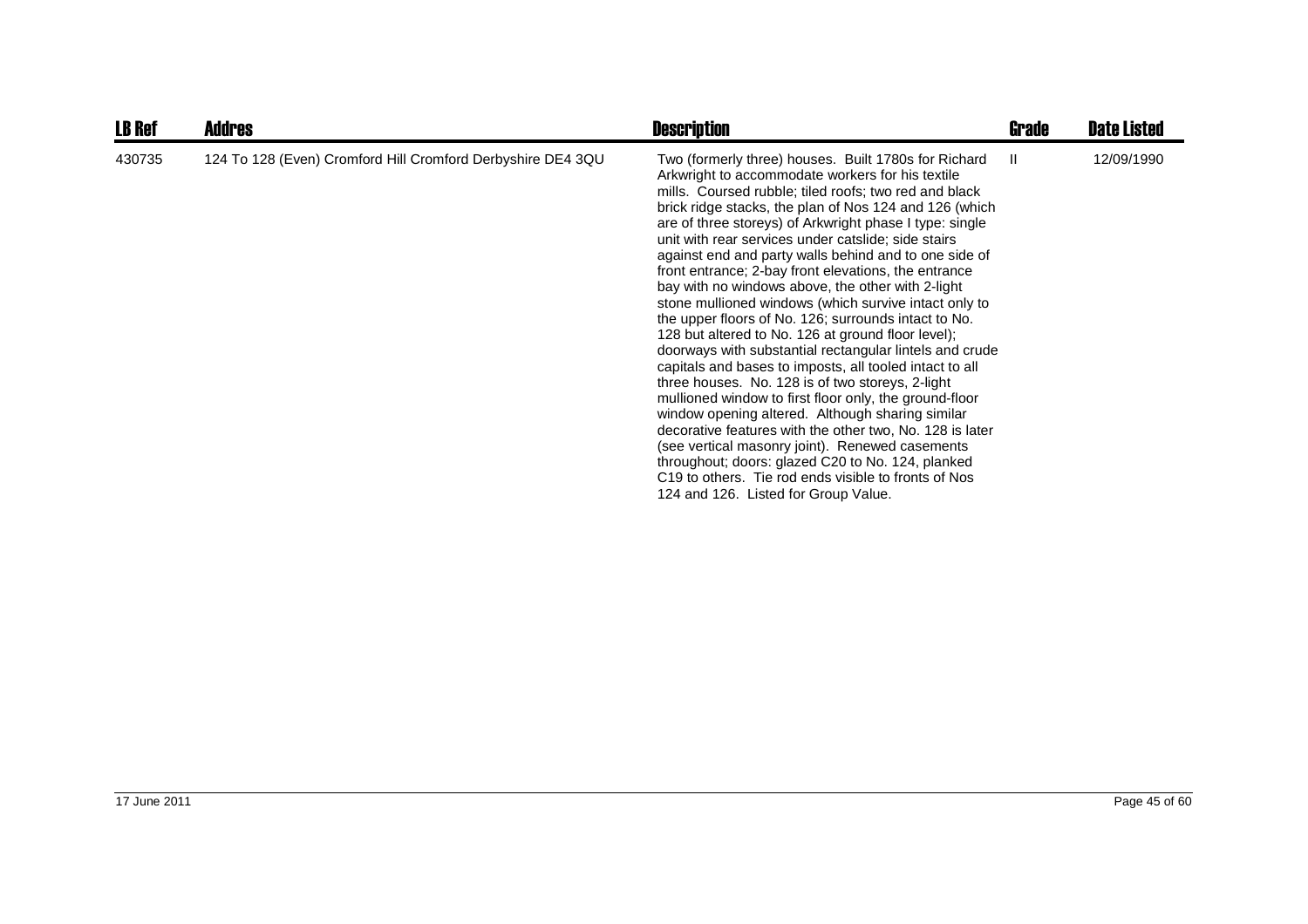| <b>LB Ref</b> | <b>Addres</b>                                               | <b>Description</b>                                                                                                                                                                                                                                                                                                                                                                                                                                                                                                                                                                                                                                                                                                                                                                                                                                                                                                                                                                                                                                                                                                                                                                                                                                                                                                                                                                                                                                                                                                                                                                                                                                                                                                                                                                                                                                                                                                                                                                                                                                                                                                                                           | Grade        | <b>Date Listed</b> |
|---------------|-------------------------------------------------------------|--------------------------------------------------------------------------------------------------------------------------------------------------------------------------------------------------------------------------------------------------------------------------------------------------------------------------------------------------------------------------------------------------------------------------------------------------------------------------------------------------------------------------------------------------------------------------------------------------------------------------------------------------------------------------------------------------------------------------------------------------------------------------------------------------------------------------------------------------------------------------------------------------------------------------------------------------------------------------------------------------------------------------------------------------------------------------------------------------------------------------------------------------------------------------------------------------------------------------------------------------------------------------------------------------------------------------------------------------------------------------------------------------------------------------------------------------------------------------------------------------------------------------------------------------------------------------------------------------------------------------------------------------------------------------------------------------------------------------------------------------------------------------------------------------------------------------------------------------------------------------------------------------------------------------------------------------------------------------------------------------------------------------------------------------------------------------------------------------------------------------------------------------------------|--------------|--------------------|
| 430736        | 132 To 136 (Even) Cromford Hill Cromford Derbyshire DE4 3QU | Nos 132-136 (even), Cromford Hill, Cromford Three<br>houses. Built 1780s for Richard Arkwright to<br>accommodate workers for his textile mills. Coursed<br>rubble; tiled roofs under two levels. Two ridge stacks,<br>one in red and black brick, the other renewed in brick.<br>Plan similar to Arkwright phase I type; 3 storeys; single<br>unit with services to rear under low outshut; side stairs<br>against party or end walls behind and to one side of<br>front entrance; 2-bay front elevations, the entrance<br>bay with no windows above, the other with 2-light<br>stone-mullioned window to each floor; doorways with<br>large rectangular lintels and crude capitals and bases<br>to imposts, all tooled. Windows to all except ground<br>floor of No. 136 intact (the latter enlarged); doorways<br>all intact. C20 doors and casements throughout.<br>Small C20 window inserted to No. 132, first floor.<br>Rear: first floor windows intact; C20 brick and<br>reconstituted stone extensions, all small. NB Nos 132<br>and 134, Cromford Hill, Cromford were individually<br>listed on the 3rd November 1986, with the serial<br>numbers 1/150 and 1/15P respectively. These 3<br>buildings now have the serial number<br>Cromford Hill, Cromford Terrace cottage. Late C18.<br>Gritstone with gritstone dressings. Plain tile roof with<br>a single shared red and blue brick gable stack. Single<br>bay, 3 storey. Doorway has flush dressed jambs and<br>lintel, and a C20 glazed door. A single 2 light flush<br>mullion window to each floor with C20 casements.<br>Built as part of the millworkers' cottages to serve<br>Richard Arkwright's Cromford Mill. No 134, Cromford<br>Hill, Cromford Terrace cottage. Late C18. Gritstone<br>with gritstone dressings. Plain tile roof with single<br>shared red and blue brick gable stack. Single bay, 3<br>storey. Doorway has flush dressed jambs and lintel,<br>and a C20 half-glazed door. A single 2 light flush<br>mullion window to each floor with C20 casements.<br>Built as part of the millworkers' cottages to serve<br>Richard Arkwright's Cromford Mill. Listed for Group | $\mathbf{H}$ | 03/11/1986         |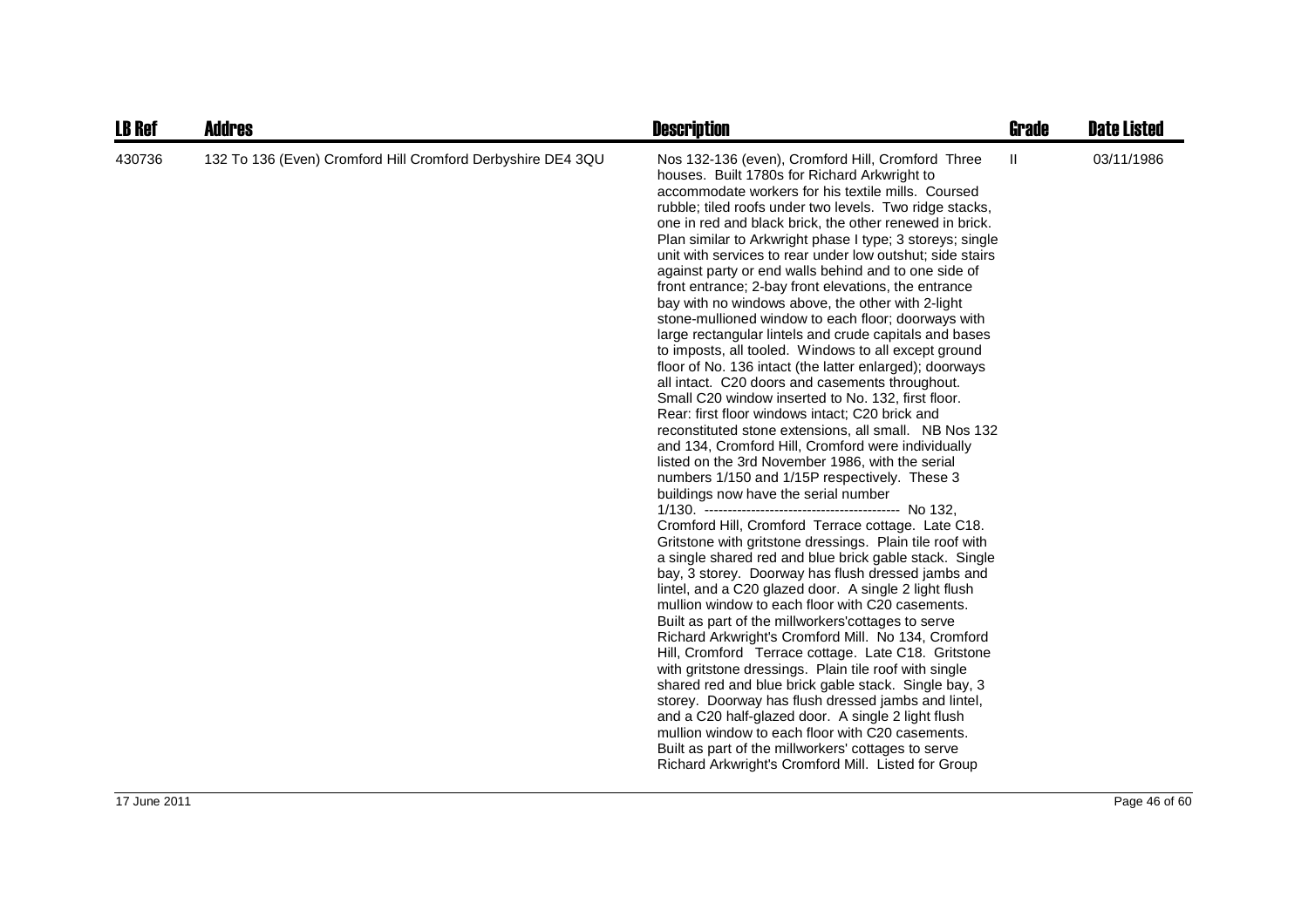| <b>LB Ref</b> | Addres                                                                        | <b>Description</b>                                                                                                                                                                                                                                                                                                                                                                                                                                                              | Grade | <b>Date Listed</b> |
|---------------|-------------------------------------------------------------------------------|---------------------------------------------------------------------------------------------------------------------------------------------------------------------------------------------------------------------------------------------------------------------------------------------------------------------------------------------------------------------------------------------------------------------------------------------------------------------------------|-------|--------------------|
|               |                                                                               | Value.                                                                                                                                                                                                                                                                                                                                                                                                                                                                          |       |                    |
| 430737        | 138 Cromford Hill Cromford Derbyshire DE4 3QU                                 | House. Early C19 (marked on 1841 Tithe Map).<br>Roughly coursed rubble; Welsh slate hipped roof.<br>Central ridge stack, renewed brick. Double depth plan<br>by virtue of late-C19 extension to rear. Front:<br>symmetrical 2-window range; 4-pane sash windows<br>under large lintels; centre first floor with blocked round-<br>headed window (formerly to light stairs). Centre<br>doorway with C20 half-glazed door. C20 windows to<br>left return. Listed for Group Value. | Ш     | 12/09/1990         |
| 430738        | Out Buildings To The Rear Of 138 Cromford Hill Cromford Derbyshire<br>DE4 3QU | Outbuilding. Early C19; two builds (marked on 1841<br>Tithe Map). Random and roughly coursed rubble; tiled<br>roof at two levels. Single storey. Front: doorway to<br>left the only opening. Rear: doorways with planked<br>doors, 2 windows with large lintels. Large quoining.<br>Listed for Group Value.                                                                                                                                                                     | -II   | 12/09/1990         |
| 430740        | 150 Cromford Hill Cromford Derbyshire DE4 3QU                                 | House. Possibly late-C17, altered in C1919 and C20.<br>Coursed rubble; tiled roof. Lobby entry 3-room plan;<br>the building was originally a farmhouse and pre-dates<br>the Arkwright houses nearby. Irregular 3-window<br>range with 3 ridge stacks. All except one ground-floor<br>window with stone surrounds. C20 casements.<br>Doorway with large lintel, the half-glazed door with<br>pegged surround. No original windows appear to the<br>rear. Listed for Group Value. | - II  | 12/09/1990         |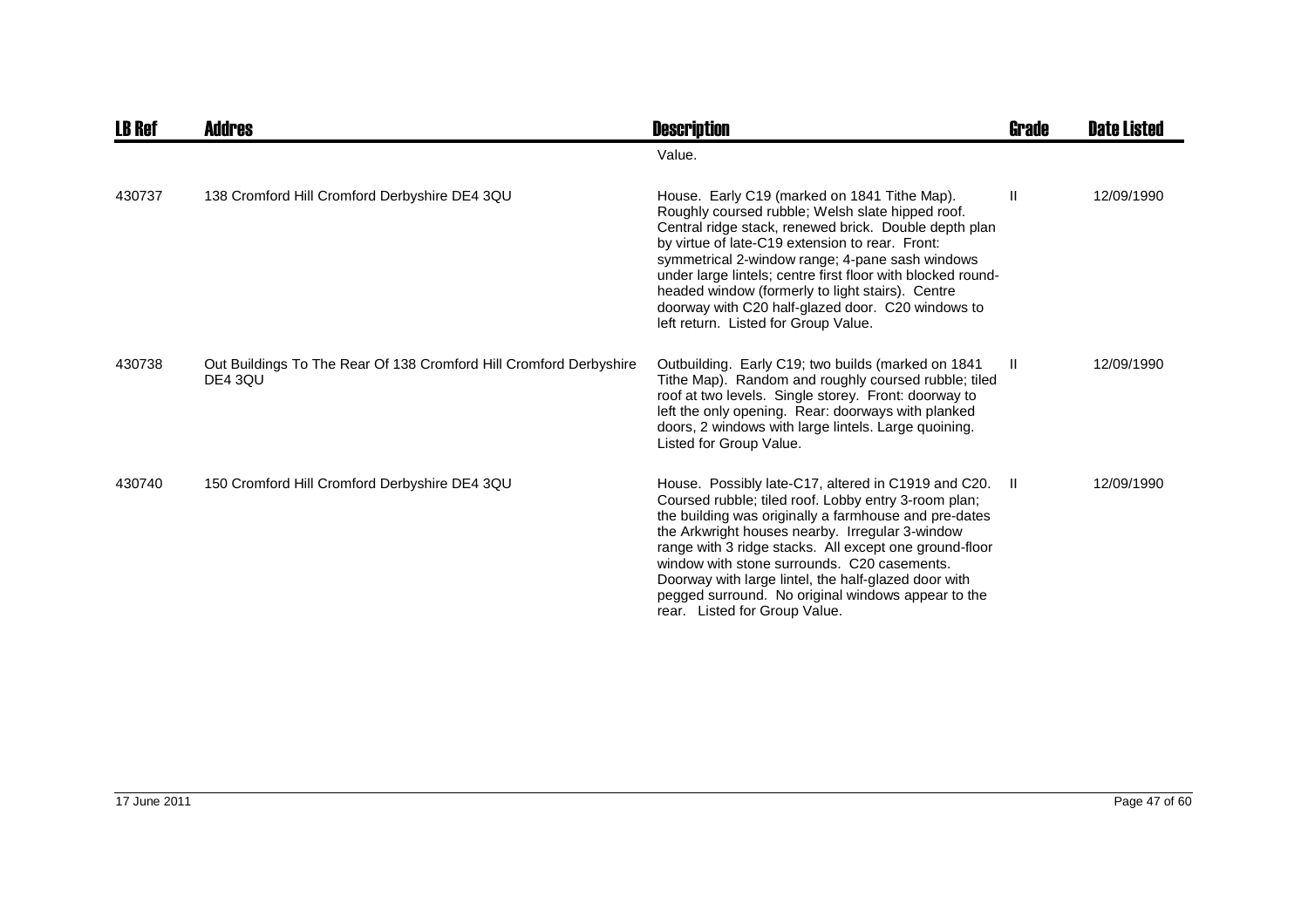| <b>LB Ref</b> | <b>Addres</b>                            | <b>Description</b>                                                                                                                                                                                                                                                                                                                                                                                                                                                                                                                                                                                                                                                                                                                                                                                                                                                                                                                                                                                                                                                                                                                                                                                                                                                                                                                                                                                                                                                                                                                                                                                                                                                                                                                                                                                                                                                                                                                                                                                                                                                           | <b>Grade</b> | <b>Date Listed</b> |
|---------------|------------------------------------------|------------------------------------------------------------------------------------------------------------------------------------------------------------------------------------------------------------------------------------------------------------------------------------------------------------------------------------------------------------------------------------------------------------------------------------------------------------------------------------------------------------------------------------------------------------------------------------------------------------------------------------------------------------------------------------------------------------------------------------------------------------------------------------------------------------------------------------------------------------------------------------------------------------------------------------------------------------------------------------------------------------------------------------------------------------------------------------------------------------------------------------------------------------------------------------------------------------------------------------------------------------------------------------------------------------------------------------------------------------------------------------------------------------------------------------------------------------------------------------------------------------------------------------------------------------------------------------------------------------------------------------------------------------------------------------------------------------------------------------------------------------------------------------------------------------------------------------------------------------------------------------------------------------------------------------------------------------------------------------------------------------------------------------------------------------------------------|--------------|--------------------|
| 430741        | North Street Cromford Derbyshire DE4 3RG | In the entry for: Unnumbered houses to the north side II<br>between No 1 North Street and No 45 Cromford Hill<br>The address and the description shall be amended to<br>read: Unnumbered premises between 45 Cromford<br>Hill and The Arkwright Houses North Street, Cromford<br>Former workshop now school of homeopathy. Mid<br>C18, altered (appears to predate The Arkwright<br>Houses of 1776-7. (q.v.). Coursed sandstone rubble;<br>tile roof. 2 storeys, 2 windows to 1st floor. Former<br>doorway to far left now with stonework below 24-pane<br>casement; boarded door near centre and 20-pane<br>casement on right. All have large stone lintels, 1st<br>floor: a small 9-pane casement and a 16-pane sash.<br>chamfered eaves band. Brick stack to left on party<br>wall with 45 Cromford Hill (q.v.). Rear: external steps.<br>The premises form an annexe to the unnumbered<br>house at left end of The Arkwright Houses. NB Part of<br>this item now forms 45 Cromford Hill and is listed<br>separately under item<br>houses to the north side between No. 1 North street<br>and No. 45 Cromford Hill Two houses. Possibly C18<br>(marked in outline but not numbered on Tithe Map of<br>1841). The bonding between the right-hand house and<br>No. 1 North Street suggests that the former pre-dates<br>the latter (qv). Coursed rubble; tiled roofs under two<br>levels. 2 brick ridge stacks. 2 storeys. The left-hand<br>house once served as an inn and may originally have<br>been a 3-room plan farmhouse, and the other formerly<br>a barn (or warehouse: see ventilators to rear). 3-<br>window range with blocked doorway between the two<br>left window bays. 2 sash and one casement windows<br>to first floor; one horned sash and 2 C20 casement<br>windows to ground. Blocked doorway with massive<br>lintel and jamb blocks. The other house a 2-window<br>range; all windows in early openings, C20 frames with<br>glazing bars. Rear with external steps and ventilator<br>openings; otherwise windows renewed. Listed for<br>Group Value. |              | 12/09/1990         |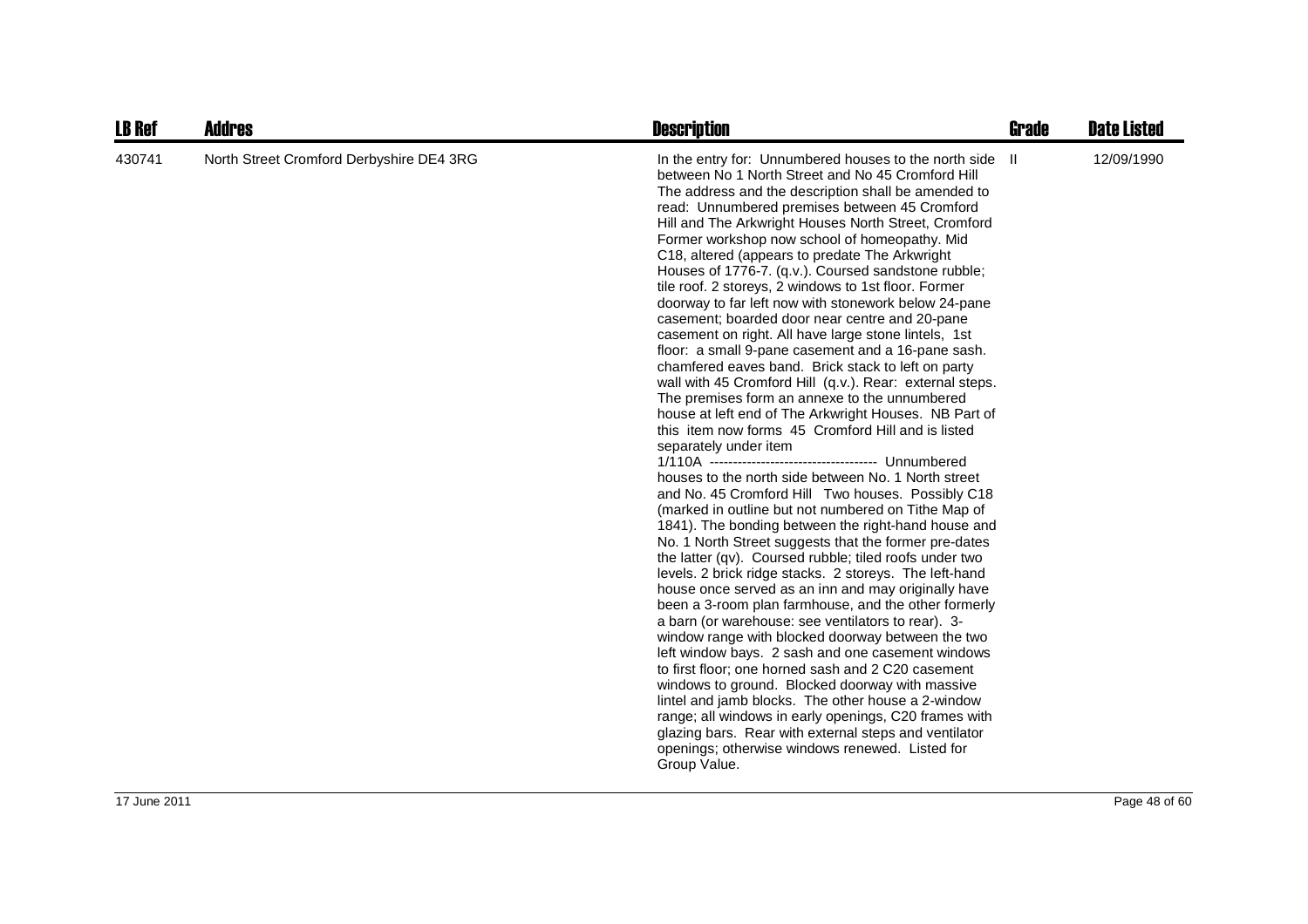| <b>LB Ref</b> | Addres                                      | <b>Description</b>                                                                                                                                                                                                                                                                                                                                                                                                                                                                                                                                                                                                                                                                                                                                                                                                                                                                                                                                                                                                                                                                                                                                                                                                                                                                                                                                                                                                                                                                                                                       | Grade         | <b>Date Listed</b> |
|---------------|---------------------------------------------|------------------------------------------------------------------------------------------------------------------------------------------------------------------------------------------------------------------------------------------------------------------------------------------------------------------------------------------------------------------------------------------------------------------------------------------------------------------------------------------------------------------------------------------------------------------------------------------------------------------------------------------------------------------------------------------------------------------------------------------------------------------------------------------------------------------------------------------------------------------------------------------------------------------------------------------------------------------------------------------------------------------------------------------------------------------------------------------------------------------------------------------------------------------------------------------------------------------------------------------------------------------------------------------------------------------------------------------------------------------------------------------------------------------------------------------------------------------------------------------------------------------------------------------|---------------|--------------------|
| 430742        | 13 North Street Cromford Derbyshire DE4 3RG | House. Late-C18. Built to the rear of No. 14 North<br>Street and marked on the Tithe Map of 1841. Coursed<br>rubble; tiled roof. Irregular 3-window, 2-storeyed<br>range. Ist-floor windows with C20 casements; ground-<br>floor windows enlarged with top- openers; 2 doorways<br>with part-glazed doors. Listed for Group Value.                                                                                                                                                                                                                                                                                                                                                                                                                                                                                                                                                                                                                                                                                                                                                                                                                                                                                                                                                                                                                                                                                                                                                                                                       | H.            | 12/09/1990         |
| 430743        | 30 North Street Cromford Derbyshire DE4 3RG | The description shall be amended to read: Two<br>houses, No 30 also a former shop, No 31 forming part<br>of a public house with dwelling over. Probably late-<br>C18 with later alterations. Coursed sandstone rubble;<br>tiled roof with stone copings to left gable. 3 storeys;<br>plan similar to Arkwright phase I type, 2-bay<br>elevations, the entrance bay with no windows above,<br>the other bay with sash windows to each floor, those<br>to first floor with cambered arches. Bay window to<br>shop under hipped slate roof (No 30), doorway to No<br>31 with renewed stone surround. Rear: No 30 extends<br>to occupy a small stone cottage partially rebuilt in brick<br>and with doorway, a horizontally- sliding sash and<br>other windows facing passage off Cromford Hill. This<br>rear wing adjoins "The Back Shop" (q.v.) and together<br>The Bell Inn (q.v.) the various premises enclose a<br>houses, No. 30 also a shop, No. 31 forming part of a<br>public house with dwelling over. Probably late-C18<br>with later alterations. Coursed rubble; tiled roof with<br>stone coping to gable. 3 storeys; plan similar to<br>Arkwright phase I type, 2-bay elevations, the entrance<br>bay with no windows above, the other bay with sash<br>windows to each floor, those to first floor with<br>cambered arches. Bay window to shop under hipped<br>slate roof to No. 30; doorway to No. 31 with renewed<br>stone surround. See also The Bell Inn, and No. 47,<br>Cromford Hill, Cromford. Listed for Group Value. | $\mathbf{II}$ | 12/09/1990         |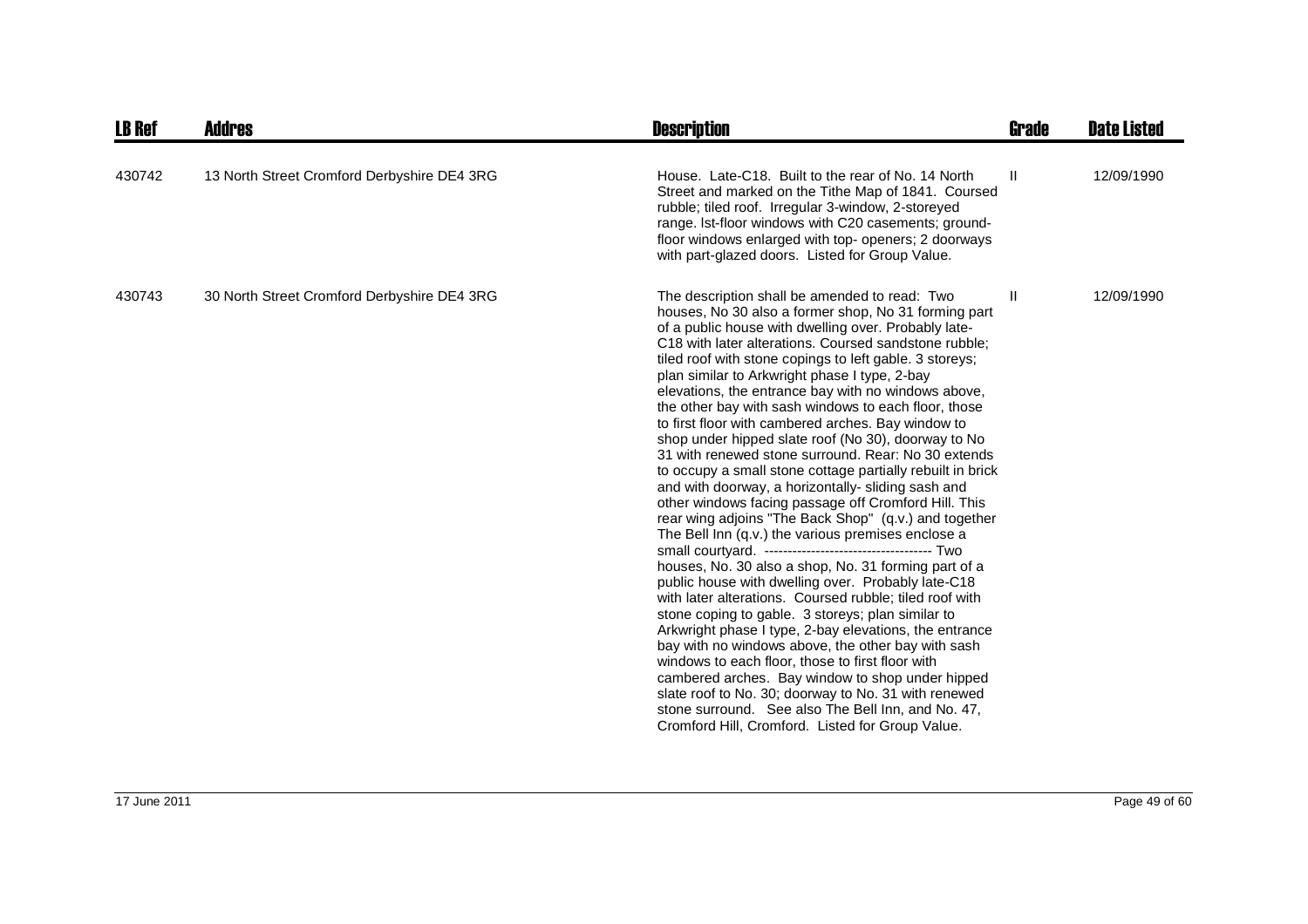| <b>LB Ref</b> | Addres                                                                                   | <b>Description</b>                                                                                                                                                                                                                                                                                                                                                                                                                                                                                                                                                                                             | <b>Grade</b> | <b>Date Listed</b> |
|---------------|------------------------------------------------------------------------------------------|----------------------------------------------------------------------------------------------------------------------------------------------------------------------------------------------------------------------------------------------------------------------------------------------------------------------------------------------------------------------------------------------------------------------------------------------------------------------------------------------------------------------------------------------------------------------------------------------------------------|--------------|--------------------|
| 430744        | The Cottage And Weaver Cottage North Street Cromford Derbyshire<br>DE4 3RG               | Two houses. Probably early C19 (they appear on the<br>1841 Tithe Map). Coursed rubble; tiled roofs. Two<br>parallel and adjacent ranges forming low wings to the<br>rear of Nos 18 and 19 North Street. Gables with<br>coping. 2-light mullioned windows (renewed) to end<br>walls, both floors; later (mostly C20) windows to side<br>elevations, and doorways with large stone lintels.<br>Although considerably altered inthe C20, the original<br>massing survives intact and they form part of an<br>important group with Nos 14-29 North Street (to which<br>they are attached). Listed for Group Value. | $\mathbf{I}$ | 12/09/1990         |
| 430745        | Building To The Rear Of 59 To 63 Cromford Hill Cromford Derbyshire                       | Structure of uncertain function, possible fire appliance<br>store. Late-C18 or early C19 (shown on 1841 Tithe<br>Map). Roughly coursed rubble. Double thickness<br>gently sloping slab roof. Small, square in plan, with<br>single opening originally firmly secured with bolted<br>door. Listed for Group Value.                                                                                                                                                                                                                                                                                              | - 11         | 12/09/1990         |
| 430954        | Structure 20 Metres South West Of The Cottage North Street<br><b>Cromford Derbyshire</b> | Two buildings, formerly barns. Late-C18 or early C19<br>(marked on 1841 Tithe Map). Roughly coursed rubble;<br>tiled roof to right-hand, corrugated iron to left, both<br>under different roof levels and with vertical masonry<br>joint between. Both with doorways, that to left with<br>stone lintel, both with planked doors, and one first-<br>floor opening. The right-hand building has a blocked 3-<br>light chamfered and rebated stone mullioned window<br>to ground floor which looks inserted. No openings to<br>end and rear walls. Listed for Group Value.                                       | -II.         | 12/09/1990         |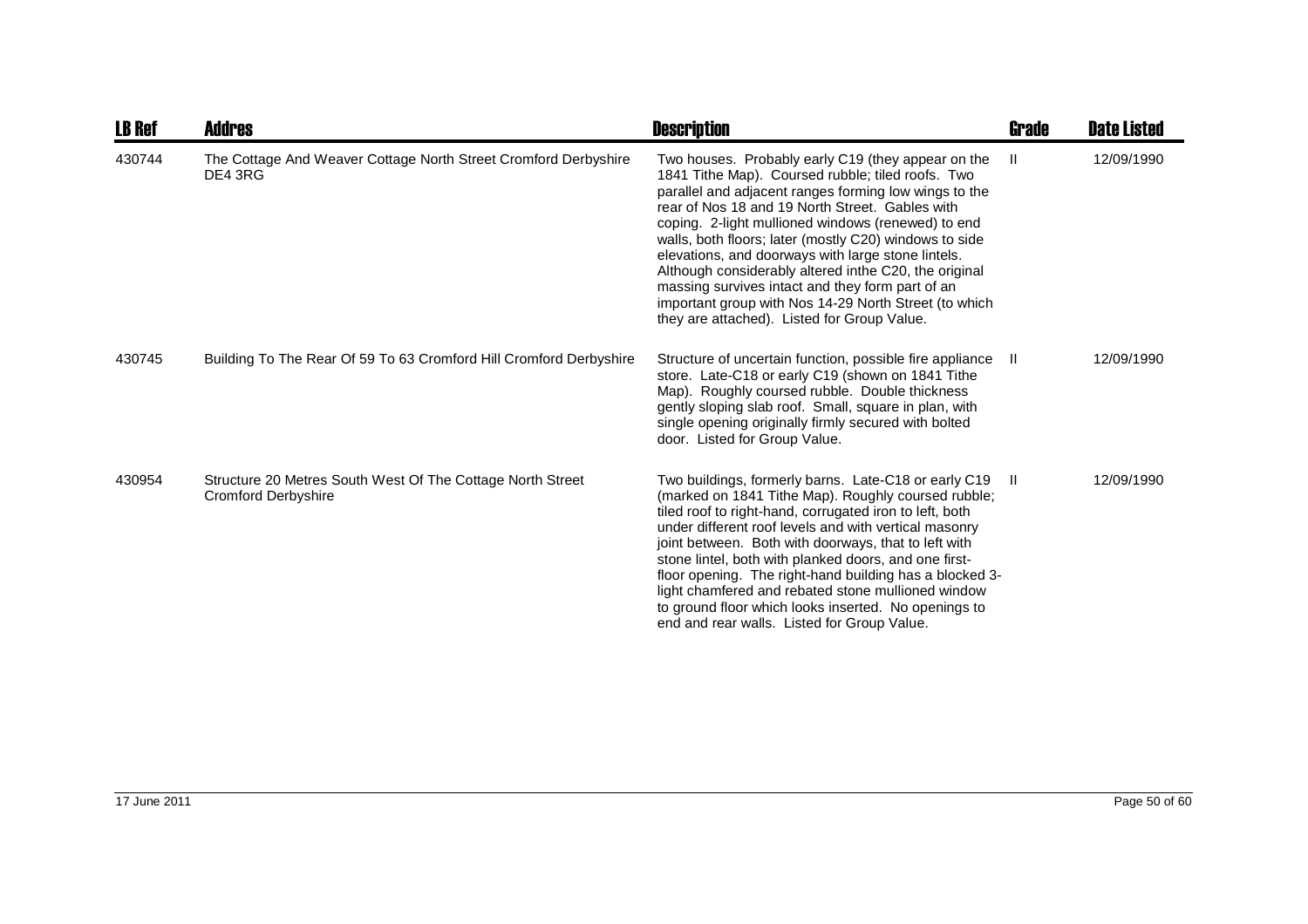| <b>LB Ref</b> | <b>Addres</b>                                            | <b>Description</b>                                                                                                                                                                                                                                                                                                                                                                                                                                                                                                                                                                                                                                                                                                                                                                                                                                                                                                                                                                                                                                                                                                                                                                                                                                                                                                                                                                                                                                                                                                                                                                                                                                                                                                                                                                                                                                                                                                                                                                                                                                                                                                                                                                                                                                            | Grade                             | <b>Date Listed</b> |
|---------------|----------------------------------------------------------|---------------------------------------------------------------------------------------------------------------------------------------------------------------------------------------------------------------------------------------------------------------------------------------------------------------------------------------------------------------------------------------------------------------------------------------------------------------------------------------------------------------------------------------------------------------------------------------------------------------------------------------------------------------------------------------------------------------------------------------------------------------------------------------------------------------------------------------------------------------------------------------------------------------------------------------------------------------------------------------------------------------------------------------------------------------------------------------------------------------------------------------------------------------------------------------------------------------------------------------------------------------------------------------------------------------------------------------------------------------------------------------------------------------------------------------------------------------------------------------------------------------------------------------------------------------------------------------------------------------------------------------------------------------------------------------------------------------------------------------------------------------------------------------------------------------------------------------------------------------------------------------------------------------------------------------------------------------------------------------------------------------------------------------------------------------------------------------------------------------------------------------------------------------------------------------------------------------------------------------------------------------|-----------------------------------|--------------------|
| 448662        | Corn Mill Cottage Water Lane Cromford Derbyshire DE4 3QH | Former water-powered corn mill, attached cottage,<br>ancillary building, boundary walling and associated<br>spillway and shuttles. Late C18, with C19 additions,<br>restored late C20. Coursed rubble and squared block<br>gritstone, with ashlar dressings to cottage, and plain<br>tile and slate roof coverings. Irregular plan form, with<br>cottage, ancillary buildings and walling all attached to<br>mill building. MILL; 2 storeys and loft above machine<br>drive chamber in basement, and of 3 bays, with small<br>mill pond to west. West elevation of 2 storeys, with off-<br>centre doorway and flanking side wall brick chimney.<br>Bracket for former shuttle mechanism to left. North<br>and south gables face onto wheelpits and have<br>massive squared block walling at wheelpit level,<br>pierced by single openings for horizontal shafts from<br>now removed water wheels to internal drive<br>mechanisms. Above, central 2-light flush mullioned<br>windows to each floor in both gables, the lights with<br>louvred lower halves, each with 4 glazed panes above.<br>Wheelpit to south gable with curved ashlar breast; the<br>pit and adjacent yard are enclosed by a tall rubble wall<br>with a tall buttress on the pond side. Interior with<br>surviving drive mechanism, including vertical drive<br>shaft and bevel gearing, some salvaged from Longford<br>corn mill. Heavy spine beams support milling or stone<br>floor above. COTTAGE; 'L'plan of 2 builds, 2 storey<br>and attics, with gabled range to right of late C18 date,<br>with quoins, coped gable with shaped kneelers, and a<br>first floor venetian window. Semi-circular overlight to<br>attic window, and central 6 over 6 pane sash to ground<br>floor. Added C19 bay to left, with doorway against the<br>quoining ofthe gabled range, and 4-pane sashes to<br>ground and first floors. 2-light casement to attic, and 2<br>brick ridge chimneys. Interior much altered.<br>ANCILLARY BUILDING; 'L' shaped range of 2 and 3<br>storeys, attached to east wall of mill. Asymmetrical<br>roof to 2-bay former drying kiln to west, with small<br>gabled ridge louvre. Narrow parallel range to south<br>links with 3 storey former Malthus, which has large | $\ensuremath{\mathsf{II}}\xspace$ | 21/10/1994         |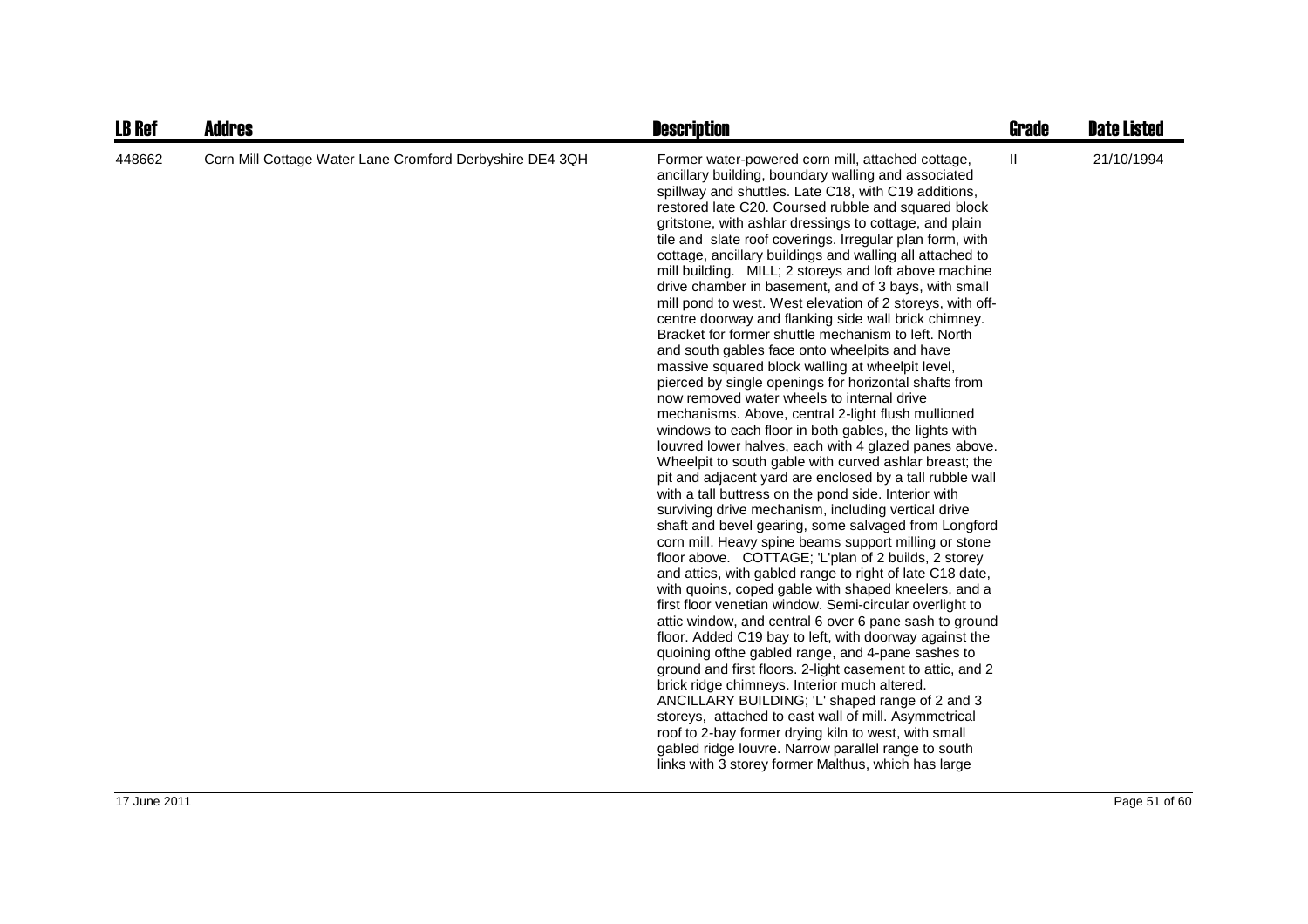| <b>LB Ref</b> | <b>Addres</b> | <b>Description</b>                                                                                                                                                                                                                                                                                                                                                                                                                                                                                                                                                                                                                                                                                                                                                                                                                                                                                                                                                                                                      | Grade | <b>Date Listed</b> |
|---------------|---------------|-------------------------------------------------------------------------------------------------------------------------------------------------------------------------------------------------------------------------------------------------------------------------------------------------------------------------------------------------------------------------------------------------------------------------------------------------------------------------------------------------------------------------------------------------------------------------------------------------------------------------------------------------------------------------------------------------------------------------------------------------------------------------------------------------------------------------------------------------------------------------------------------------------------------------------------------------------------------------------------------------------------------------|-------|--------------------|
|               |               | rectangular openings to upper floors, one with<br>surviving louvres. Narrow unglazed vents to ground<br>floor. Interior much altered, and being converted to<br>visitor centre at the time of inspection. BOUNDARY<br>WALLING WITH ASSOCIATED SPILLWAY AND<br>SHUTTLES; rubble stone wall, curved to follow<br>course of the Benzol Brook links rear wall of-drying<br>kiln and front wall of mill. The northern section stands<br>on the pond embankment, and incorporates the flat<br>overflow spillway (spanned by a C20 timber footway)<br>to the mill pond. Further north are 3 control shuttles<br>with metal paddle gates to control the outflow from the<br>pond. History; the mill complex is associated with the<br>development of the settlement built by Sir Richard<br>Arkwright at Cromford, to serve the Cromford Mills.<br>Listed as a near complete example of a late C18 water-<br>powered corn mill complex which survives with<br>ancillary buildings and structures including the mill<br>cottage. |       |                    |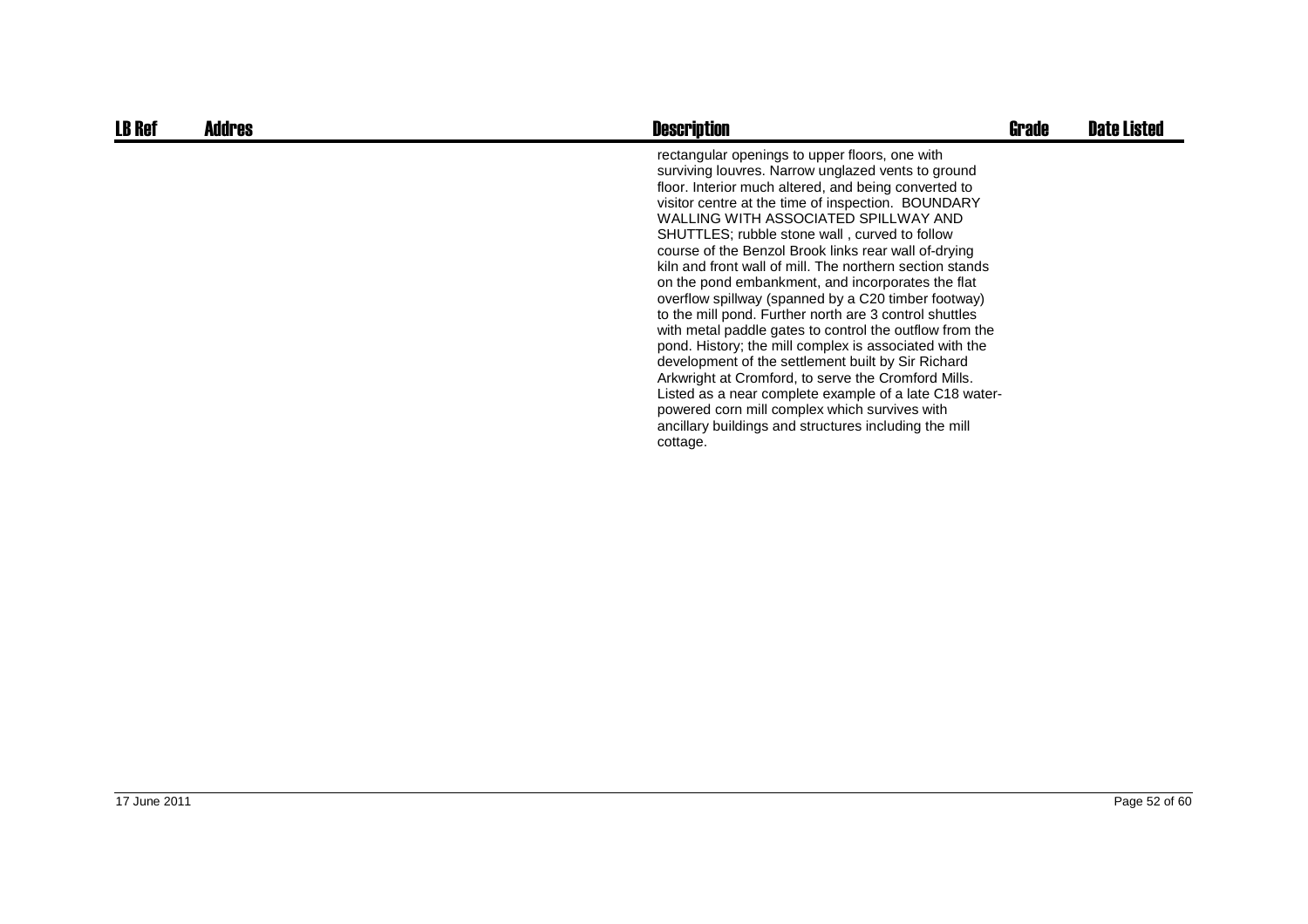| <b>LB Ref</b> | <b>Addres</b>                                | <b>Description</b>                                                                                                                                                                                                                                                                                                                                                                                                                                                                                                                                                                                                                                                                                                                                                                                                                                                                                                                                                                             | <b>Grade</b> | <b>Date Listed</b> |
|---------------|----------------------------------------------|------------------------------------------------------------------------------------------------------------------------------------------------------------------------------------------------------------------------------------------------------------------------------------------------------------------------------------------------------------------------------------------------------------------------------------------------------------------------------------------------------------------------------------------------------------------------------------------------------------------------------------------------------------------------------------------------------------------------------------------------------------------------------------------------------------------------------------------------------------------------------------------------------------------------------------------------------------------------------------------------|--------------|--------------------|
| 449881        | Cromford Canal Mill Road Cromford Derbyshire | Canal Warehouse. 1823, with later additions. For<br>Nathaniel Wheatcroft (Arkwright Society archives).<br>Coursed, squared and dressed sandstone, graduated<br>Welsh slate roof. 2 storeys, 3 x 1 bays. North side: 2<br>doorways to ground floor flanked by windows with<br>flush sills; all openings have massive lintels (openings<br>boarded at time of survey). 1st floor doorway to left of<br>centre has later wooden balcony; windows to each<br>side as before, slatted casements. Rebuilt ashlar end<br>stack on right. Rear (facing canal): central door<br>flanked by windows beneath slate-hung projection<br>cantilevered on wooden beams and beneath catslide<br>roof East gable has enlarged double doors to ground<br>floor beneath narrower double doors in stout wooden<br>frame; bricked gable opening. Replica wooden crane<br>fixed to wall. Single storey additions at west end form<br>link to Counting House (qv). Interior not inspected.<br>Listed for Group Value. | $\mathbf{H}$ | 08/05/1992         |
| 449883        | Cromford Canal Mill Road Cromford Derbyshire | Counting House. 1794, further extended c1820. For<br>the Cromford Canal Company. Coursed, squared and<br>dressed sandstone, Welsh slate roof 2 storeys,<br>polygonal. Front has splayed gable with 6-panel door<br>and overlight (in altered opening) on left to window (in<br>position of former door); another window to right. Both<br>windows have projecting stills, modern wooden<br>shutters and plain lintels. Right return built directly on<br>canal edge: 2-light, squared faced mullioned window<br>to 1st floor has 6-pane casements; late c19 eaves<br>stack of blue and red brick. Left return: boarded door<br>and overlight beneath lintels of inverted T-section;<br>broad window with modern shutters to right. Eaves rise<br>to left. Interior not inspected. Listed for Group Value.                                                                                                                                                                                      | Ш            | 08/05/1992         |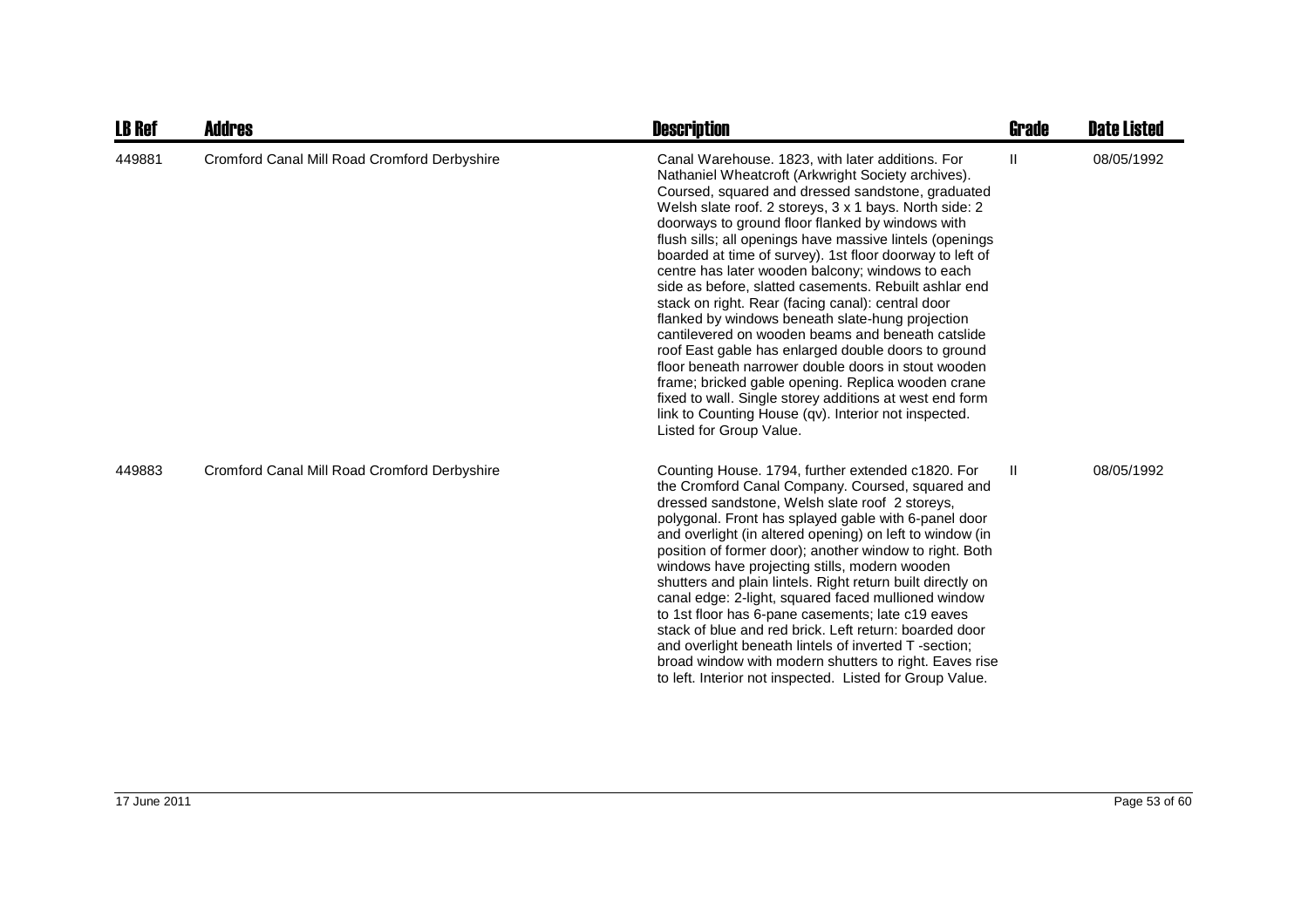| <b>LB Ref</b> | <b>Addres</b>                                | <b>Description</b>                                                                                                                                                                                                                                                                                                                                                                                                                                                                                                                                                                                                                                                                                                                                                                                                                                                                                                                                                                                                                                                                                                                                                                              | Grade | <b>Date Listed</b> |
|---------------|----------------------------------------------|-------------------------------------------------------------------------------------------------------------------------------------------------------------------------------------------------------------------------------------------------------------------------------------------------------------------------------------------------------------------------------------------------------------------------------------------------------------------------------------------------------------------------------------------------------------------------------------------------------------------------------------------------------------------------------------------------------------------------------------------------------------------------------------------------------------------------------------------------------------------------------------------------------------------------------------------------------------------------------------------------------------------------------------------------------------------------------------------------------------------------------------------------------------------------------------------------|-------|--------------------|
| 449884        | Cromford Canal Mill Road Cromford Derbyshire | Canal warehouse. 1794 for Nathanial Wheatcroft<br>(Arkwright Society archives), with extension of 1814.<br>Coursed, squared and dressed sandstone;<br>graduated Welsh slate roof. 2 storeys with 1/2<br>basement, 1 x 5 bays. Front has central door of 4 flush<br>panels in wooden frame beneath wedge lintel; window<br>to left with plain lintel. Plain wall above rises as<br>embattled parapet. Left return: central bay has loading<br>doors to each floor, the openings boarded over except<br>top floor which has boarded door. Bays 1, 2 and 4 on<br>each floor have windows with grooved wedge lintels;<br>the upper floors with projecting sills. Bay 5 has<br>taller mid-floor window (with straight joints below) and<br>top floor window as rest. Roof is hipped at left end and<br>has lead-roll ridges. Right return: double doors to bays<br>1 and 3 otherwise windows as rest. Bays 2 to 5<br>covered by wooden lean-to added in 1814, and<br>subsequently rebuilt, with tarred canvas covering to<br>the roof which spans adjacent canal dock. Rear: steps<br>down to half- basement door; boarded doors to ground<br>floor. Interior not inspected. Listed for Group Value. | Ш.    | 08/05/1992         |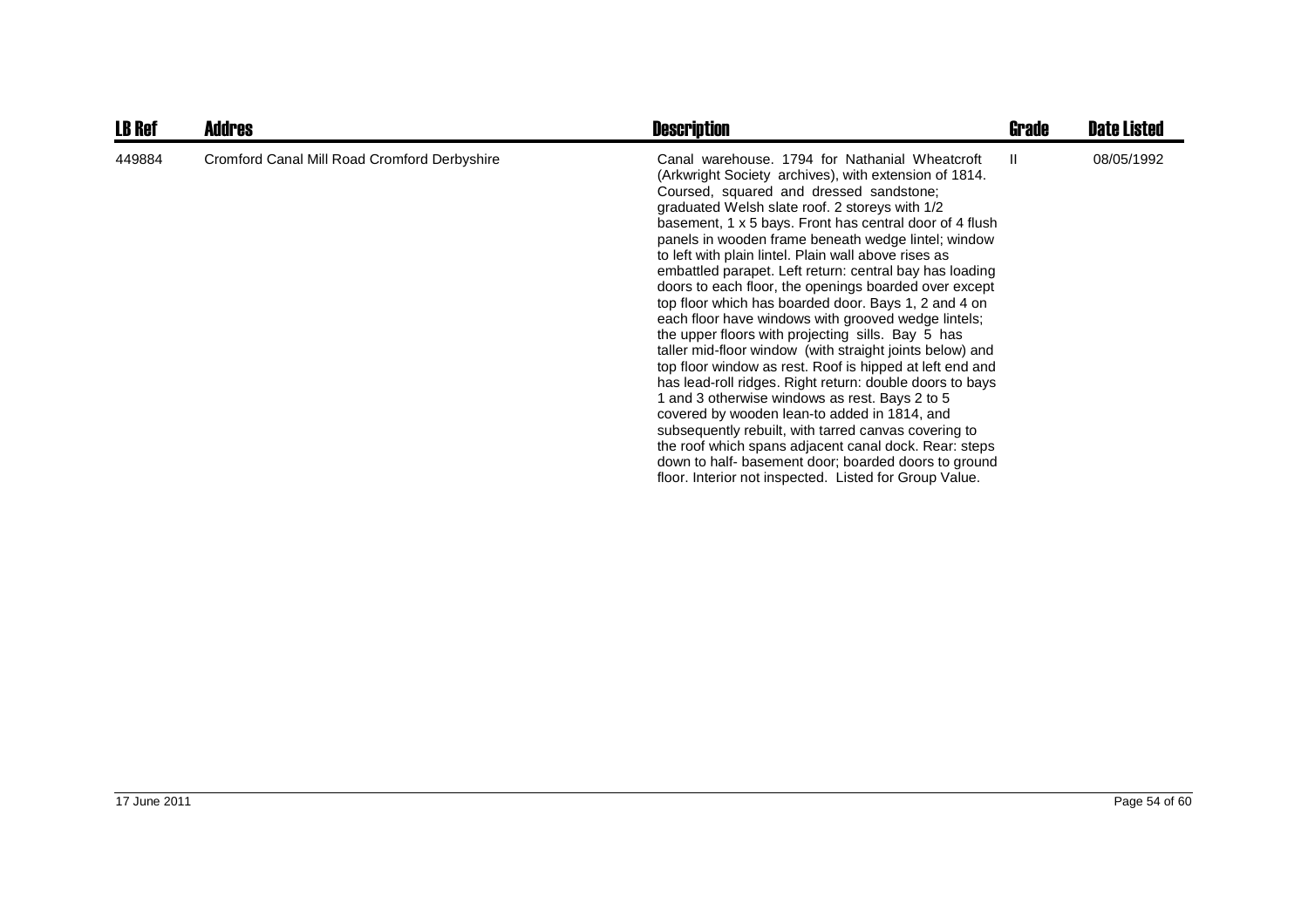| <b>LB Ref</b> | <b>Addres</b>                                | <b>Description</b>                                                                                                                                                                                                                                                                                                                                                                                                                                                                                                                                                                                                                                                                                                                                                                                                                                                                                                                                                                                                                                                                      | <b>Grade</b> | <b>Date Listed</b> |
|---------------|----------------------------------------------|-----------------------------------------------------------------------------------------------------------------------------------------------------------------------------------------------------------------------------------------------------------------------------------------------------------------------------------------------------------------------------------------------------------------------------------------------------------------------------------------------------------------------------------------------------------------------------------------------------------------------------------------------------------------------------------------------------------------------------------------------------------------------------------------------------------------------------------------------------------------------------------------------------------------------------------------------------------------------------------------------------------------------------------------------------------------------------------------|--------------|--------------------|
| 449886        | Cromford Canal Mill Road Cromford Derbyshire | Canal sidewalls and curbs. c1820, For the Cromford<br>Canal Company engineer William Jessop; the c1820<br>feeder channel proposed by Benjamin Outram.<br>Gritstone. The basin is lined on its north side by<br>approximately 200 metres of stone edging with various<br>iron rings set into the curbs. The basin funnels into a<br>narrow dock adjacent to the northern warehouse (qv).<br>The edging continues around central wharf and lines a<br>southern limb of the canal adjacent to the southern<br>warehouse (qv). This channel turns to the south to<br>follow the line of Mill Road - it receives water from<br>Cromford Mill via a culvert thus feeding the canal<br>basin. The feeder channel was added when a piped<br>feed from the Mill proved inadequate. The arch in the<br>feeder channel sidewall (close to the gritstone post)<br>bears the date 1821. The roadside channel is<br>protected by a wooden handrail partly fixed on early<br>C19 cast-iron posts and terminating at the shaped<br>gritstone post which bears the date 182_. Listed for<br>Group Value. | Ш            | 08/05/1992         |
| 449887        | Cromford Canal Mill Road Cromford Derbyshire | Retaining wall with loading bays. 1794 (as Northern<br>Warehouse (qv)). Coursed dressed gritstones. Low<br>retaining wall of 3, deep courses capped by large<br>edging blocks. At its centre the wall curves into a<br>square-ended loading bay to serve the incoming wharf<br>at Cromford Basin. Near the northern warehouse the<br>wall curves into a further loading bay and has a set of<br>gritstone steps attached. Included for group value.                                                                                                                                                                                                                                                                                                                                                                                                                                                                                                                                                                                                                                     | Ш            | 08/05/1992         |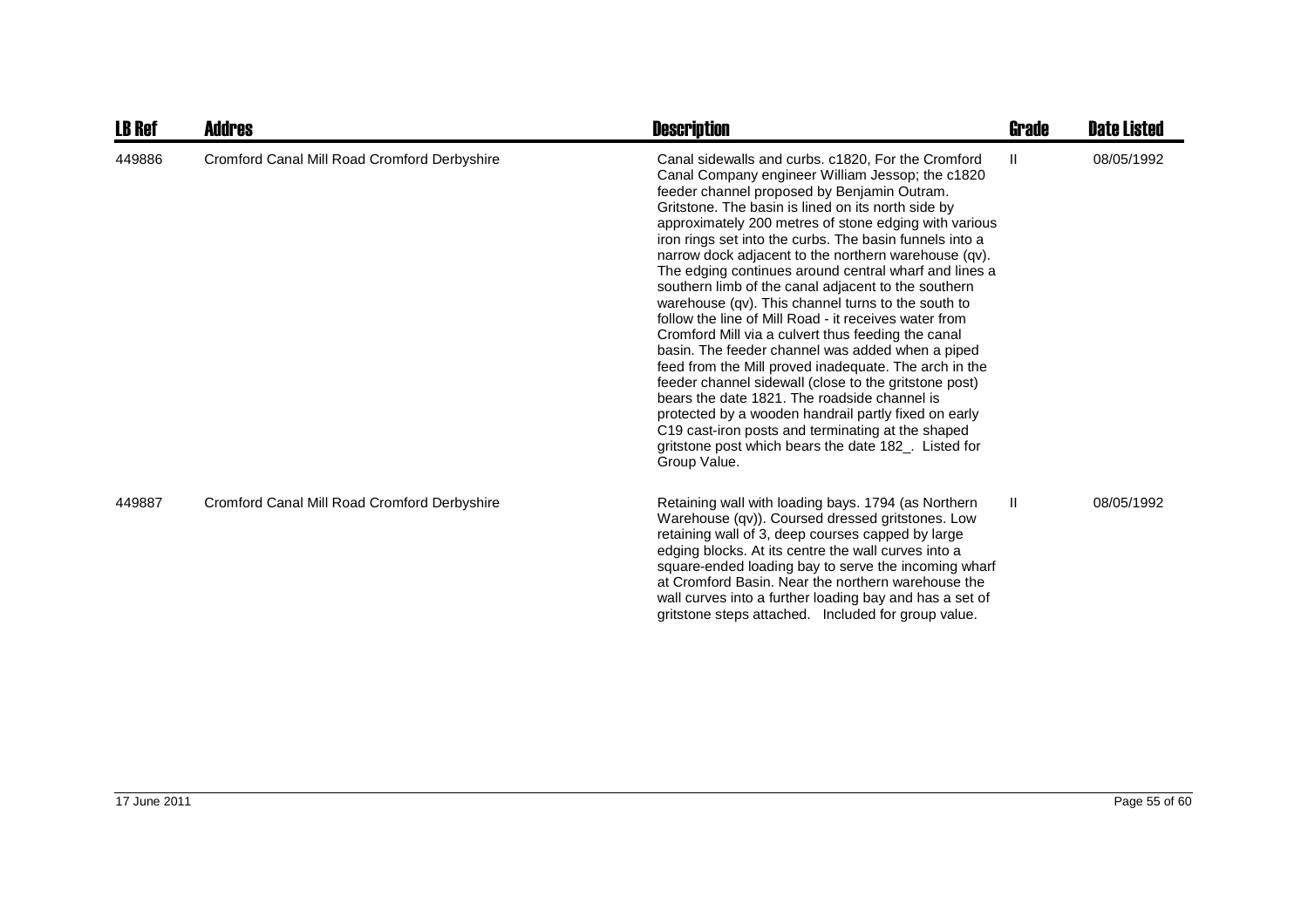| <b>LB Ref</b> | <b>Addres</b>                                                | <b>Description</b>                                                                                                                                                                                                                                                                                                                                                                                                                                                                                                                                                                                                                                                                                                                                                                                                                                                                      | <b>Grade</b> | <b>Date Listed</b> |
|---------------|--------------------------------------------------------------|-----------------------------------------------------------------------------------------------------------------------------------------------------------------------------------------------------------------------------------------------------------------------------------------------------------------------------------------------------------------------------------------------------------------------------------------------------------------------------------------------------------------------------------------------------------------------------------------------------------------------------------------------------------------------------------------------------------------------------------------------------------------------------------------------------------------------------------------------------------------------------------------|--------------|--------------------|
| 449889        | 1 And 2 Wharf Cottages Mill Road Cromford Derbyshire DE4 3RQ | Canal wharf cottages. c1796 (Arkwright Society<br>Archives); extended early C19, altered. For the<br>Cromford Canal Company. Coursed, squared and<br>dressed sandstone, some red brick to extension;<br>graduated Welsh slate roof 2 storeys, 3-bay front with<br>single-storey wing to rear right and later 2-storey wing<br>to rear left. Front has 3 windows to each floor with<br>projecting sills and plain lintels (probably of inverted t-<br>section). Bay 1 (Rose Cottage) has 12-pane sashes<br>whilst bays 2 and 3 (Meadow Close) have C20<br>casements and louvred shutters. Hipped roof with lead-<br>roll ridges. 2 ridge stacks, that on right larger. Left<br>return: bricked door on right of 12-pane sach; 2 part-<br>glazed 6-panelled doors; 12-pane sashes to each floor<br>to wing; brick and stack on left. Included for group<br>value. Listed for Group Value. | H.           | 08/05/1992         |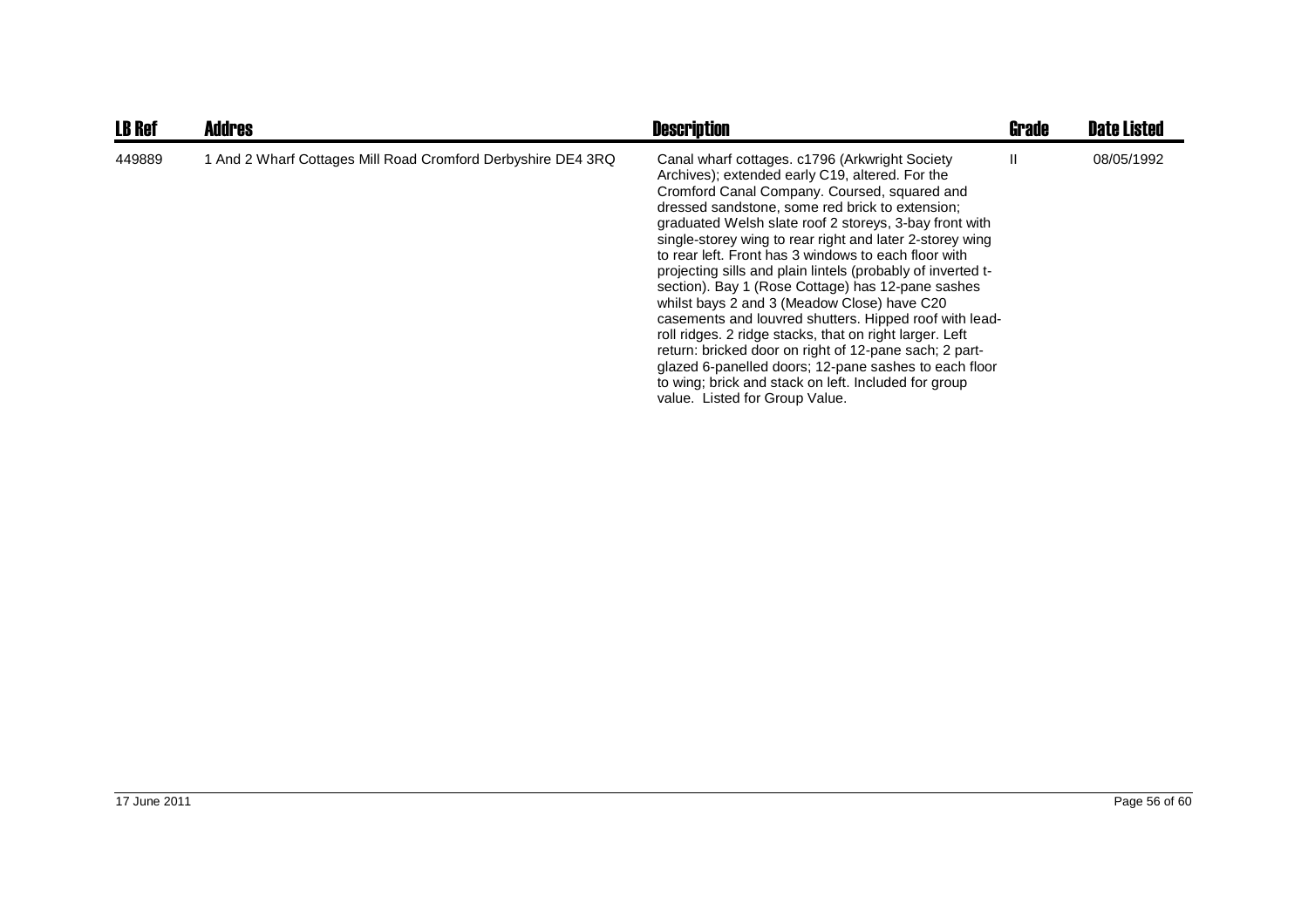| <b>LB Ref</b> | Addres                                      | <b>Description</b>                                                                                                                                                                                                                                                                                                                                                                                                                                                                                                                                                                                                                                                                                                                                                                                                                                                                                                                                                                                                                                                                                                                                                                                                                                                                                                                                                             | Grade | <b>Date Listed</b> |
|---------------|---------------------------------------------|--------------------------------------------------------------------------------------------------------------------------------------------------------------------------------------------------------------------------------------------------------------------------------------------------------------------------------------------------------------------------------------------------------------------------------------------------------------------------------------------------------------------------------------------------------------------------------------------------------------------------------------------------------------------------------------------------------------------------------------------------------------------------------------------------------------------------------------------------------------------------------------------------------------------------------------------------------------------------------------------------------------------------------------------------------------------------------------------------------------------------------------------------------------------------------------------------------------------------------------------------------------------------------------------------------------------------------------------------------------------------------|-------|--------------------|
| 462457        | 22 Market Place Cromford Derbyshire DE4 3QE | A row of shops. Late C18, with C19 and C20<br>alterations. Of regularly-coursed squared gritstone<br>blocks beneath a hipped roof with a Welsh slate<br>covering laid to diminishing courses and with a lead<br>ridge and hip ridges. The range now accommodates 4<br>shop units, although early photographs show a<br>different arrangement. There remain 3 units with stone<br>stall risers, above which are set shop windows of<br>differing designs. No.26 retains a 10-pane window,<br>which conforms to the pattern of window shown in an<br>early photograph of this shop front. The shop fronts<br>are set beneath a substantial projection of the roof<br>line, which provided the shops with a continuous<br>canopy. Above the shop windows was a space<br>occupied by ventilation louvres, which also appears to<br>have been used to accommodate the raising of the<br>vertical sash windows of the shop fronts. The end and<br>rear elevations are devoid of openings. HISTORY: the<br>shops formed part of the late C18 development of a<br>market place, to serve the population of Sir Richard<br>Arkwright?s industrial community at Cromford. They<br>are a rare C18 example of purpose-built shops, and<br>are an important component of The Market Place,<br>forming an important group with the adjacent<br>Greyhound Hotel (qv). Listed for Group Value. | H.    | 19/11/1996         |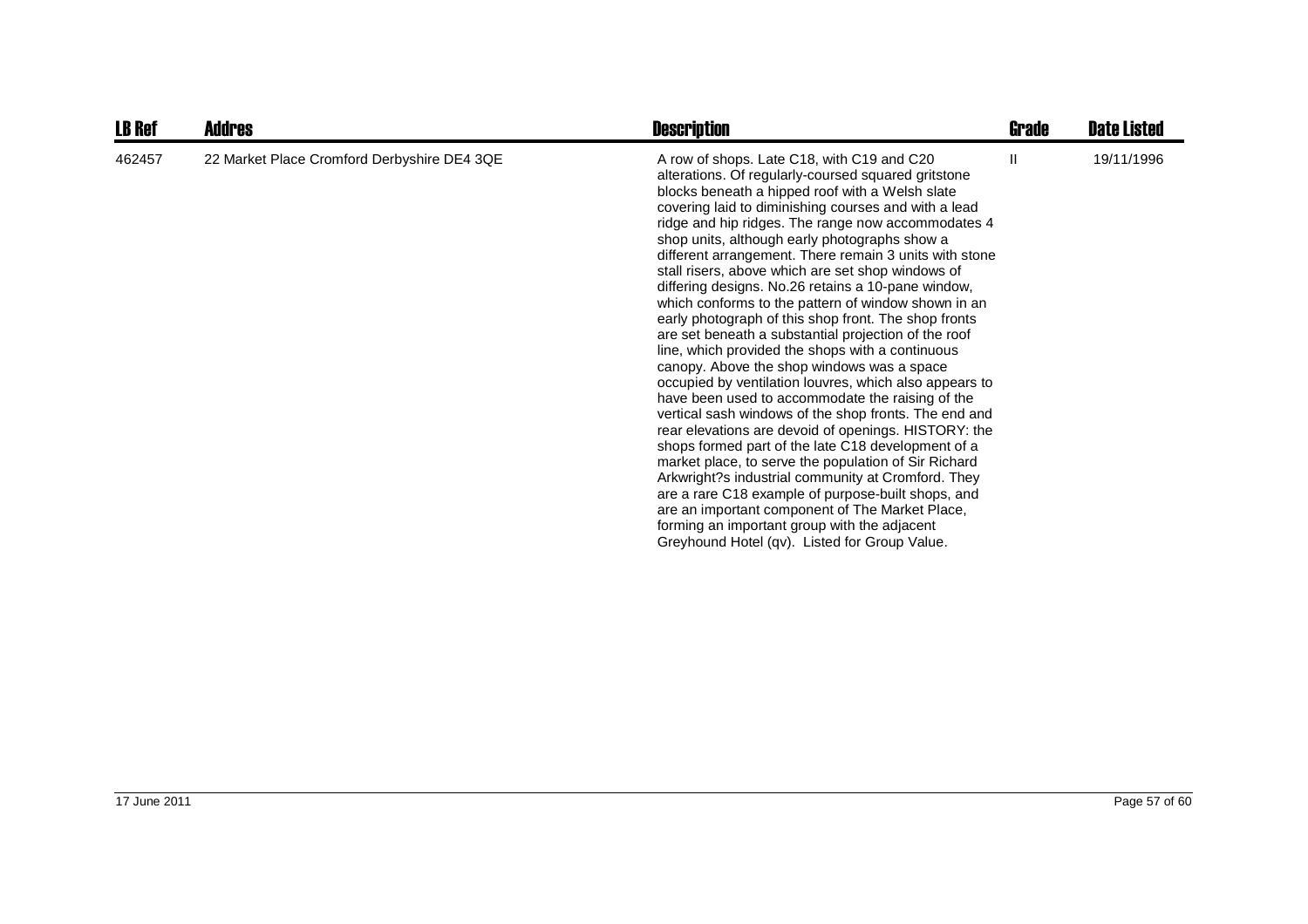| <b>LB Ref</b> | Addres                                                   | <b>Description</b>                                                                                                                                                                                                                                                                                                                                                                                                                                                                                                                                                                                                                                                                                                                                                                                                                                                                                                                                                                                                                                                                                                                                                                                                                                                                                                                                                                                                                                                                                                                       | Grade        | <b>Date Listed</b> |
|---------------|----------------------------------------------------------|------------------------------------------------------------------------------------------------------------------------------------------------------------------------------------------------------------------------------------------------------------------------------------------------------------------------------------------------------------------------------------------------------------------------------------------------------------------------------------------------------------------------------------------------------------------------------------------------------------------------------------------------------------------------------------------------------------------------------------------------------------------------------------------------------------------------------------------------------------------------------------------------------------------------------------------------------------------------------------------------------------------------------------------------------------------------------------------------------------------------------------------------------------------------------------------------------------------------------------------------------------------------------------------------------------------------------------------------------------------------------------------------------------------------------------------------------------------------------------------------------------------------------------------|--------------|--------------------|
| 462459        | 28 To 36 (Even) Market Place Cromford Derbyshire DE4 3QE | A terrace of 5 houses. Late C18, with C19 and C20<br>alterations. Regularly-coursed gritstone, beneath a<br>hipped roof with a Welsh slate covering, laid to<br>diminishing courses on the rear slope, and partially<br>replaced in concrete tile at the north end. 3 red brick<br>chimney stacks with blue brick detailing, 2 at the ridge,<br>1 at the north end. FRONT (east) elevation: 3-storey,<br>5-window front, with C20 casement frames having<br>replaced earlier sash windows, except at No.36, which<br>retains a first floor margin glazed sash window above<br>a late C19 shop front and entrance door. No.34 has a<br>canted bay window with a pitched roof and sash<br>window frames. No.30 has a flat roofed bay window<br>subdivided by glazing bars. REAR (west) elevation:<br>window openings with flush stone surrounds, some<br>formerly of 2 lights with flush mullions, such as remain<br>at No.34. Other openings, including single light<br>windows now with late C20 frames. INTERIORS: not<br>inspected. HISTORY: these buildings formed part of<br>the development of the late C18 market facility<br>developed by Sir Richard Arkwright in the growing<br>industrial settlement at Cromford. They stand next to<br>the centrepiece of that development, The Greyhound<br>Hotel (qv) with which they form an important group,<br>and they represent the ongoing development of<br>purpose-built housing to serve the population of the<br>world?s first textile mill community. Listed for Group<br>Value. | $\mathbf{H}$ | 19/11/1996         |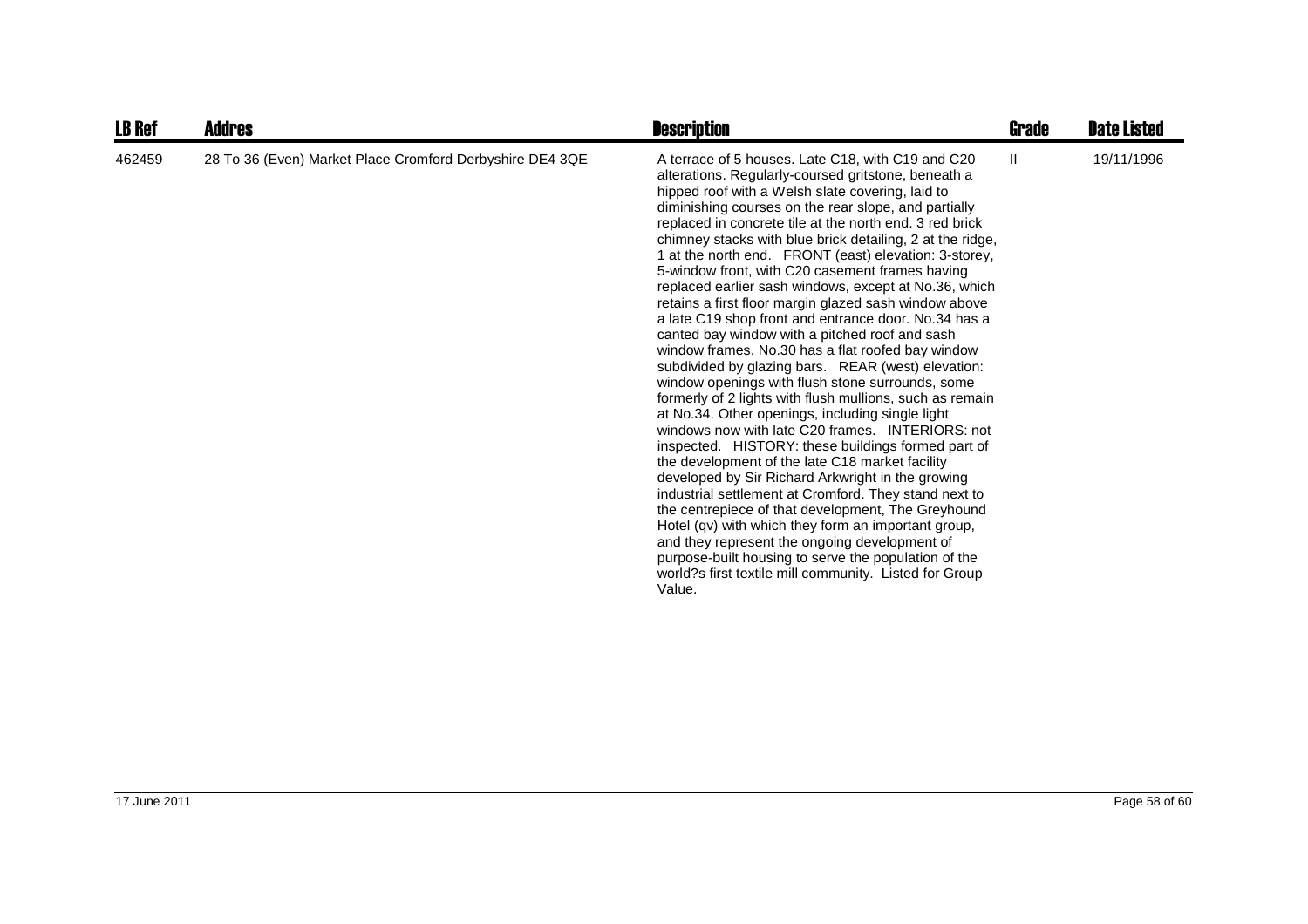| <b>LB Ref</b> | <b>Addres</b>                                                             | <b>Description</b>                                                                                                                                                                                                                                                                                                                                                                                                                                                                                                                                                                                                                                                                                                                                                                                                                                                                                                                                                                                                                                                                                                                                                                                                                                                                   | Grade | <b>Date Listed</b> |
|---------------|---------------------------------------------------------------------------|--------------------------------------------------------------------------------------------------------------------------------------------------------------------------------------------------------------------------------------------------------------------------------------------------------------------------------------------------------------------------------------------------------------------------------------------------------------------------------------------------------------------------------------------------------------------------------------------------------------------------------------------------------------------------------------------------------------------------------------------------------------------------------------------------------------------------------------------------------------------------------------------------------------------------------------------------------------------------------------------------------------------------------------------------------------------------------------------------------------------------------------------------------------------------------------------------------------------------------------------------------------------------------------|-------|--------------------|
| 469304        | Outbuildings To The Rear Of 1 North Street Cromford Derbyshire<br>DE4 3RG | Alternatively known as: Outbuildings near to, No.41<br>CROMFORD HILL. Outbuildings. Late C18, with C19<br>additions and C20 alterations. Coursed squared<br>rubble gritstone with plain tile roof coverings. L-shaped<br>range, comprised of a 2 storeyed section extending<br>northwards, and a lower range extending westwards,<br>with a double pitched roof with wide and narrow<br>spans. 2 storey part with former stable door and part<br>louvred overloft window to west wall, with single 4-<br>pane gable window, and doorway and 3 small<br>windows to east wall. Single storeyed part to west,<br>with wider span part to south, with double doorway<br>and brick infil to south wall. Narrow part to north with<br>gable doorway and a second doorway to centre of<br>north wall, with small, contemporary window to left,<br>and larger, later window to right. The buildings are<br>attached to a stone slate roofed projection from the<br>rear of the range of buildings forming the north side of<br>North Street Cromford, and appear to have originally<br>formed part of that range. They subsequently (pre-<br>1964) became part of no. 41, The Hill. They are listed<br>for group value with the North Street houses (item<br>1/135). Listed for Group Value. | H.    | 01/06/1998         |